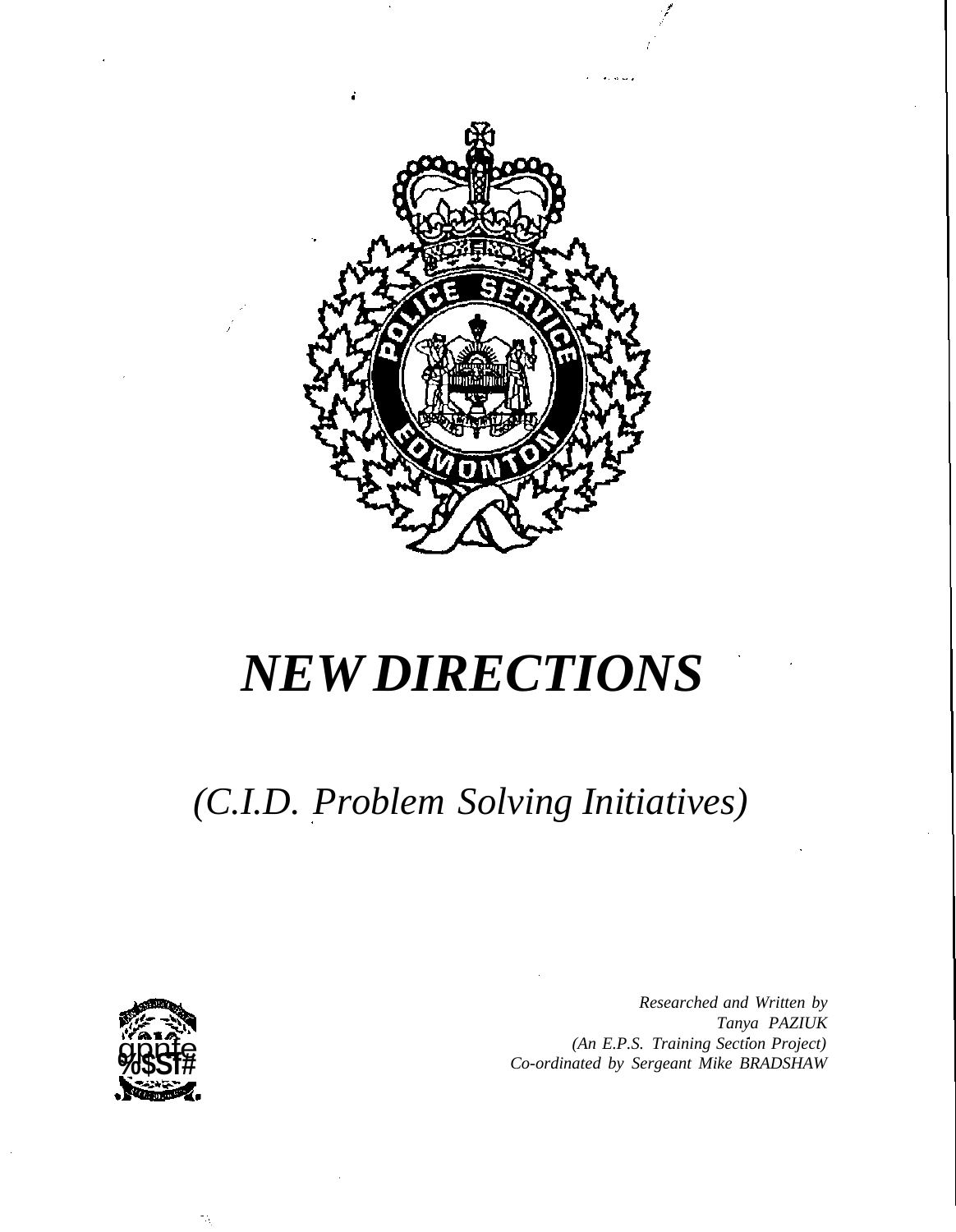#### **FOREWORD**

Detective services within most police organizations have traditionally directed their efforts towards law enforcement. Problem solving, for the most part, was concentrated on crime solving. However, while crime solving is and will continue to be a very important component of our overall problem solving mandate, it cannot stand alone.

The suppression of crime is a formidable and frustrating task. If we are to achieve any significant measure of success we must look beyond the arrest of offenders. The utilization of the criminal justice system as the sole means of problem solving is doomed to failure. Our judicial system is fraught with weaknesses, with no hope of redemption. As more avenues of investigation are cut off from us and police powers are further reduced, we must become more resilient and innovative in our efforts to maintain public safety. Detectives are now looking beyond the courts, and working in partnership with the community to seek crime solutions. This is where the truly beneficial pay-offs are.

Problem recognition and elimination is becoming the order of the day. By focusing on individuals only after crimes have been committed - by being reactive - police cut themselves off from opportunities for crime prevention. Perhaps there are ways to resolve trouble before it escalates into crime.

Detectives must view their jobs as looking at the wide spectrum of crime circumstances. Things like opportunities leading to criminal events, questionable behaviour leading to criminal acts. We have to look for ways to reach potential criminals before they cross the line into serious misbehaviour. Looking for ways to eliminate criminal opportunities, and altering those circumstances will result in real effective problem solving.

> A.T. BUERGER Superintendent i/c Criminal Investigation Division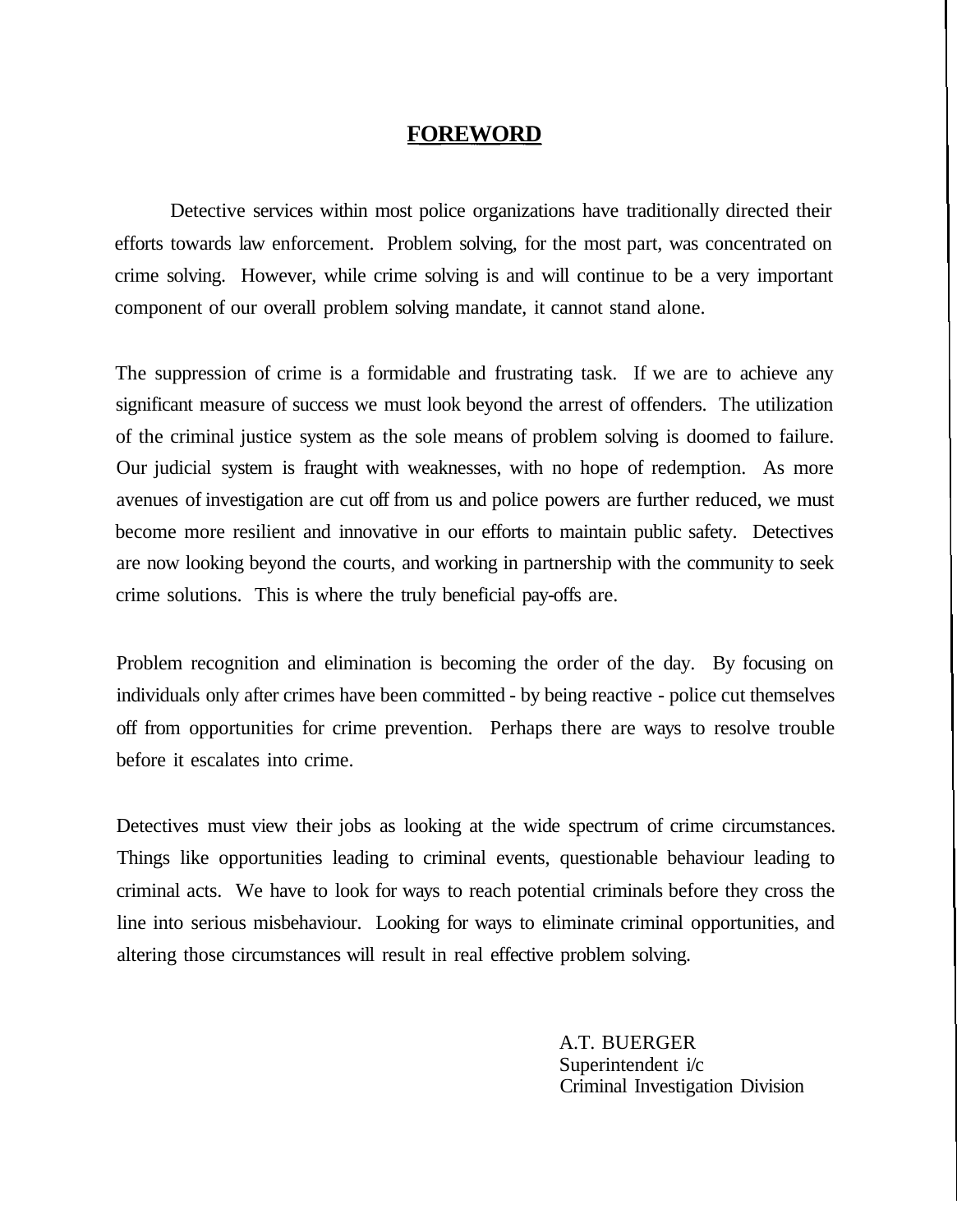#### **PROBLEM SOLVING - IN MY MIND**

When asked to do a project on problem solving initiatives by detectives - my first reaction was "Where do I start?" For me - a fourth year university student aspiring to be a police officer - this was an excellent opportunity to learn more about policing.

My "task" was to talk with as many detectives as possible and write about how they are dealing with problems they face on a regular basis. Usually, I talked with them more than once to ensure that I had a good understanding of the problems and their solutions. I tried to focus on actual initiatives that detectives have been involved in - but discovered detectives enjoyed letting me in on some amusing fictional scenarios as well.

I learned a lot about police work and problem solving. Most importantly, I recognized the need for all police officers to apply problem solving principles to their everyday work. Problem solving involves looking at a problem to determine if changes can be made to reduce the chances of it recurring. It involves doing what you can as an individual or as a group of individuals to deal with the situation you are faced with. Problem solving requires looking beyond policies and procedures that tend to rigidly dictate what a police officer's job encompasses.

Too often in society phrases such as, "It's not my problem," or "It's always been done this way," are echoed. Instead of trying new ideas, people get caught up in "routine" things; problem solving promotes proactive and innovative measures.

I believe the onus is on all police officers to look beyond going out to a call, making an arrest, and collecting some statistics that document the fact that they were actually working. There is a strong responsibility on the upper management of a police organization to encourage new ideas and allow people to implement them. If initial resolutions to a problem do not work, it can always lead to other, more innovative approaches. Besides, you always learn from your mistakes.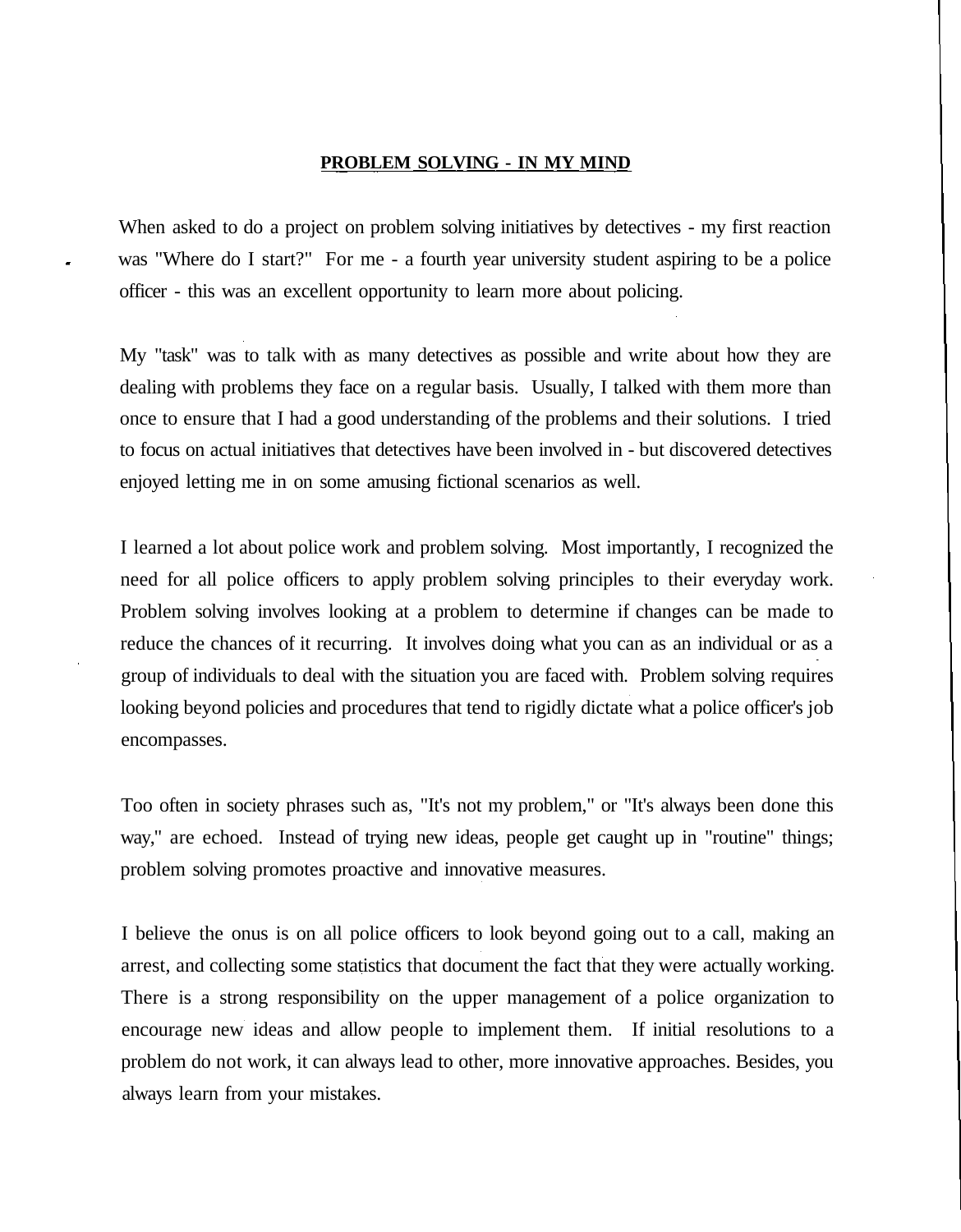I would like to thank all the detectives, staff sergeants, and constables, who helped me with this project. Your time and input is greatly appreciated. I would also like to thank my supervisor, Sergeant Mike Bradshaw, who always put me "back on track," and allowed me the flexibility I needed in order to work on this project. Unfortunately, due to time limitations, I was unable to document all the initiatives that detectives have implemented or are currently undertaking.

This was a very rewarding, interesting project to have been involved with. I hope as readers you will learn something from these articles or at least come closer to understanding more about problem solving.

> Tanya Paziuk Training Section (STEP Student)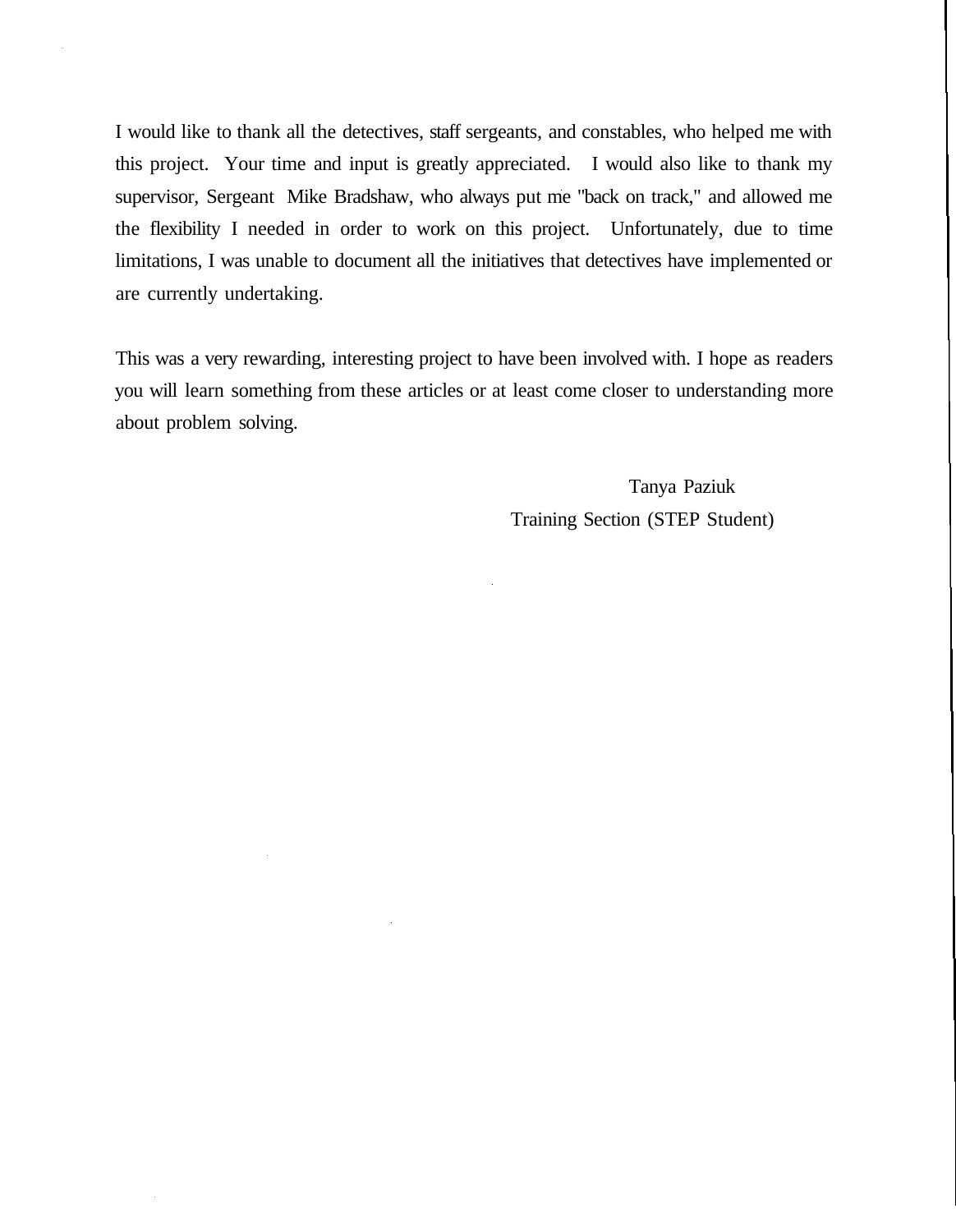# INDEX

# SUBJECT UNIT PAGE\*

 $\sim$   $\sim$ 

 $\mathcal{L}^{\text{max}}_{\text{max}}$  , where  $\mathcal{L}^{\text{max}}_{\text{max}}$ 

 $\sim 10^{-1}$ 

 $\mathcal{L}_{\text{max}}$  and  $\mathcal{L}_{\text{max}}$ 

| Cigarette Theft                                                | Coordinated Crime Unit                            | $1 - 4$   |
|----------------------------------------------------------------|---------------------------------------------------|-----------|
| <b>Stolen Vehicles</b>                                         | Auto Theft Unit                                   | $5 - 8$   |
| <b>Family Violence</b><br><b>Response Team</b>                 | Criminal Investigation<br>Section                 | $9 - 14$  |
| <b>Gas Station Robberies</b>                                   | Armed Robbery Unit                                | $15 - 16$ |
| Runaway Youths                                                 | Missing Persons Unit                              | $17 - 19$ |
| Code of Silence                                                | Asian Investigation Detail                        | $20 - 21$ |
| Buy and Bust                                                   | Drug Unit                                         | $22 - 24$ |
| Knock 'n Talk                                                  | Drug Unit                                         | $25 - 29$ |
| Prostitution                                                   | Vice Unit/Neighbourhood<br>Foot Patrol and Others | $30 - 38$ |
| Parolees and the Police                                        | <b>Central Crime Information</b><br>Unit          | $39 - 42$ |
| Unlawfully at Large                                            | Central Crime Information<br>Unit                 | $43 - 44$ |
| Edmonton's Top 40                                              | Youth Unit                                        | $45 - 48$ |
| <b>Sports Bank</b>                                             | Youth Unit                                        | $49 - 50$ |
| Proceeds of Crime                                              | Anti Drug Profiteering<br>Detail                  | $51 - 54$ |
| <b>Student Crime Stoppers</b><br>Program by Constable M. MAUSH | Crime Stoppers Unit                               | 55-60     |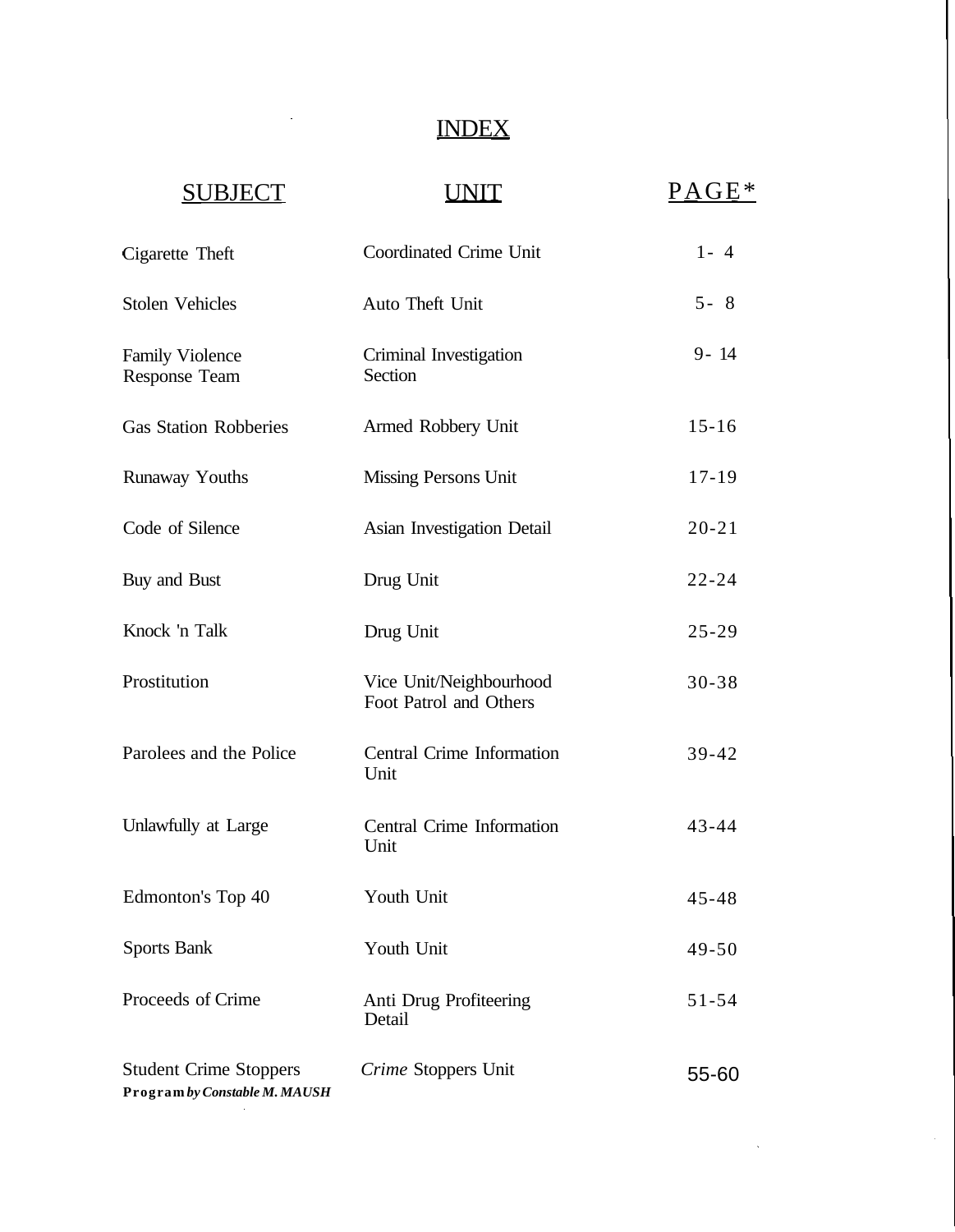#### **CIGARETTE THEFT**

#### **PROBLEM**

Cigarette theft is a multi-million dollar problem in the Edmonton business community. In 1991, approximately 670 break and enters resulted in losses of over \$3 million worth of tobacco products. To make the situation worse for the business community, some insurance companies have refused to provide coverage on tobacco products. (Insurance companies have the right to deny insurance to any business who does not take adequate security precautions).

The recession, high tobacco prices, portability, ready market and high resale value are reasons why cigarettes have been an ideal target for thieves. As well, many businesses do not have adequate security, making access into their business and to the cigarettes easy for thieves. In addition, most businesses do not have their tobacco products identified, resulting in fewer arrests for this crime.

#### **SOLUTION**

Operation B.U.T.T., *Bag Undesirable Tobacco Thieves,* executed in January 1992, was one method explored to combat cigarette theft. Eight Co-ordinated Crime Unit detectives initiated the project, for a trial period of two months, with two objectives in mind. First, detectives set out to stop the criminals committing this crime. Second, detectives wanted community feedback and assistance in finding a permanent solution to this problem.

In order to achieve the first objective, any information regarding tobacco thefts was followed up by detectives. Crime Stoppers tips and intelligence from within and outside the police service were utilized. All of this information was compiled in order to identify common crime patterns and to determine how the operation would be conducted.

The results were interesting: In total, including assistance provided to other investigations, 18 arrests were made, 17 new charges laid, six warrants were executed and four stolen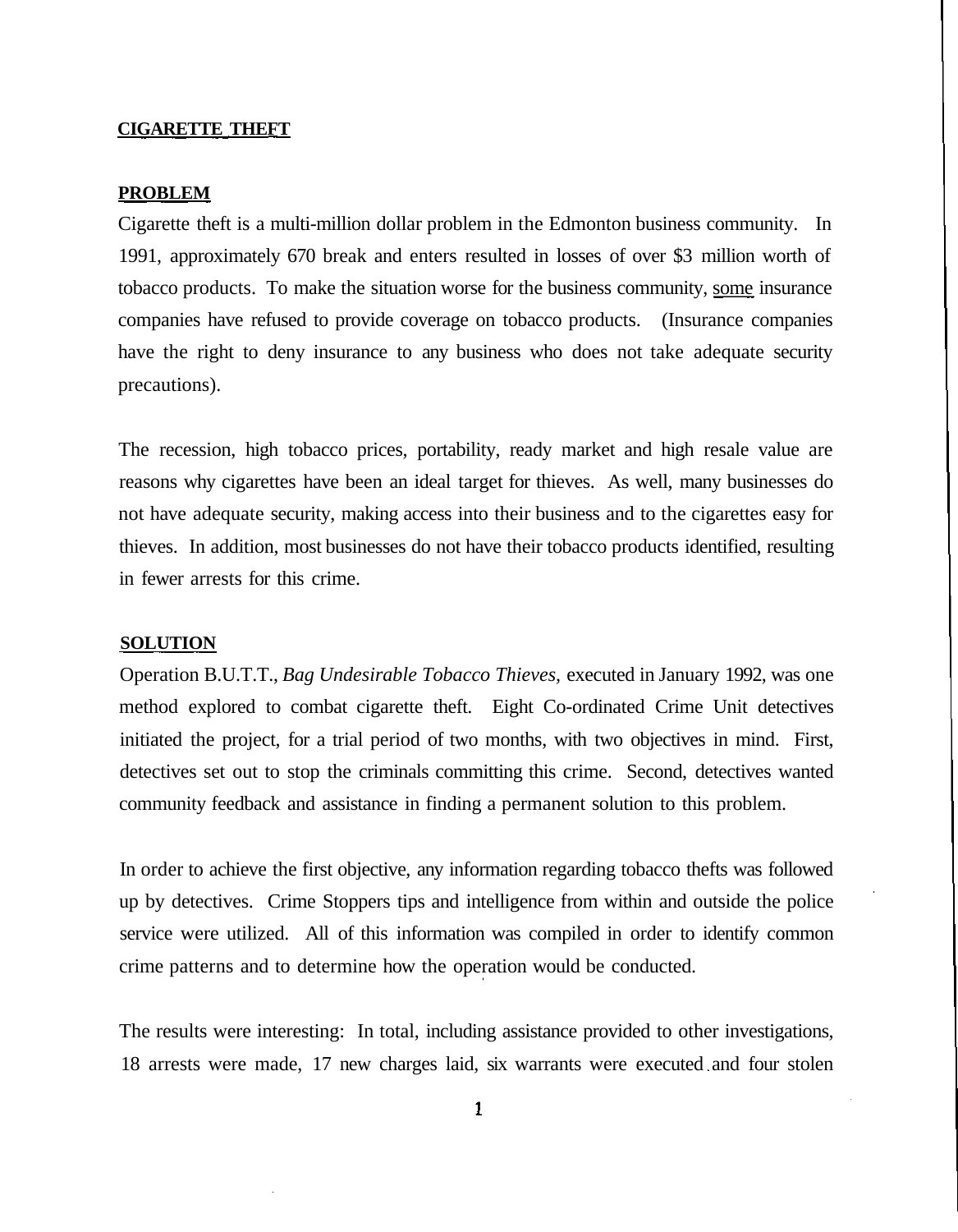vehicles were recovered. (These 17 charges consisted of break, enter and theft, impaired driving, possession of stolen property, and theft.)

Although the results were encouraging, detectives had anticipated a much larger number of arrests for cigarette theft and break and enters. However, during the trial period, break and enters within Edmonton decreased substantially. In fact, only one tobacco theft-related break-in occurred on the second last day of the operation. Without criminals committing this crime it is difficult to have a large number of arrests. However, in the outlying areas of Edmonton the number of break and enters increased. One possibility is that thieves were aware that a police crackdown was under way and decided to pursue their criminal intentions elsewhere.

In addition, five businesses have been identified as suspects of selling stolen cigarettes. No charges were laid against the businesses, but they were approached and warned. Investigations will continue in order to ensure this activity does not persist. These businesses are aware that police are "on to them," and hopefully they will make an effort to clean up their affairs.

Liaison with the business community was established in order to develop a long term solution. A number of businesses were contacted by investigators to determine how knowledgeable businesses were about tobacco thefts. Detectives discovered that consistent awareness is necessary within the retail community and the public. Most businesses have not taken sufficient precautions to reduce cigarette theft.

For education purposes, resources from Media Relations Unit and Crime Prevention Unit will be used. Plans are underway for a media release, showing actual footage of break-ins occurring. As well, Crime Prevention Unit will be sending out information to all businesses who sell tobacco products. The material will include information on business security, shoplifting, and Operation Provident. (Operation Provident is a Canada-wide identification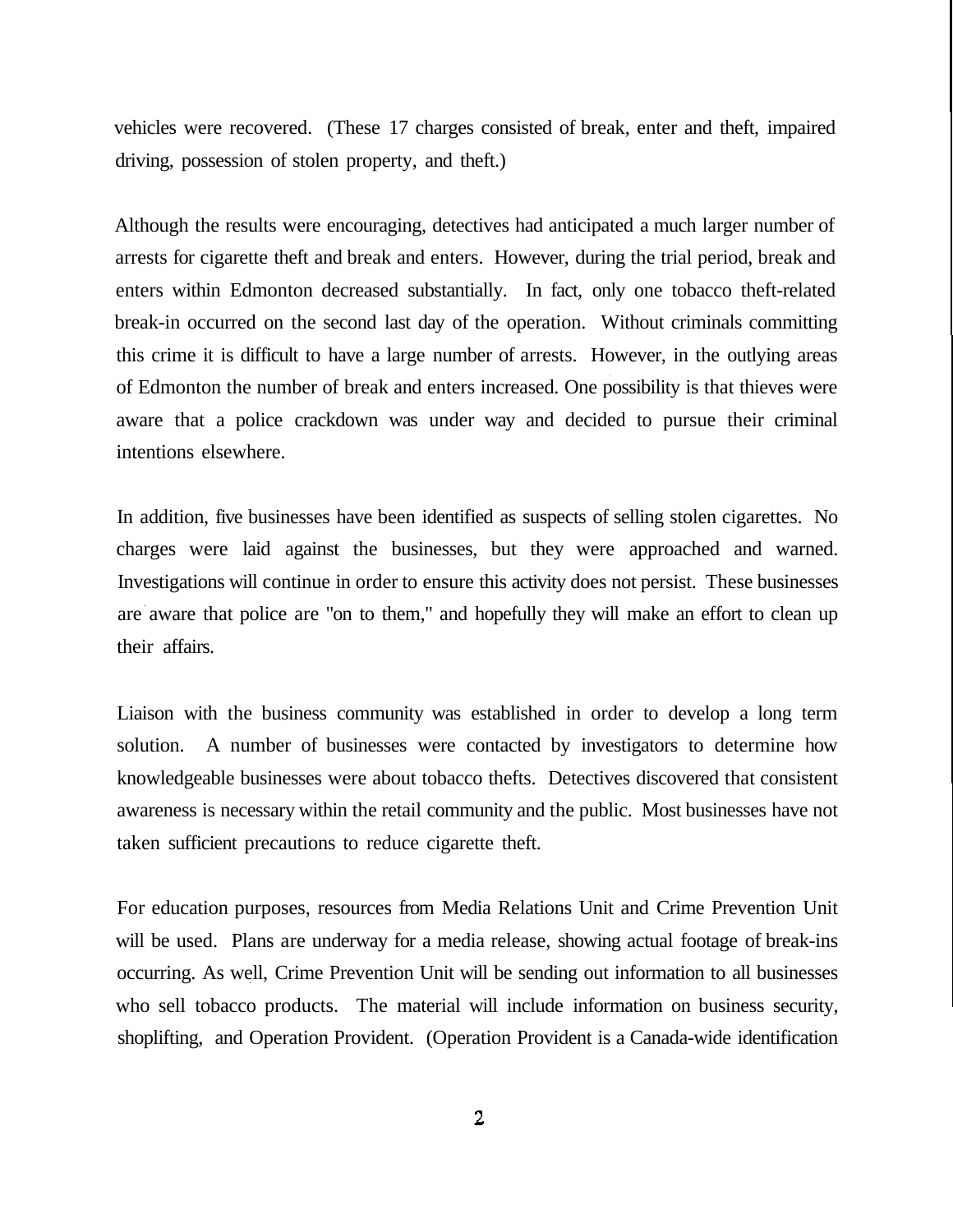program which provides each business with an identification number to mark all of their property.)

The meetings were very successful in exchanging, ideas and uncovering some independent initiatives undertaken by local businesses:

1. A local grocery store was experiencing some problems with cigarette thefts because they were easily accessible. The store management made tobacco products less available to thieves by locking large quantities in a secure area. They also posted signs at the store entrances indicating to customers that all tobacco products on the premises are marked for identification. As well, this particular store is currently working on a non-removable identification label for their cigarette products. To date, there have been no further reports of cigarette theft from this store.

2. Another company responded to their theft problem by changing their policies. Overnight stops by a trucking company resulted in large quantities of cigarette thefts. Occasionally, thieves drove off with full trailers of tobacco products. Policy changes eliminated overnight stops and reduced knowledge of cigarette shipments to a "need to know," basis only. For this company, these small policy changes have eliminated this type of theft.

It is important to recognize these initiatives because some businesses do not look for long term solutions to problems such as theft. The goal of any good business is to make money. Taking extra precautions to avoid theft can be time consuming and costly to the business (ie. using security cameras or hiring security personnel). The Edmonton Police Service applauds efforts such as these, and encourages other businesses to follow their lead.

In addition to communicating with the business community, the Edmonton Police Service has sent a letter to the Crown Prosecutor's Office. The letter emphasizes the magnitude of this problem and recommends that prosecutors bring this to the attention of the courts.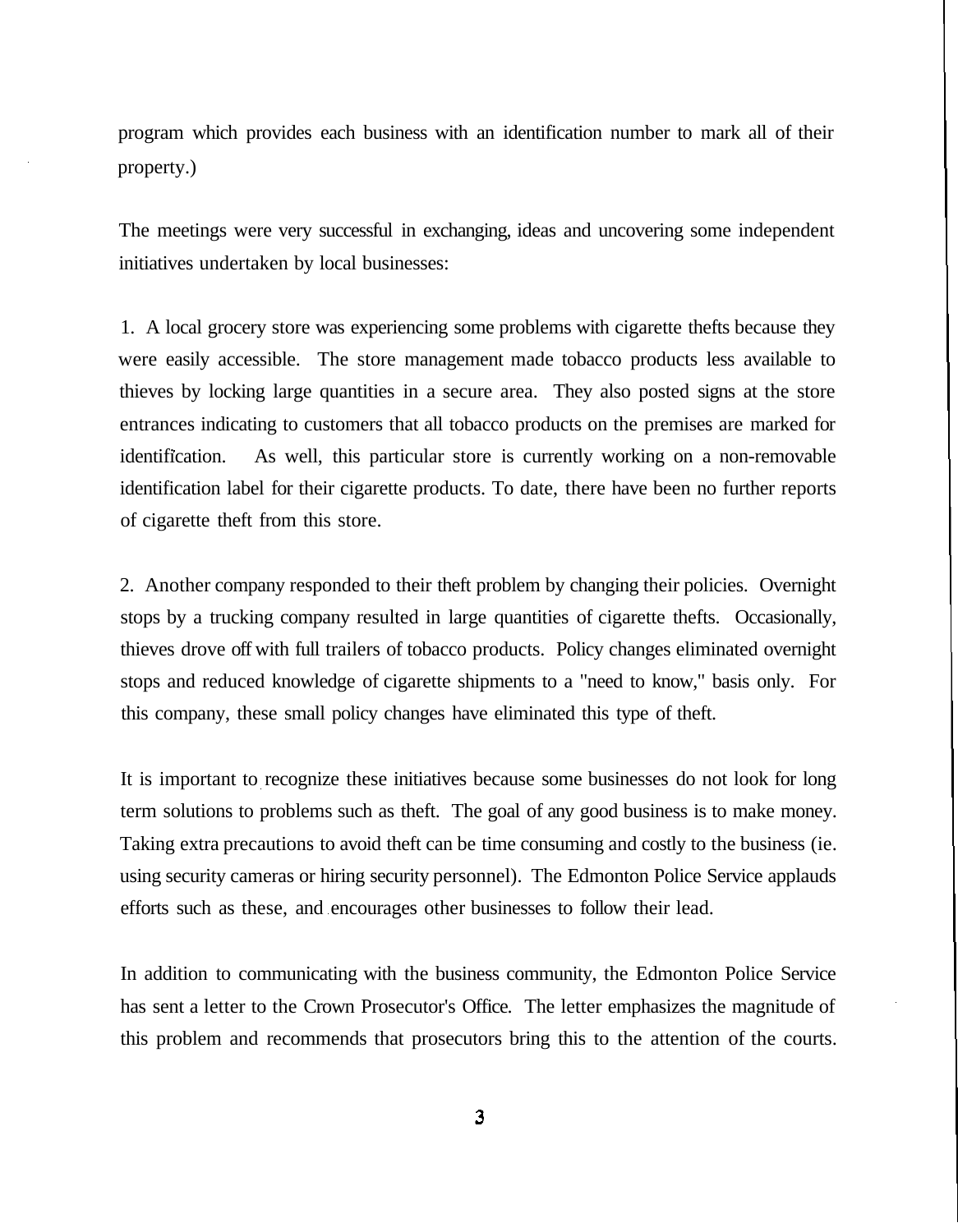More suitable sentencing for tobacco theft may serve as a deterrent to criminals. Involving the court system is an excellent initiative by Coordinated Crime Unit.

#### **CONCLUSIONS**

Cigarette theft is no small problem. A cooperative approach between police, insurance companies, businesses, the courts, and the community is the only way to deal with this problem. The Edmonton Police Service continues to educate and encourage businesses to take action against cigarette theft. Preventative measures by individual businesses represent one avenue pursued in controlling the magnitude of this serious problem. Projects such as Operation B.U.T.T. are necessary in order to find solutions problems such as cigarette theft.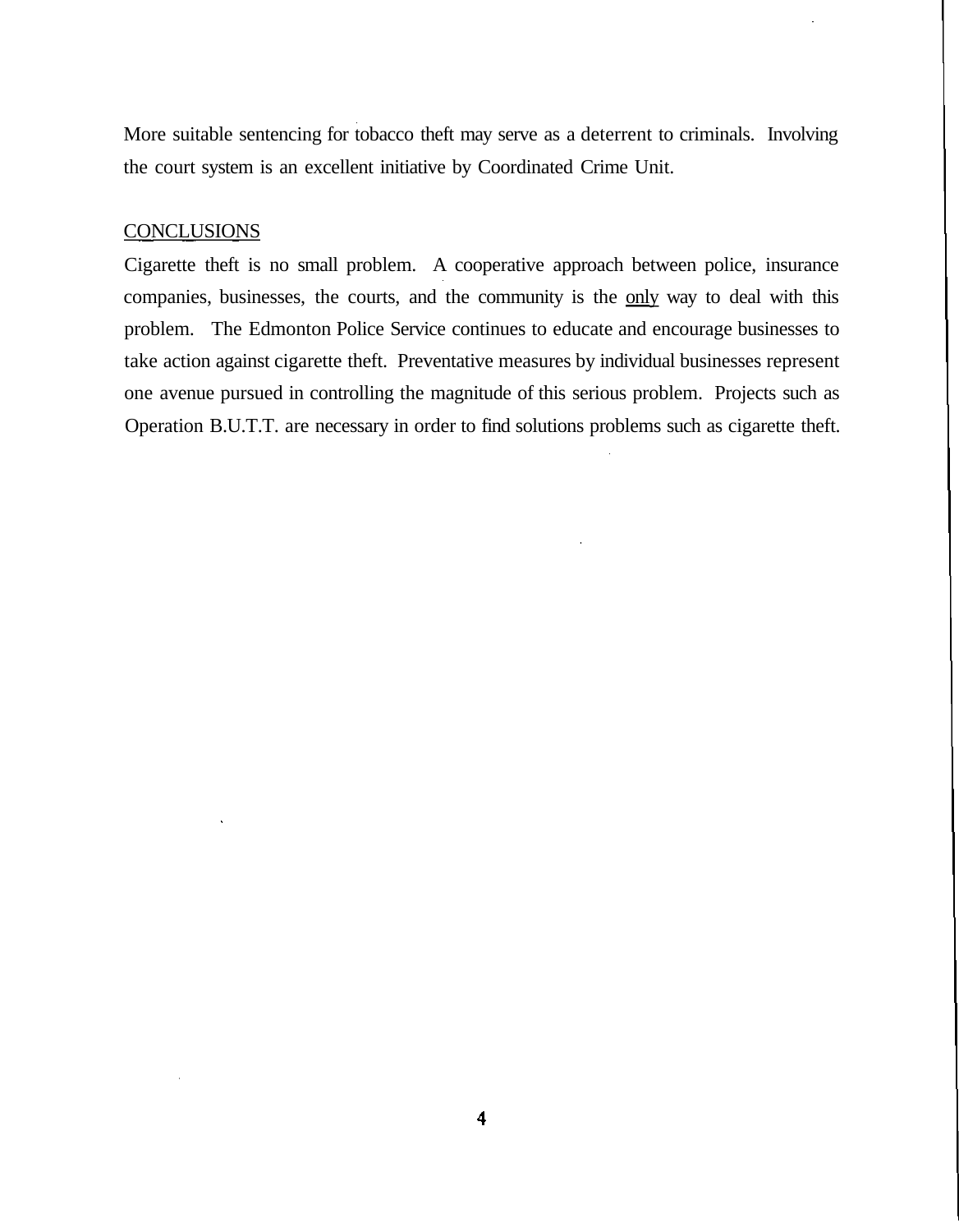#### STOLEN VEHICLES

#### **PROBLEM**

Auto theft or "joyriding" is a serious crime that has a tremendous impact on society. High profits combined with a low risk of apprehension, make auto theft an attractive and popular crime, especially for young offenders. In Edmonton, there are **over 650** vehicles stolen each month. The damage done to our communities by auto thieves is highly underestimated. Few people realize that there are 20 - 30 auto thefts per day. At the same time, because most auto theft victims have adequate insurance they don't feel the economic impact directly.

For each automobile theft there are additional consequences aside from monetary damages to the owner. The inconvenience of having no vehicle, insurance premium increases, and more importantly, the breakdown of the victim's sense of security are all major factors to consider. Additionally, each automobile theft is accompanied by potential danger to both the police and the community (eg. high speed chases).

Auto Theft Unit's mandate is to target auto thefts for profit (organized criminals making big bucks off the sale of stolen automobile parts). However, the four unit detectives have implemented a number of initiatives designed to educate the public and reduce this crime statistic.

#### **INITIATIVES**

The creation of a data base is one initiative Auto Theft Unit implemented to assist detectives and patrol constables to be more efficient. This data base allows any vehicle to be checked by make, model, colour, Vehicle Identification Number (V.I.N.), license number, location stolen, location recovered, and/or the suspects, enabling all police officers to develop operation strategies and target high auto theft crime areas.

5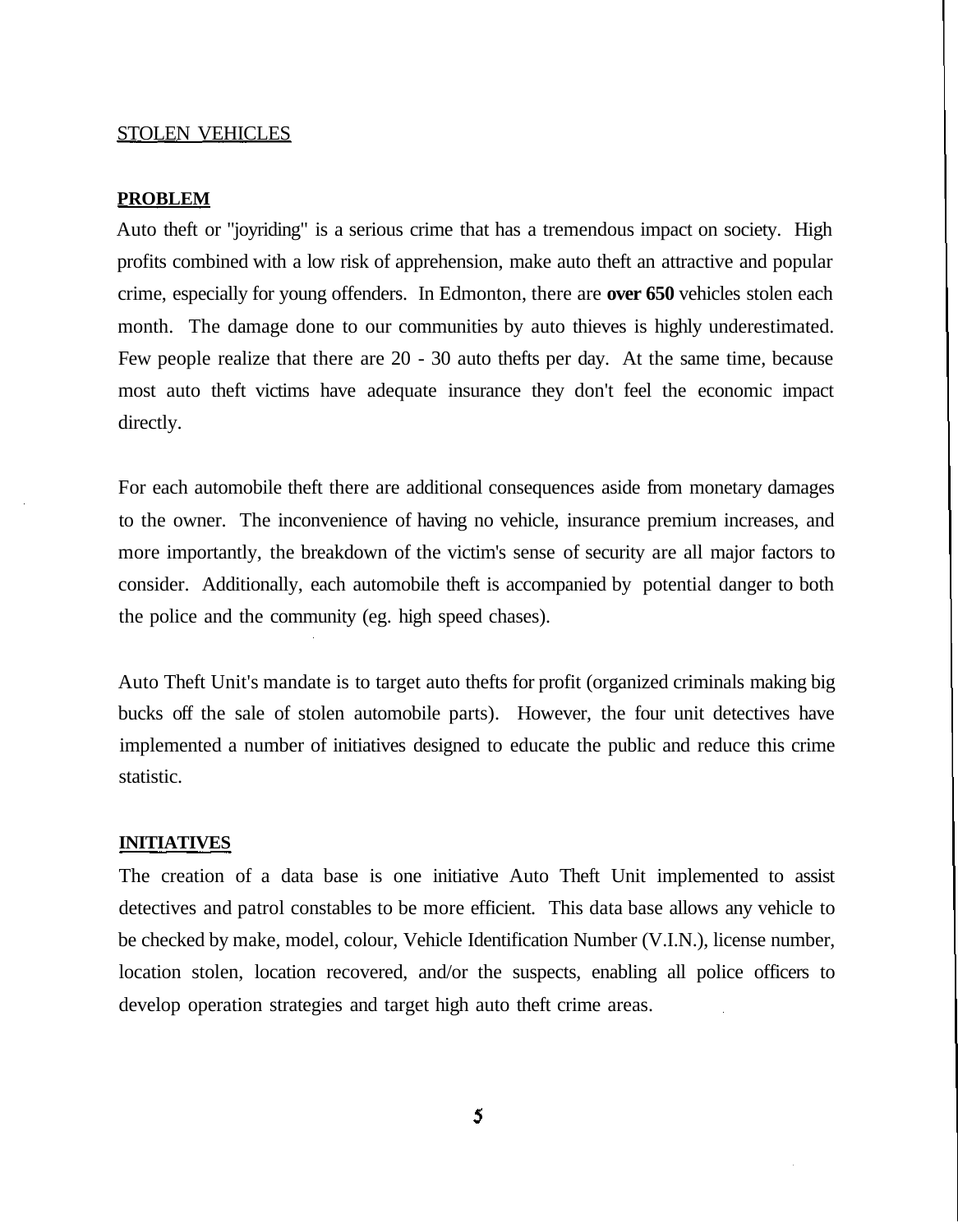#### **PUBLIC AWARENESS**

1. The officer i/c Auto Theft Unit has contacted Honda Canada Incorporated to express concern about how easily Honda vehicles can be re-vinned (V.I.N. altered) after being stolen. Hopefully, Honda will consider making some changes in regard to this problem.

2. Approximately 20 percent of thefts occur because vehicles are left running and unattended by owners. S/Sgt. Stewart, Auto Theft Unit, has proposed some changes to the Highway Traffic Act to reduce this percentage. People who leave their vehicle(s) unattended and insecure will be fined. This will serve as an incentive to vehicle owners to secure their vehicles at all times. (The theory of opportunity comes into play here.) The Insurance Bureau of Canada will be sending a letter to the Solicitor General in support of the Edmonton Police Service's recommendation.

This information is currently being reviewed by the Alberta Solicitor General's Department.

3. Auto Theft Unit continues to provide Crime Stoppers with the description of two stolen vehicles each week for publication in the **Auto Trader** (a weekly publication for buying and selling used cars).

4. Auto Theft Unit detectives have lectured to a number of different agencies in an effort to create more awareness. A number of auto dealers have been taught how to recognize vehicles with altered V.I.N.s. In addition, auto dealers have been encouraged to inform consumers of the auto theft problem and of the various anti-theft devices available. Educating the community and establishing and maintaining a rapport with auto dealers will help to increase the number of recovered stolen vehicles.

5. In order to educate the Crown Prosecutor's office as to the methods currently used to steal cars, an invitation for updated information was extended to an Auto Theft Unit detective. The presentation was beneficial because some prosecutors were able to offer their own feedback.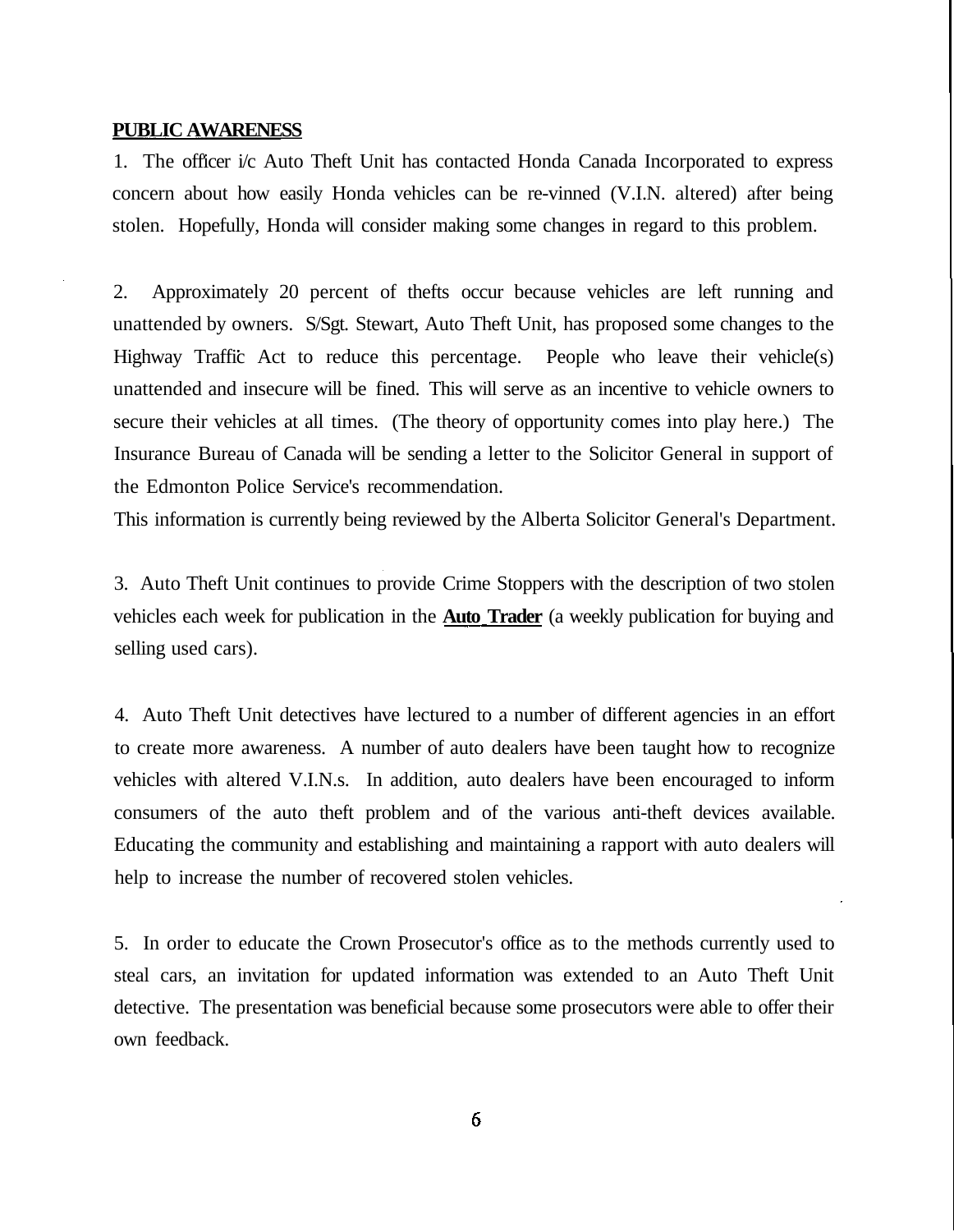#### **UPCOMING INITIATIVES**

1. 1992 September 10, Auto Theft Unit, in conjunction with the Alberta Motor Association (A.M.A.) introduced **"STOP THIEF."** This new program is modelled after the Combat Auto Theft (CAT) program that exists in other North American cities. CAT has proven to be very successful in reducing the incidence of car thefts. The Alberta wide program is fully sponsored by the Alberta Motor Association.

The program is simple and free to the public. Voluntary participants will be issued a sticker for their back car window. Any vehicle with a **"STOP THIEF"** sticker observed on the road between 1 a.m. and 5 a.m. will be stopped by police. Program participants understand that if they are out on the road between 1 a.m. and 5 a.m., police will assume that the vehicle has been stolen.

It is impossible to predict whether **"STOP THIEF"** will be a success. However, it will help to create public awareness and will assist the police in readily identifying stolen vehicles. It will also give police grounds to stop vehicles on the road between 1 a.m. and 5 a.m..

2. V.I.N.s are often removed from vehicles sitting in salvage/auto wreckers yards. To address this problem, Auto Theft Unit will be targeting these businesses. Local salvage yards will receive unannounced visits from Auto Theft Unit Detectives. Missing V.I.N.s will be recorded, entered onto police computers and compared to recovered vehicles to identify criminal operations.

3. To educate the public, the Edmonton Police Service will sponsor the first ever **"AUTO THEFT PREVENTION WEEK."** Auto Theft Unit will supply a recovered stolen auto to show the public some of the damages incurred and how easily access can be obtained by thieves.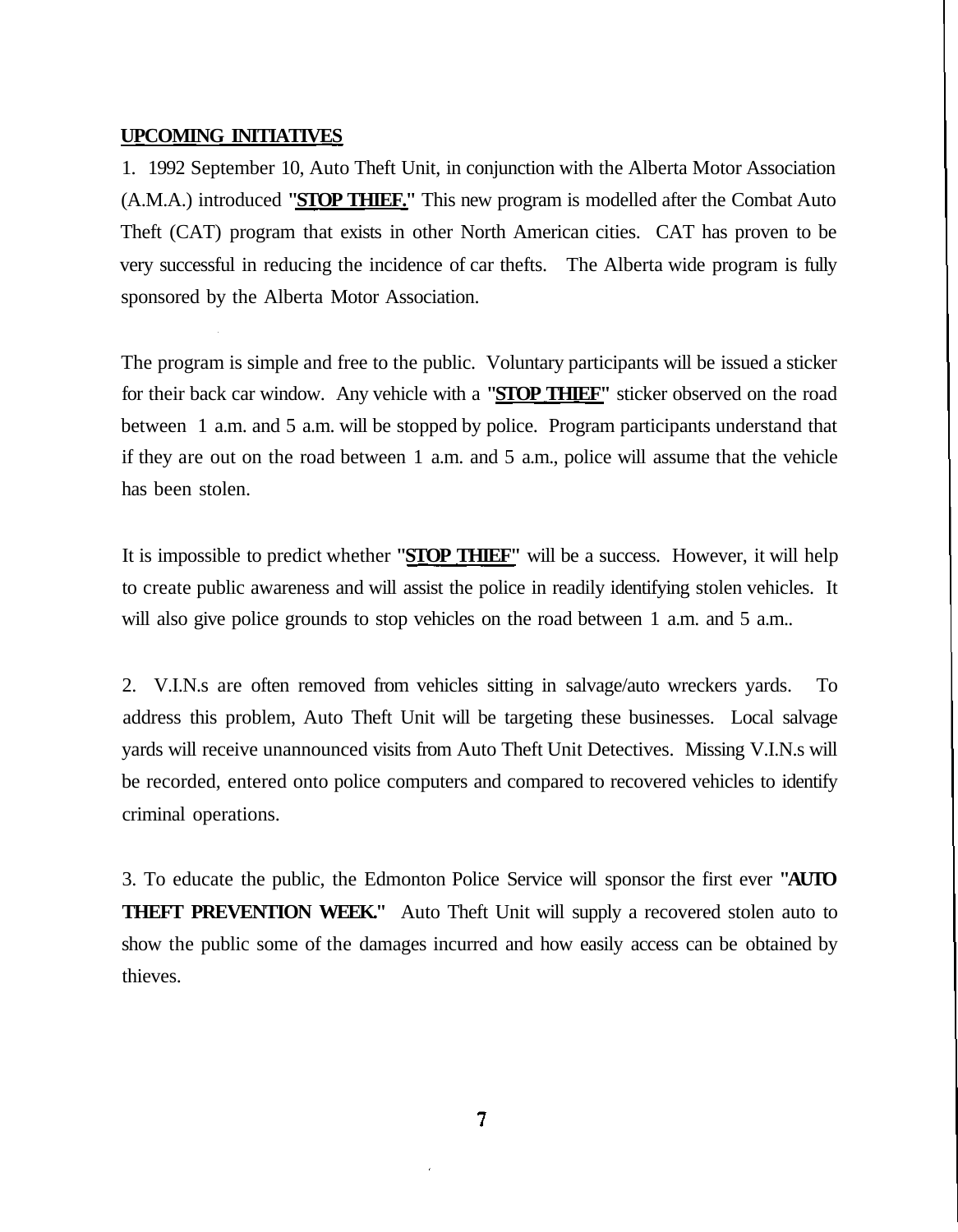4. Judges and prosecutors will be educated regarding the true cost of vehicle thefts. Some auto theft offenders are not being penalized appropriately for their actions. Increased awareness within the court system would allow for appropriate sentencing of these criminals.

#### **CONCLUSIONS**

Auto theft is not a "victimless" crime, and the public and manufacturers must recognize this. Separately the community, police and the courts are ineffective at reducing auto theft or "joyriding." A consistent, coordinated effort within all sectors of the community is the only way to reduce a serious, all too prevalent crime.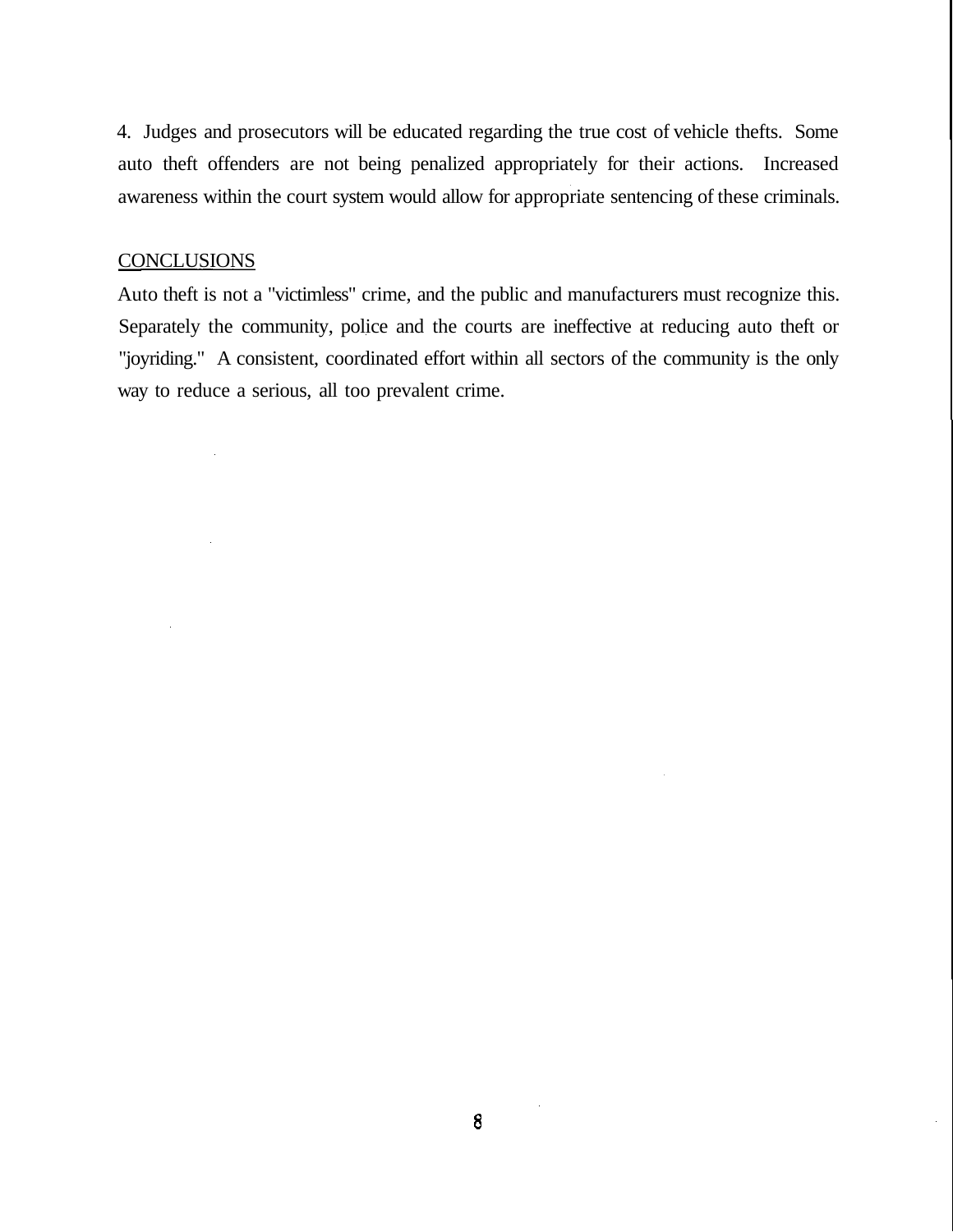#### **FAMILY VIOLENCE RESPONSE TEAM**

The police provide free 24-hour, accessible service for disputes or problems of any type. One area which requires more police expertise and attention annually, is family violence. Often, police are the first (sometimes the only) agency to respond to family violence complaints. Many of these calls are from repeat victims.

1991 June 12, the **Family Violence Committee of the Mayor's Task Force on Safer Cities,** made a number of recommendations in their report, **Family Violence: Breaking the Cvcle.** One of the recommendations in this report was the development of an integrated team response to family violence, using the Edmonton Police Service and Community and Family Services. As a result, The Family Violence Joint Follow-up Response Team was established in 1992 January for a six month trial period.

Edmonton is not the first city to test an integrated team approach for dealing with family violence. Other programs (ie. London, Ontario; Vancouver, British Columbia; and Duluth, Minnesota) were researched and noted to be very effective in dealing with family violence. These other programs assisted in developing the family violence team model for Edmonton. However, Edmonton's program is unique from other programs because the social worker and the police officer work out of the same office and follow-up each case together. The goal of project members was to reduce the number of family violence calls, in particular, calls from repeat victims in North-East Edmonton.

The Family Violence Joint Follow-up Response Team was made up of Detective Jack Tetz and Social Worker Susan Kinsman. Their expertise and interest in dealing with family violence made them excellent candidates for the program. Kinsman has a Masters of Social Work and has specialized in family violence for the past seven years. Tetz, a ten year member of the Edmonton Police Service, has studied family violence and is on the board of WIN House (Women in Need).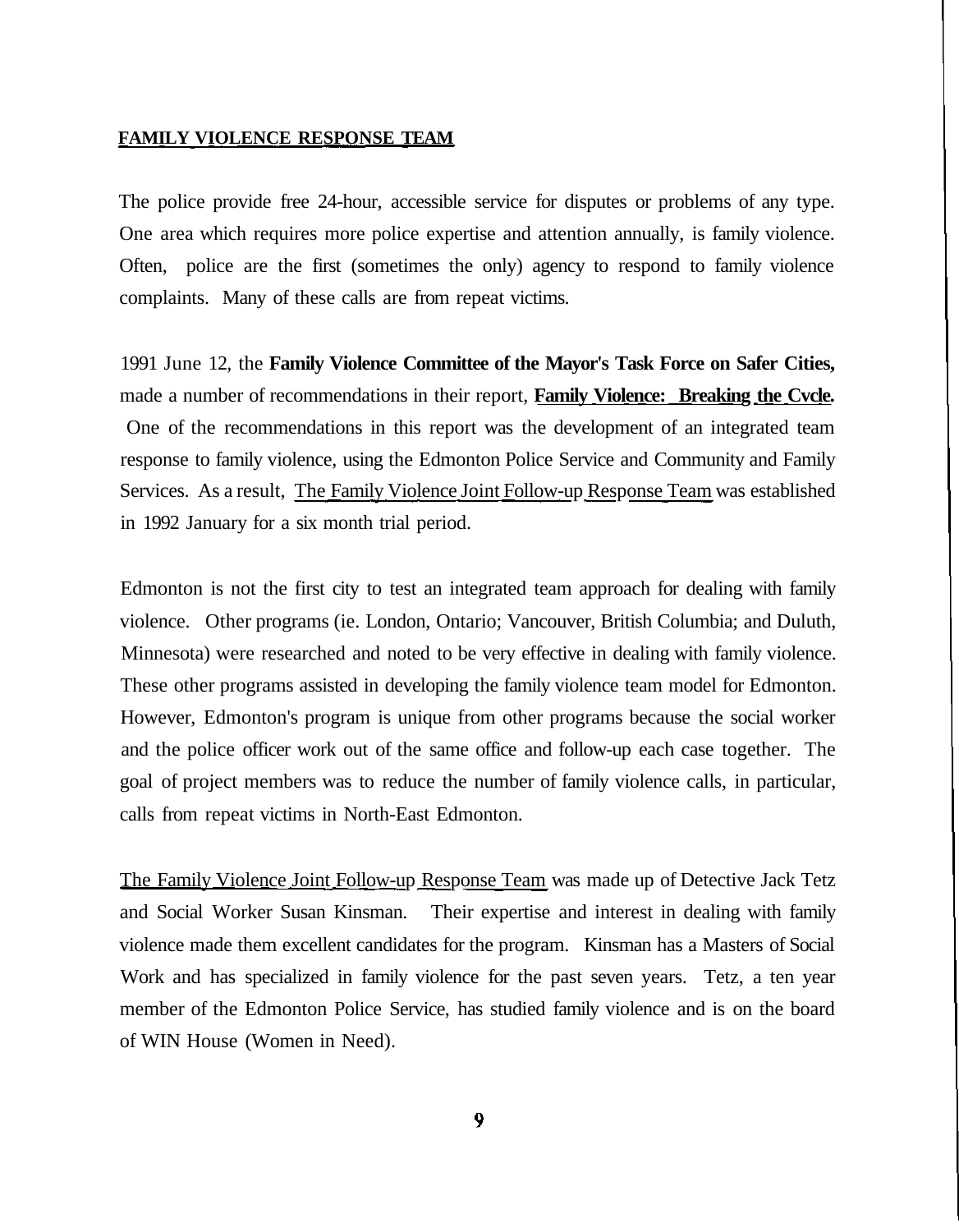The area the family violence team served was determined by examination of police compiled statistics. North east Edmonton was chosen because 40 percent of all Edmonton Police Service family violence calls originate from there. Social factors in the area such as unemployment, poverty and high density, subsidized housing, contribute to this high percentage.

Most of the team's files are cases that have been referred by the Edmonton Police Service or Community and Family Services. The cases are usually complex, high risk, and/or recurring situations. The team also focuses on situations where the victims are from different ethnic backgrounds or there are language barriers. However, in any situation where the team believes joint intervention will be beneficial and victim/perpetrator cooperation is present, a follow-up investigation is conducted.

The team receives approximately 30 family violence cases weekly. These are reviewed and cases for follow-up are chosen based on selection criteria. A background check is completed on each file before the team contacts the victim(s). The team makes an appointment to visit the victim(s). Depending on the circumstances, the interview is carried out in the victim(s) home or at the family violence team's office. A follow-up visit is not carried out until the situation is safe for the victim and the team. The team contacts the perpetrator, providing that the victim is in agreement with this, and the perpetrator is willing to cooperate. Contact with the perpetrator generally occurs in the family violence team's office, unless the perpetrator is incarcerated.

While team members generally interview the victim/perpetrator jointly, the role of the detective and social worker are defined according to professional expertise. Tetz generally carries out the investigative role - ensuring all legal considerations are dealt with appropriately. Tetz's responsibilities include providing information on restraining orders, criminal investigations, outstanding orders, and laying any additional charges.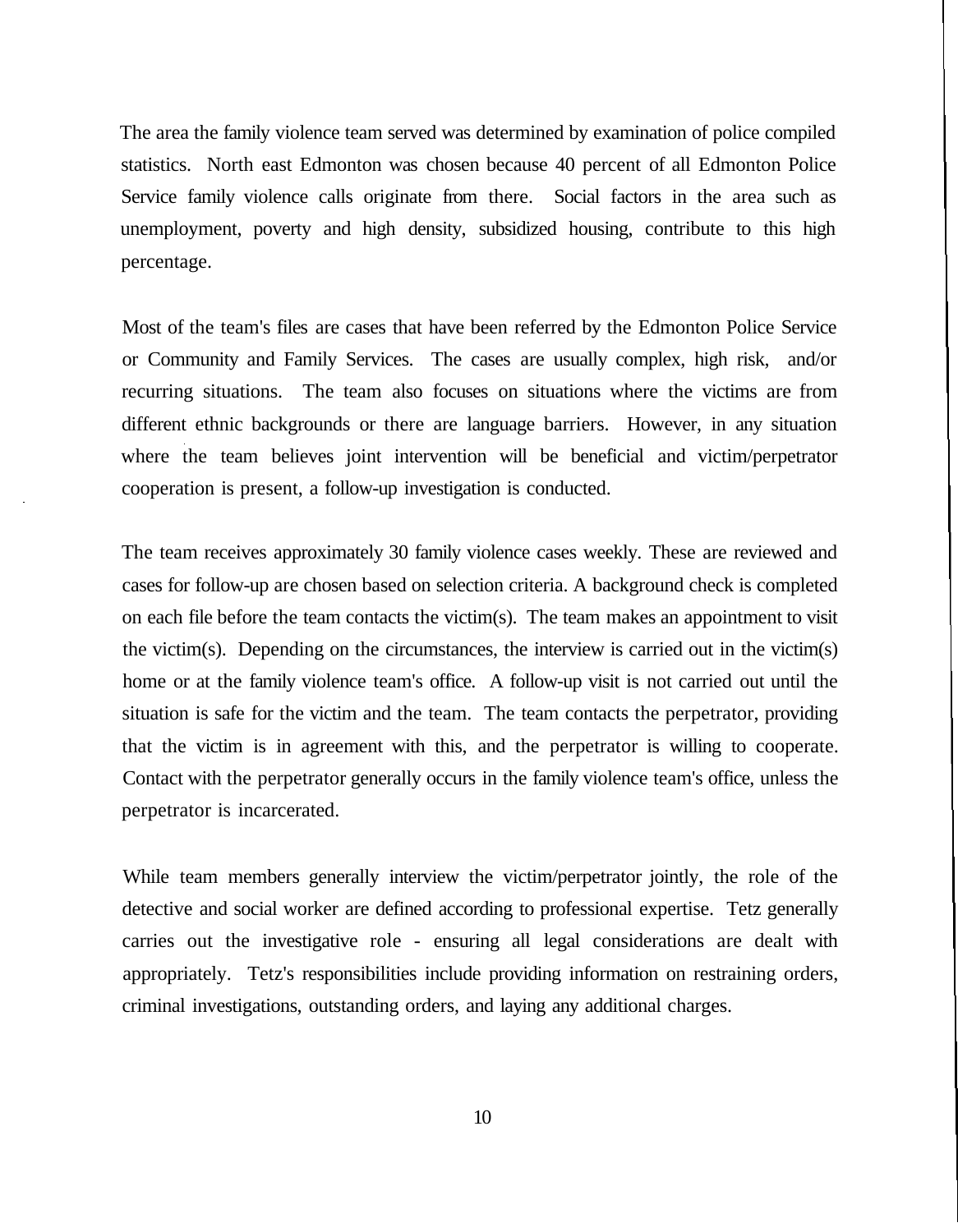Kinsman takes a broad look at the circumstances and needs of the family. She looks at the history and social functioning of the client(s) in order to determine the client's needs. The social worker's role may also include providing support, brief counselling and referral of the client to an appropriate community support agency.

Each family violence case is assessed on an individual basis and the amount of intervention is based on the client's needs. However, there are certain points stressed during the team's intervention. Addressing the safety needs of the victim and her family is a priority for the team. What the victim can expect from the justice system, how the justice system works, and court process information, if applicable are explained to the client. The advantages of reporting the assault to the police were outlined by Tetz. Kinsman provided details on the various community agencies and how they help the victim to deal with their situation. As well, the team explained every stage of their investigation to ensure the victim understood why they ask the type of questions they do. It is very important for the team to assure the victim they want to help.

Another objective is to encourage and direct family violence victims to work towards solving problems themselves. The team supports the victims in developing a better sense of control and understanding the violence in their relationship. (This stage help to initiate the problem solving process for the victim.)

If necessary, the team also provides moral support for the victim during the court process. In one situation a lady did not speak English very well. She was intimidated by the court process and had no previous experience providing evidence in court. The team explained the court process thoroughly, and practised with the lady what she wanted to say in court. When the time came for her to present her evidence, the victim understood what was expected of her and expressed herself very effectively. Subsequently, her husband was sentenced to serve jail time and is presently on probation.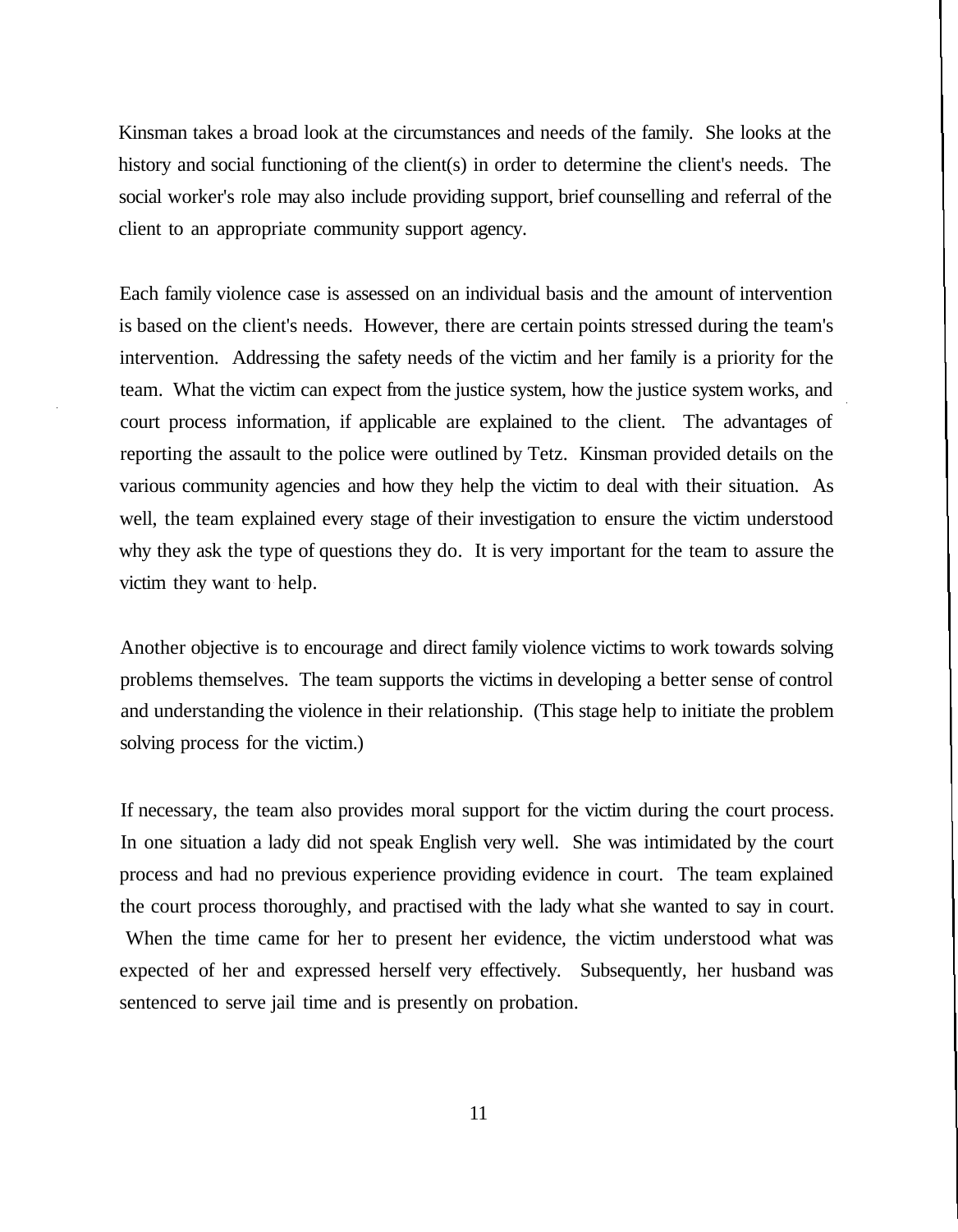#### ADVANTAGES

There are many advantages to using an integrated team response to dealing with family violence. By attending the residence together, Tetz and Kinsman provide a better assessment of the situation and needs of the client. Social workers and police officers very often need to ask the same questions in order to get an accurate idea of the situation. Having a social worker present may also help the victim to provide more information. As well, because both Kinsman and Tetz assess the situation together, the victim is saved from having to relive the victimization over and over.

Together, the team has a broader level of knowledge of the resources that may be helpful to the victim. The police and social work disciplines complement each other with their legal and social expertise regarding family violence. Through the team approach, the needs of the victim and the family can be more accurately assessed.

The direct link between a number of different community agencies is also very beneficial. Some obstacles can be overcome by having a team member contact the agency rather than the individual victim(s). Assisting and linking the client to a suitable community agency, saves a distraught victim from the necessity of negotiating through a maze of services. This demonstrates to the client that the team has a personal interest in their affairs.

The composition of the team confirms the seriousness and concern about the problem of family violence. Victims need to understand that there are legal sanctions for what they have experienced and that there are social support agencies available to meet their specific needs.

In addition, The Family Violence Joint Follow-up Response Team, has been a resource for other police officers and social workers. In many cases, a follow-up investigation cannot be provided by initial investigating officers or social workers, who are restricted by time, resources and other job responsibilities. The team was available to provide support and resources to these victims and offenders, that may otherwise have been overlooked.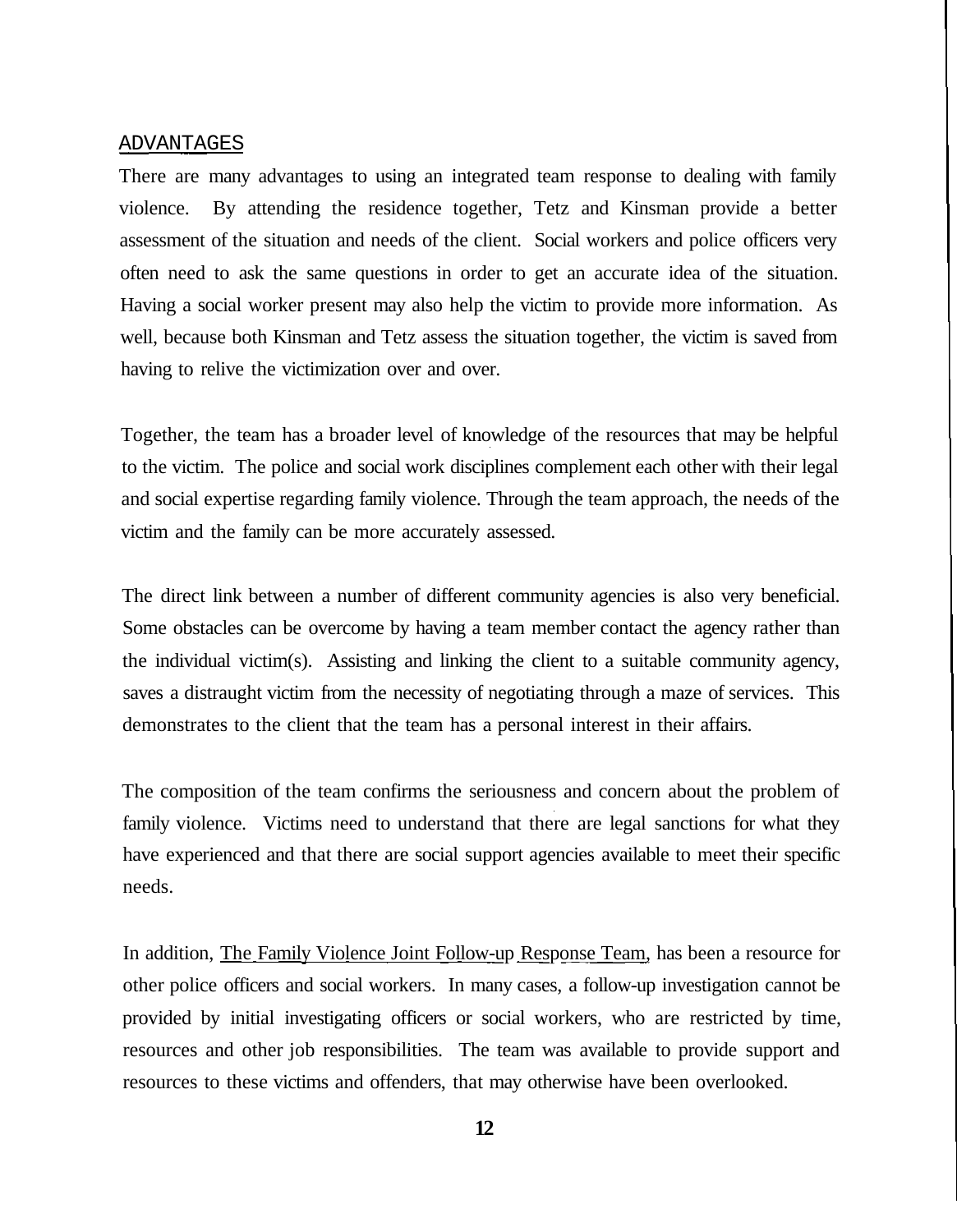#### **EXAMPLES**

1. Police received a number of complaints of assault from a woman by her husband. When police arrived at the residence, the victim was unwilling to cooperate or assist them in their investigation. This woman was later severely assaulted by her husband again. The victim was hospitalized and required surgery as a result of her injuries. The investigator charged her husband with aggravated assault. He was remanded in custody until his preliminary hearing. This particular case was referred to the family violence team because of the extent of the injuries suffered by the victim and the recurring nature of complaints. After a brief discussion with the victim in the hospital, the team discovered that the victim wanted to end the relationship. However, she feared her husband would harm her and her children if she attempted to leave the relationship. Previous charges and restraining orders had not deterred her husband from harassing her. Fear of her husband and lack of faith in the justice system prevented her from cooperating with various agencies wanting to assist her.

Shortly after the charges were laid, her husband was released on bail with a "no contact condition." His first stop was to visit his wife in the hospital. He threatened her and insisted if she proceeded with criminal charges, she would never see her kids again. The victim told the team of her husband's visit, and he was arrested and placed in custody. Both Tetz and Kinsman took legal steps to ensure the victim of her safety and that of her children. The team assisted and supported her throughout the legal process. This resulted in her providing evidence at the preliminary hearing, her faith being restored in the justice system, and realization that there is help available.

2. Through the established link within the community, the team was able to help solve an outstanding missing person file and lay a homicide charge. A woman who was assaulted went to a City shelter where she confided in a worker, alleging her partner had killed a person. The shelter contacted the team for assistance and an investigation concerning the allegations was initiated. The information provided by the shelter led police to north eastern Alberta, where a body was recovered.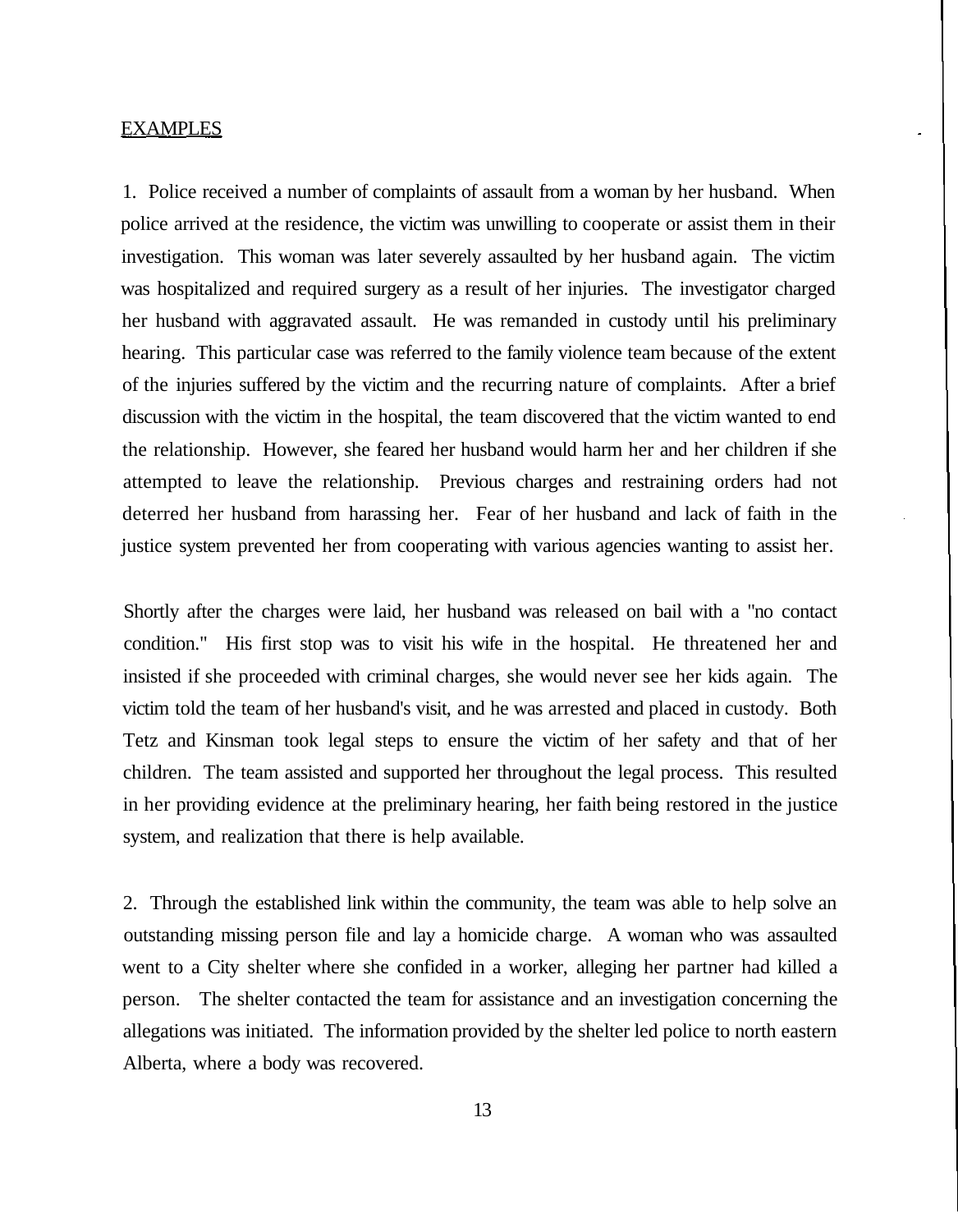### **CONCLUSIONS**

The Family Violence Response Team has been very well received within the community. Feedback received from clients has been very positive. At the time of writing this report, an evaluation of the program's effectiveness was in progress.

The problem of family violence will not just go away if left alone long enough. If the problem is not addressed effectively and consistently, it will likely escalate. The Edmonton Police Service and Community and Family Services are interested in finding answers to the problems of family violence. Experimentation with projects, such as the Family Violence Joint Follow-Up Response Team, will help bring community agencies closer to finding answers to this growing concern.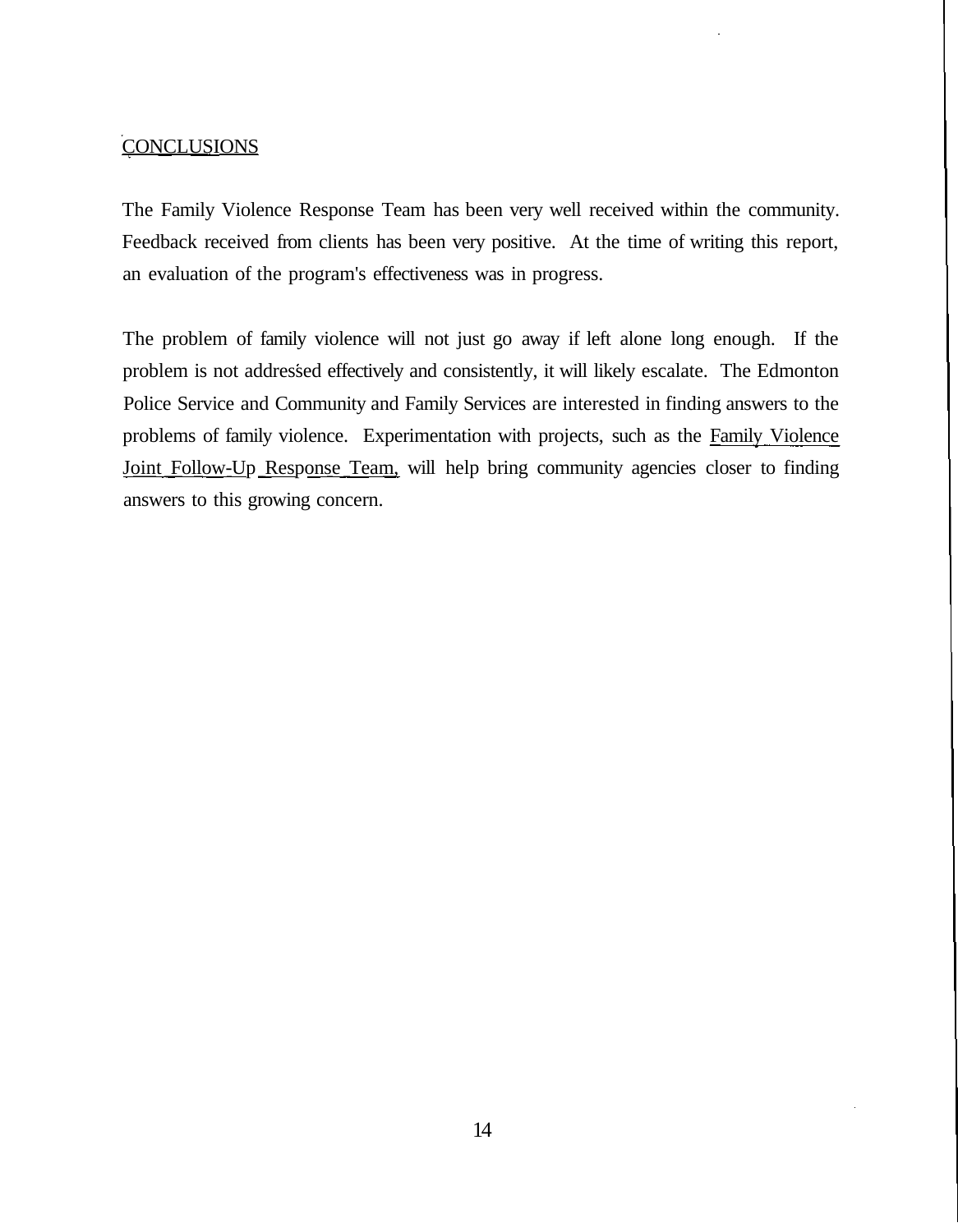#### **GAS STATION ROBBERIES**

In 1991, Domo Gasoline Corporation stations were the victims of approximately 16 percent of all commercial robberies in Edmonton. Fifteen of Domo's 17 Edmonton stations were robbed at least once and one station was hit on eight occasions. Fifty-one robberies occurred in total with Domo suffering over \$70,000 in losses. These offences caused additional concern because Domo employees were being attacked during these offences. In one case, an 18 year-old male was shot and seriously injured.

In reviewing the files it became clear that Domo was a target for a reason, and if the reason or reasons could be eliminated then maybe the number of occurrences would decrease. In addition it was identified that internal thefts and related problems were hurting Domo significantly.

Problem solving strategies were first attempted by Staff Sergeant John Paton. Upon his retirement the project was inherited by Staff Sergeant Ray Richardson and Detective Ken Montgomery, Armed Robbery Unit.

It was the police's position that cigarettes, especially cartons, not be accessible throughout the night. Cash, already being placed into drop safes, should have been a deterrent but it wasn't. The internal problems appeared to be part of the risk of hiring unskilled labour and paying minimum wage. In 1991, Domo recorded over 20 known internal thefts with loses exceeding \$40,000.

Understanding big business is key to solving problems of this nature. Any successful business wants to make as much profit as they possibly can. Employee satisfaction and safety are not priorities. Therefore, Detective Montgomery had to convince the company that there was a serious problem which could be remedied by taking certain measures. To do this, cost-effective proposals were developed and company concerns were considered.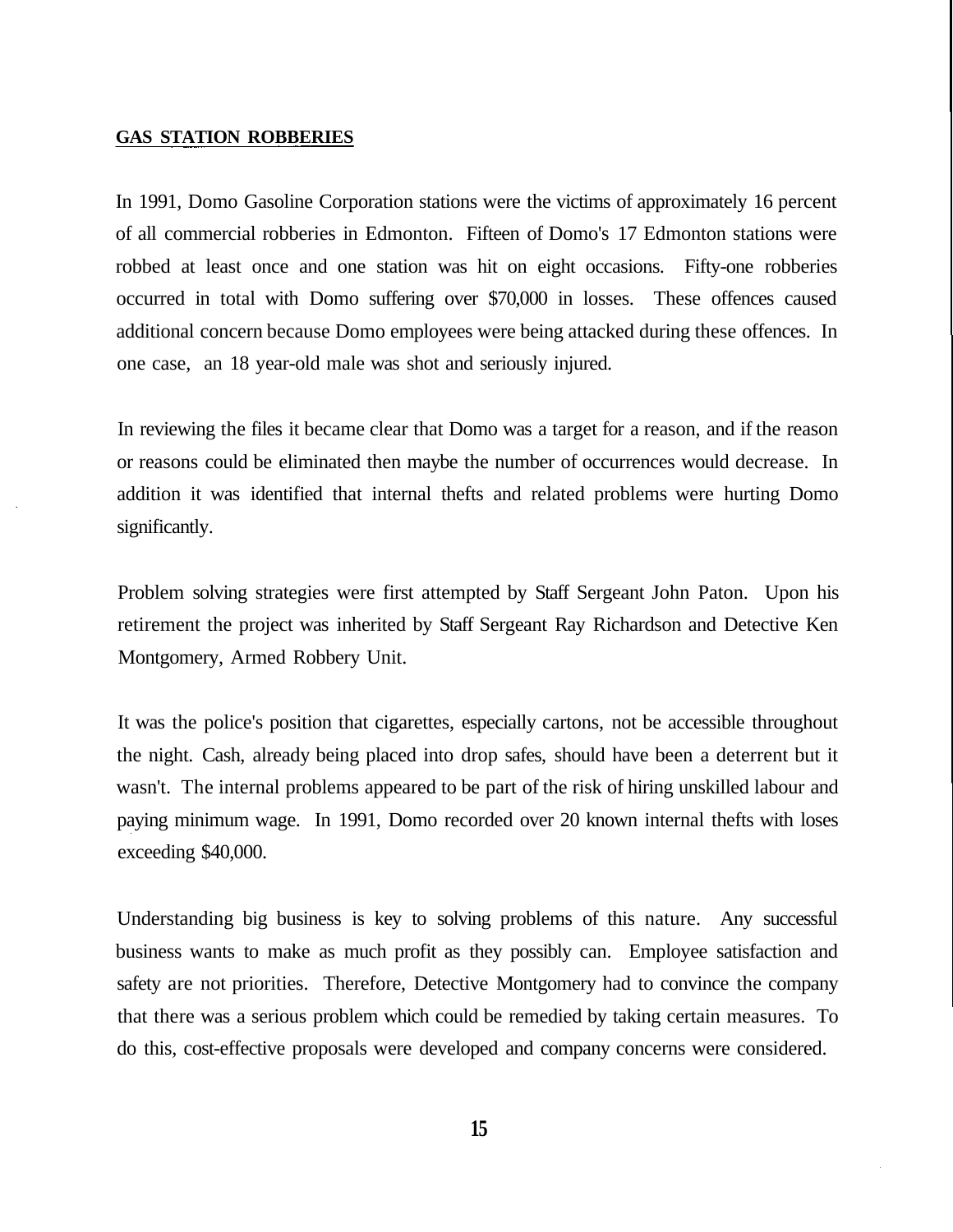After lengthy negotiations and brainstorming sessions, Domo officials agreed to implement some practical measures which have proved to be cost-effective compared to previous losses. Any person now applying for employment with Domo must undergo a criminal record check conducted through the E.P.S. Security Clearance Detail. Domo has an account with Security Clearance Detail to eliminate the inconvenience of paying each record check individually. Detective Montgomery has recommended that a warning be attached to the application outlining the security clearance process to discourage applicants with a criminal record from applying. This additional measure would save the company more money if they implement it.

Cigarette cartons are now secured at night in specially constructed metal cabinets which are locked at a set time each day. The key is dropped into a floor safe along with cash exceeding the minimal amount employees normally carry. Importantly, new signs have been placed at each station clearly advising of these last two practices. It was felt unless the bad guys were made aware of the security measures robberies would still occur.

Since these strategies have been implemented the results are impressive. Internal thefts and related problems have been reduced to an almost non-existent amount. Robberies, about 20 this time last year, have been reduced to two and one attempt, and no Domo employees have been attacked.

In the near future a manual or a video presentation will be available to all Domo employees to educate and inform them of the robbery occurrences and precautions they can take. A classroom presentation has been ruled out because of the high employee turnover and the difficulty of getting the employees all together at once.

The Domo file indicates only one way of the many ways that C.I.D. is involved in problem solving.

Written by Detective K. Montgomery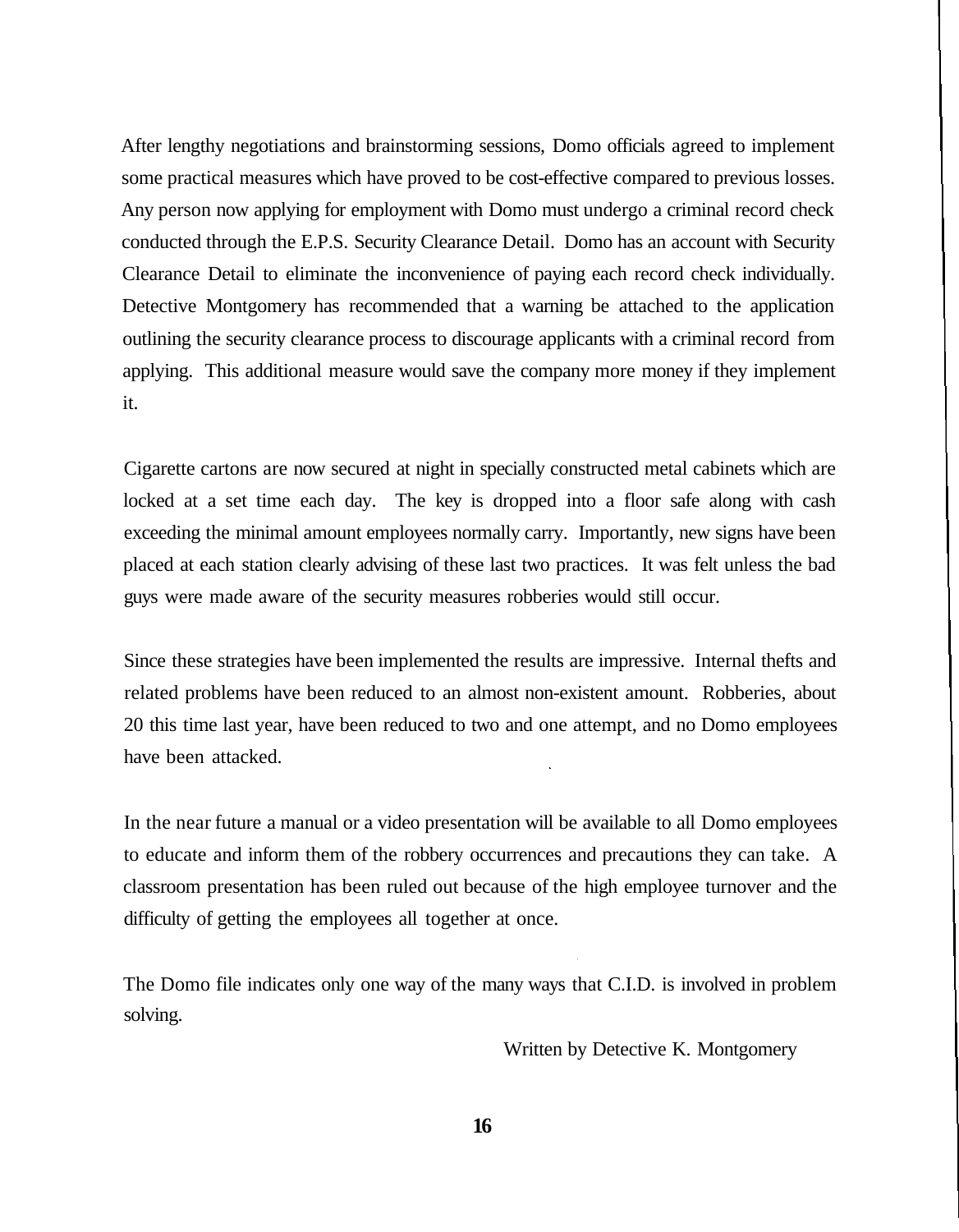#### RTJNAWAY YOUTHS

#### PROBLEM

A number of repeat runaway youths were coming to the attention of the Edmonton Police Service. Why are these youths constantly leaving the "safe" confines of their home? Or are their home lives the cause of their continual missing person status?

Some youths runaway from home to live life in the "fast lane" - no restrictions - no responsibilities. These youths simply do not like the "rules of the household," and generally lack the maturity and experience to understand their parents\* viewpoint. However, a number of youths run away to escape family violence: physical, sexual, emotional abuse, and/or neglect. It is these situations the Edmonton Police Service is particularly interested in uncovering.

#### **SOLUTION**

Through the combined efforts of the Missing Person Coordinator and Youth Unit a new initiative has been developed to try and understand why some youths make a career out of running away. Once the file of a youth, who has gone missing twice, is concluded at the Missing Persons Unit, all appropriate information is sent to the Youth Unit. (Files are only concluded from Missing Persons when the youth has been located.)

The officer i/c Youth Unit reviews the files to determine if a follow-up investigation is necessary. If it appears that some police intervention may be useful, a Youth Unit Detective is assigned the file. The detective arranges a meeting with the parent(s) and the youth to discuss the situation. In some cases, an arrangement will be made to talk to the child alone first. Each situation is assessed by the detective to determine what kind of approach is appropriate.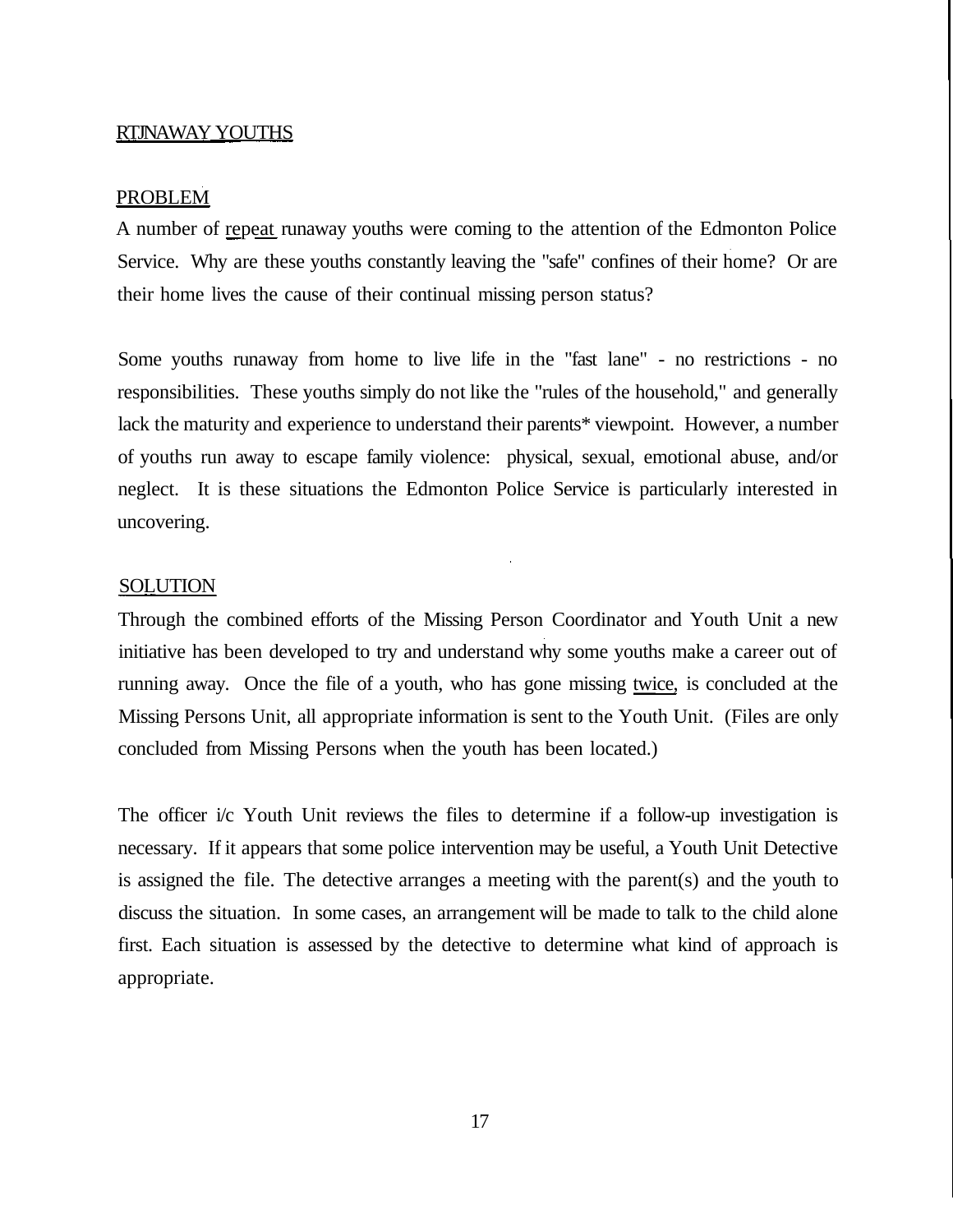The detective identifies himself and the reason he wishes to speak to the youth. He then lets the youth discuss a variety of topics, but focuses on why the youth ran away from home. Some situations have been remedied through negotiation between the parent(s) and the child. For instance, one detective found out that the youth felt too restricted by her parents. Her curfew was not late enough and her responsibilities at home always interfered with her social life. Through mediation initiated by the detective, the parents and the child came up with a more flexible, suitable list of rules to follow. To date, no further problems with this child running away have been noted.

One example to indicate the potential of this program is a recent case regarding a 15-yearold girl. It had become routine for her parents to report her missing; police would open a file and conclude it after she returned home. A Youth Unit detective was assigned this file and arranged to meet with the parents and girl to discuss her behaviour. After a lengthy, personal discussion the detective and the parents found out that the girl had been sexually abused when she was 5-years-old. Prior to this discussion, the parents had no idea this incident took place. A 60-year-old family friend abused the girl while she was in his care. The young girl couldn't tell her parents and, as a result, carried this stress by herself for the last 10 years.

If the detective had not made the effort to talk to the girl and her parents, she probably would still be running away from home. In this case, the parents can now help their daughter deal with her pain through different, more sensitive methods. In a situation where sexual abuse is the uncovered, the file is sent to Child Abuse Unit. The investigation is continued to ensure the parent(s) and child are receiving appropriate assistance.

#### ADVANTAGES

There are many advantages to this follow-up initiative for "repeat missing juveniles." Youths sometimes need the presence of a neutral party to express themselves or discuss different things they have experienced. Some young people view their parent(s) as traditional, and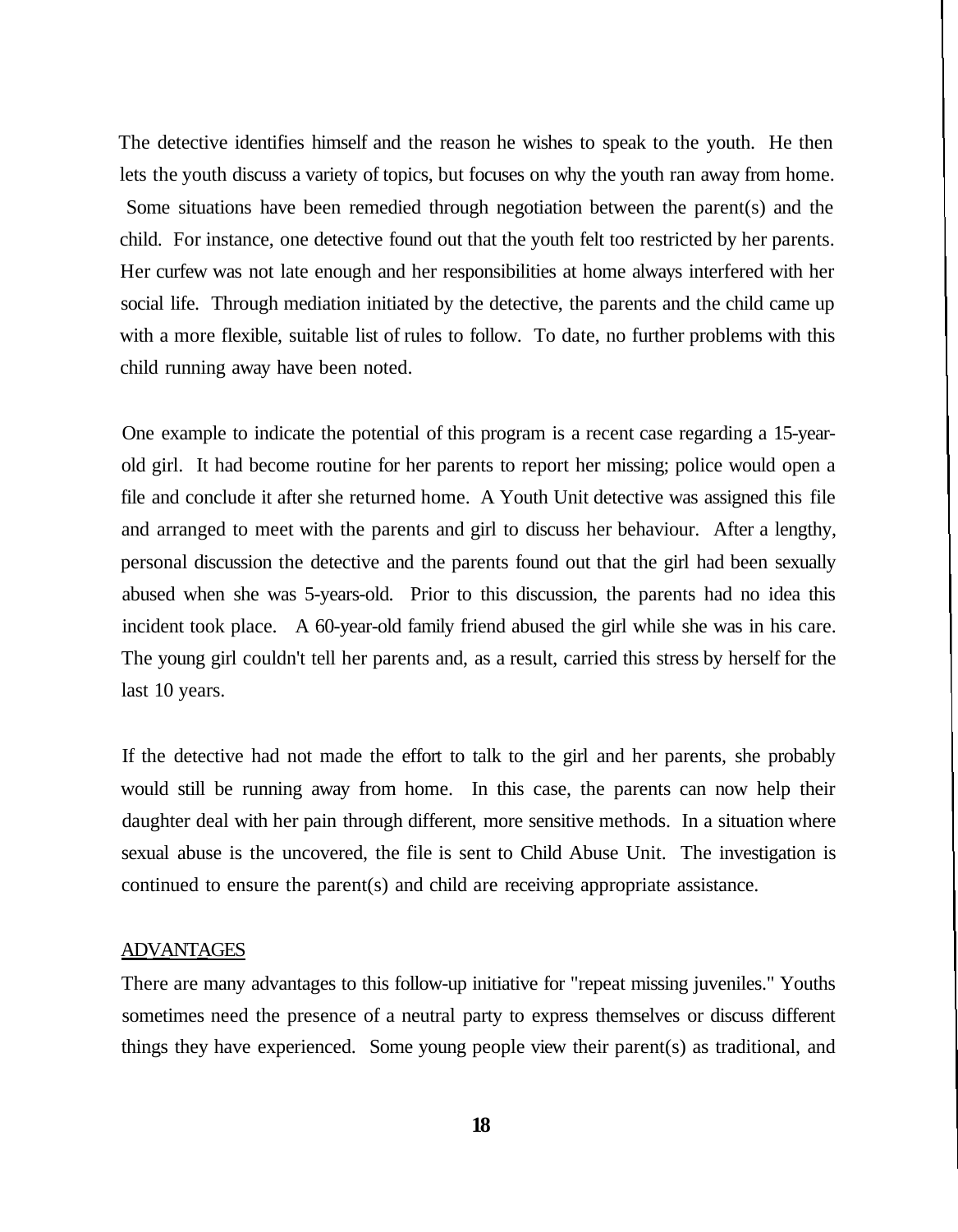think they won't understand what they are going through. Detectives can help by addressing the concerns of both parties and assisting them to reach a compromise.

Detectives also gather intelligence on these youths and other youths during the interview. This is useful in cases where the young person is involved in some criminal activity and/or the youth continues to runaway. In these cases, the Missing Persons detective and Youth Unit detectives have information on the youth's frequent "hang-outs," activities and friends.

Targeting runaway youths early may prevent future problems. Young people are susceptible to both positive and negative influences. Police interest in youth activities may divert them towards more constructive activities.

One of the most significant advantages of this approach is getting detectives into the community. This will expose detectives to different situations and bring them closer to understanding some of the issues that affect young people today.

#### **CONCLUSIONS**

The Edmonton Police Service is concerned about family violence and the effect it has on young people. Follow-up investigations on repeat runaway youths require a personal, proactive approach by Youth Unit detectives.

No initiative will "solve" all family problems. There needs to be interest within the family to work problems out or to reach a compromise. However, getting detectives into the community, showing parents and children that the police do care, will produce more positive results.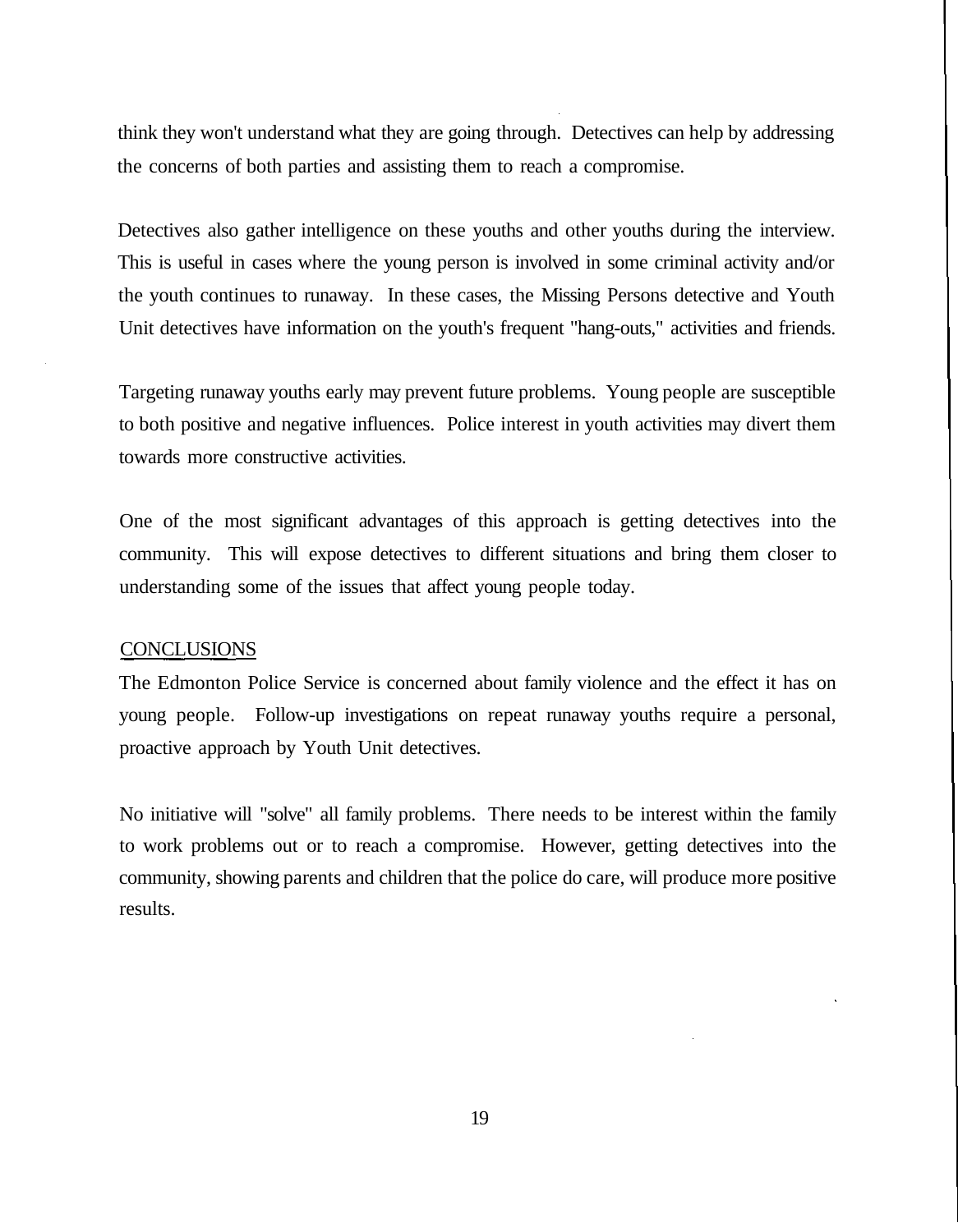#### **CODE** OF **SILENCE**

1991 June 15, the E.P.S. Asian Investigation Unit was established to liaise with the Asian community. However, from the beginning the two unit detectives have faced a number of different obstacles. Cultural and language barriers make the Asian community suspicious of the police; A historical mistrust of the police makes the job particularly challenging. They do not trust authority figures and choose to remain silent instead of assisting the police in apprehending perpetrators.

In Edmonton there are approximately 80,000 Asians - the unit deals with approximately 10 percent. In 1991 the unit became an excellent resource for all police officers and made a great deal of progress through their initiatives. Small initiatives such as providing multilingual business cards and advertising police services in Asian newspapers have enabled detectives to get to know the community better. The following is an example of how the Asian Investigation Unit is applying problem solving strategies.

#### **PROBLEM**

A local local pool hall was experiencing some difficulties dealing with a group of young Asian men. Customers and staff were harassed, property was damaged and safety was a concern when these groups were in the pool hall. Previously, police responded to these calls and advised the staff and owners not to allow these troublemakers in. One Friday evening a fight broke out between two men and someone almost got shot.

#### **SOLUTION**

Detectives Colin MILTON and Randy JONES, Asian Investigation Unit arranged the meeting between the owners and staff of the pool hall. The purpose of the meeting was to address their concerns and propose some possible solutions. At the conclusion of the meeting, detectives highlighted some security risks and made a number of recommendations to the owners and staff.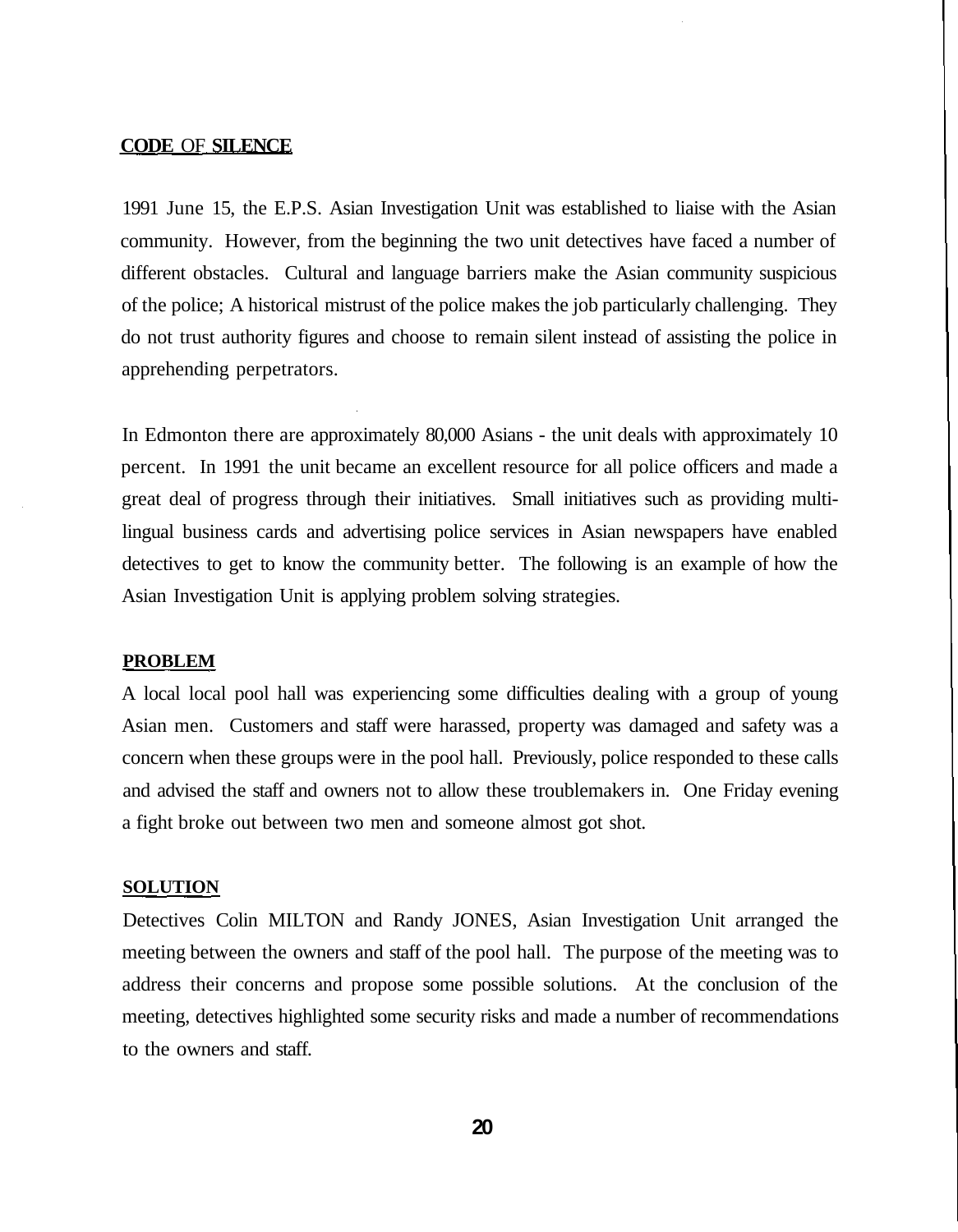First, detectives recommended the installation of surveillance cameras at the front doors, at the cash counter, and any other areas where problems could arise. Detectives also suggested they post signs throughout the building advising patrons of this new practice.

Second, detectives recommended business owners create a membership card/club. In the past identification was not required when equipment was rented. When problems arose, police and owners had difficulty in identifying who was responsible. A card with a picture on it or other identification (ie. driver's licence) would be useful before renting any equipment to patrons. It was suggested that staff retain the identification until the property is returned or that this information be recorded in a log book.

Third, it was identified that the cash register contained too much money and was easily accessible to patrons. Securing all money in a safe, except for the minimum required to provide change, or making bank deposits at irregular intervals would reduce the chance of a robbery taking place.

The final suggestion was to hire private security personnel (bouncers) to keep troublemakers out of the building.

Pool owners and staff were very satisfied with the actions recommended by police. However to date, the hiring of security personnel is the only recommendation implemented by the owners. So far, there have been no other reported problems at the pool hall. It should be noted that the summer months (the time of writing this report) tend to be a slow season for pool halls.

#### **CONCLUSIONS**

Many victims of Asian crime will not assist police due to fear of retaliation by perpetrators or losing business. Continued interaction and communication between detectives and the Asian community will eventually break this **"code of silence."**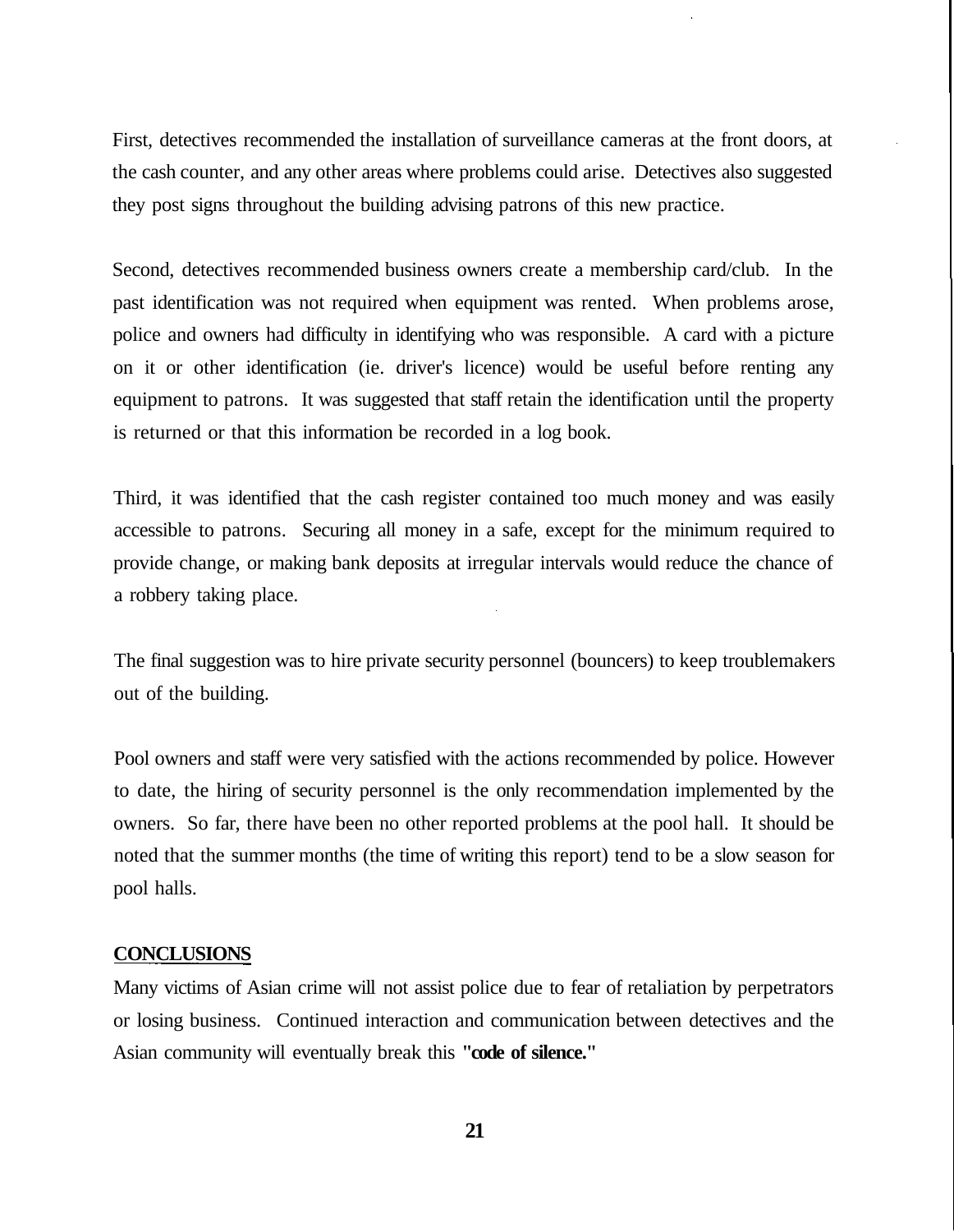#### **BUY AND BUST**

#### **PROBLEM**

Over the years undercover drug operations conducted by E.P.S. Drug Unit have produced impressive results. One procedure used by police to deal with street level drug dealers is a "round-up" operation. A "round-up" involves purchasing drugs from dealers, but waiting until the **end** of the operation to make the arrests. Although these operations were very successful, several problems can be noted.

First, at the end of each operation anywhere from 10 to 15 percent of the suspects could not be located or identified. Some drug dealers are transient or use different aliases. Trying to locate people under these circumstances is time consuming and reduces the number of arrests significantly.

Second, "round-up" operations are expensive. Detectives must work outside of Police Headquarters to maintain the low profile nature of this operation. An apartment is rented and vehicles are either rented or purchased for detectives. In addition to these expenses, money used to buy the drugs during the operation is never recovered. Obviously, for operations that can last up to six months, the department's costs are substantial.

Third, these operations do not have any long lasting effects on the drug business. For example, most suspects are arrested in the confines of their home. This low-key approach does not create any public awareness to our drug problem, or the steps police are taking to minimize it.

Finally, the last couple days of a "round-up" operation tie up a great deal of manpower. As many as 30 police officers can be recruited for the final days of an operation.

Present budget and manpower restraints make a "round-up" operation an impractical method for dealing with street level drug dealers.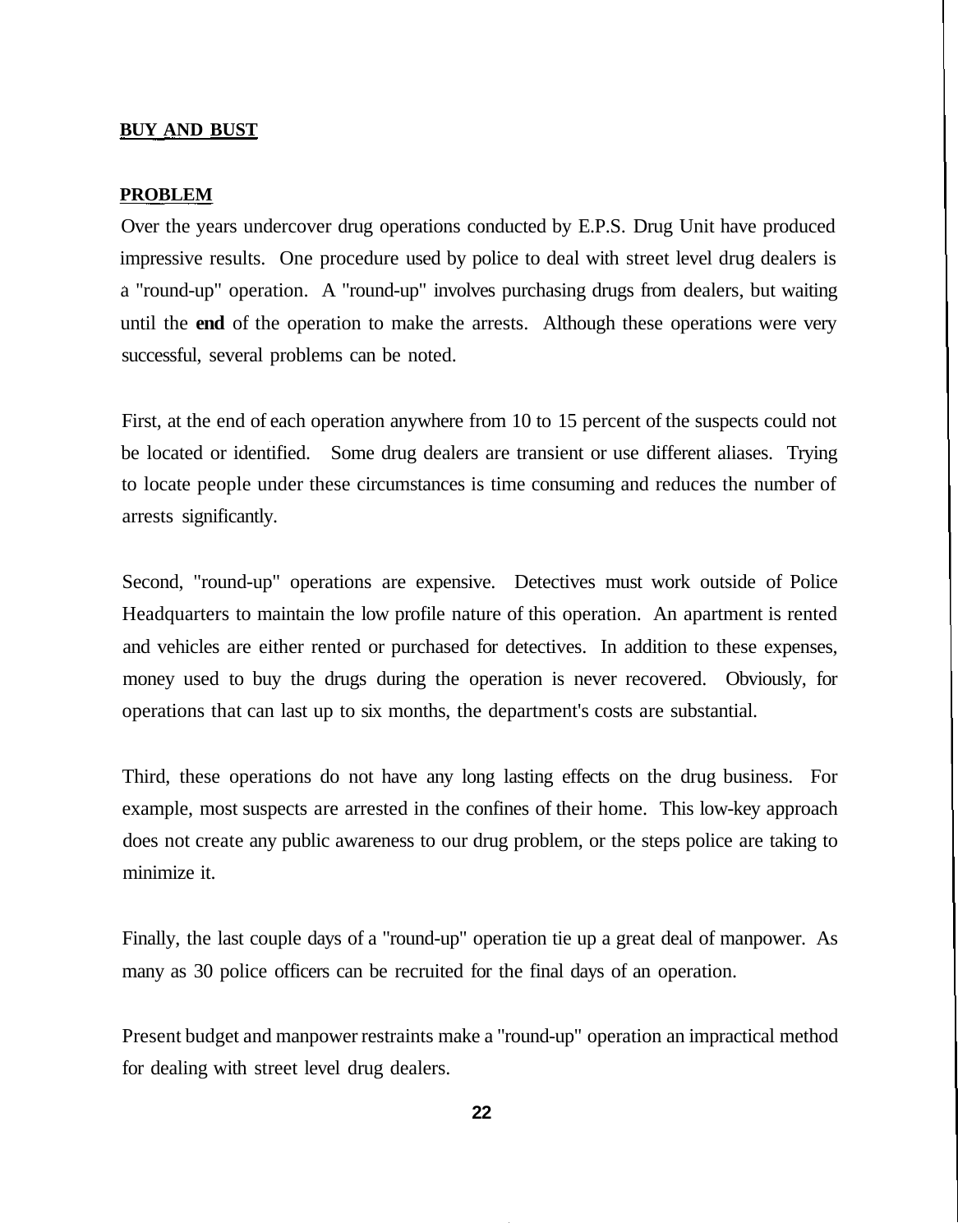#### **SOLUTION**

To explore other methods of apprehending drug dealers, **Operation S.T.O.N.E. (Street Team On** Narcotics Enforcement) was executed in January 1992. This five month project set out to reduce the expense of drug operations, arrest the suspects, and produce long term effects in the community.

To eliminate the problem of not locating suspects, arrests were made immediately after each drug purchase - a **"buy and bust"** strategy. In most cases, two drug buys were made before the criminals were arrested. In one instance, two drug buys were made and the suspects were arrested within two and a half minutes!! In addition, out of 138 suspects, 137 were arrested and charged with possession of drugs for the purposes of trafficking.

#### ADVANTAGES

All police members involved on the project worked out of Police Headquarters and used police vehicles. Most of the money used to make the drug purchase was recovered at the time of arrest, reducing the expenses of the operation dramatically.

Importantly, a **"buy and bust"** approach may have a long lasting effect on the community. The arrest stage of the operation is visible to anyone in the immediate area of the drug purchase. Other people may think twice before participating or allowing this type of criminal activity to take place. Due to police interference, some taverns have already taken steps to eliminate drug activity on their premises.

The **"buy and bust"** approach to apprehending drug dealers may produce more positive outcomes in the court system. In the past, problems such as prolonged court appearances, mistaken identities, and lack of witnesses, have allowed drug dealers to go free. Using a **"buy and bust"** approach, witnesses are present, and criminals are apprehended immediately. Therefore, there is a greater chance of obtaining a guilty plea and a conviction in court.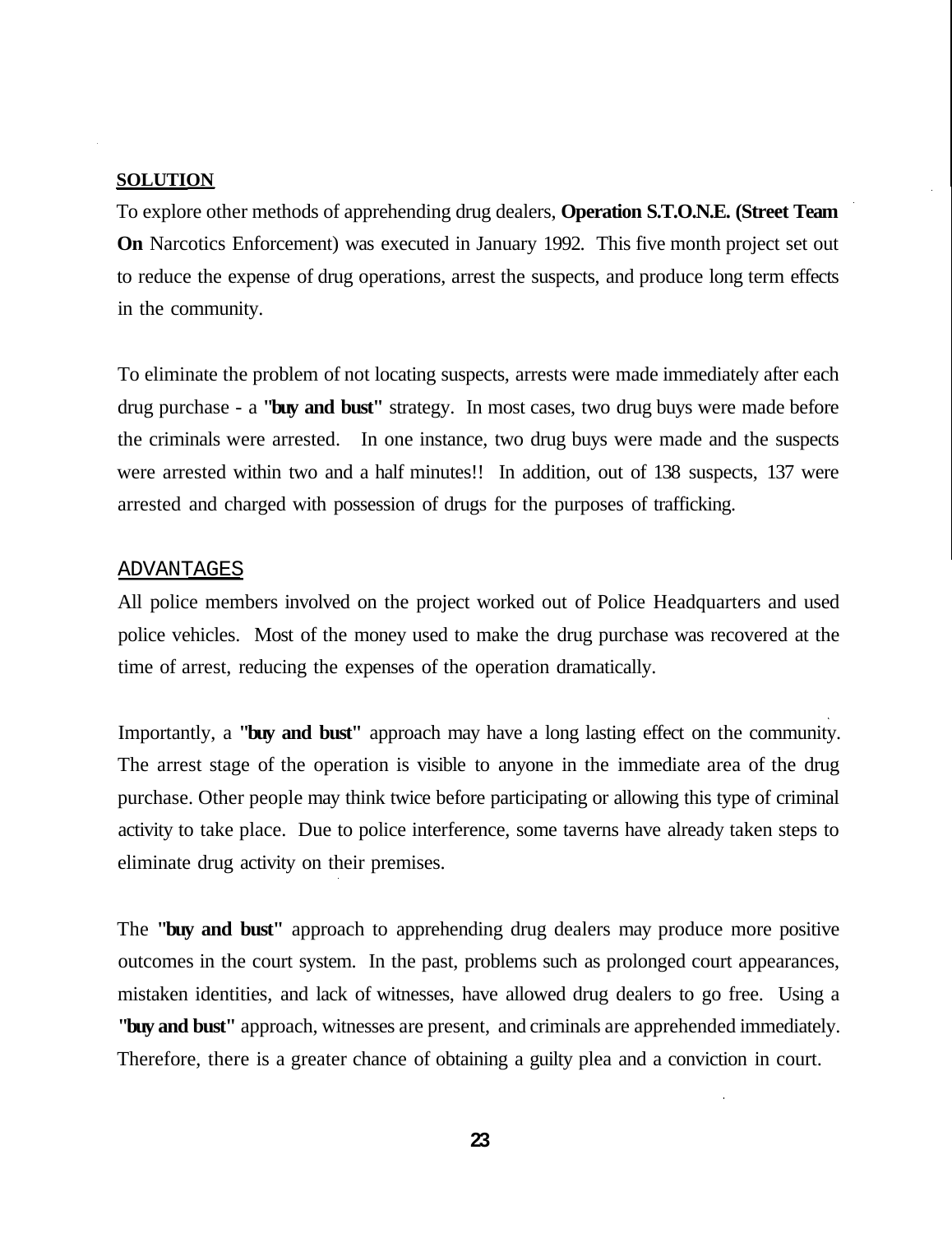In some taverns drug dealers went about their affairs very comfortably. It was obvious to detectives that some owners and employees were either participating in, or knew of these illicit drug activities. Subsequently, S/Sgt. BOK contacted the Alberta Liquor Control Board to inform them of a number of different businesses allowing this illegal activity.

The Alberta Liquor Control Board is now aware of which licensed premises allow the sale of illegal drugs. Businesses who continue this type of activity will have their licenses revoked. Detectives plan to keep in contact with the A.L.C.B. to update and inform them of other illegal drug activities on licensed premises.

#### **CONCLUSIONS**

**Operation S.T.O.N.E.** is an excellent example of how applying problem solving principles can produce desired results: There were no problems in identifying suspects, and a great deal of money and manpower were saved. It is believed that efforts such as **Operation** S.T.O.N.E. will have a much greater impact within the community and the courts. **A "buy** and bust" approach is a very effective and efficient method for reducing street level drug activities.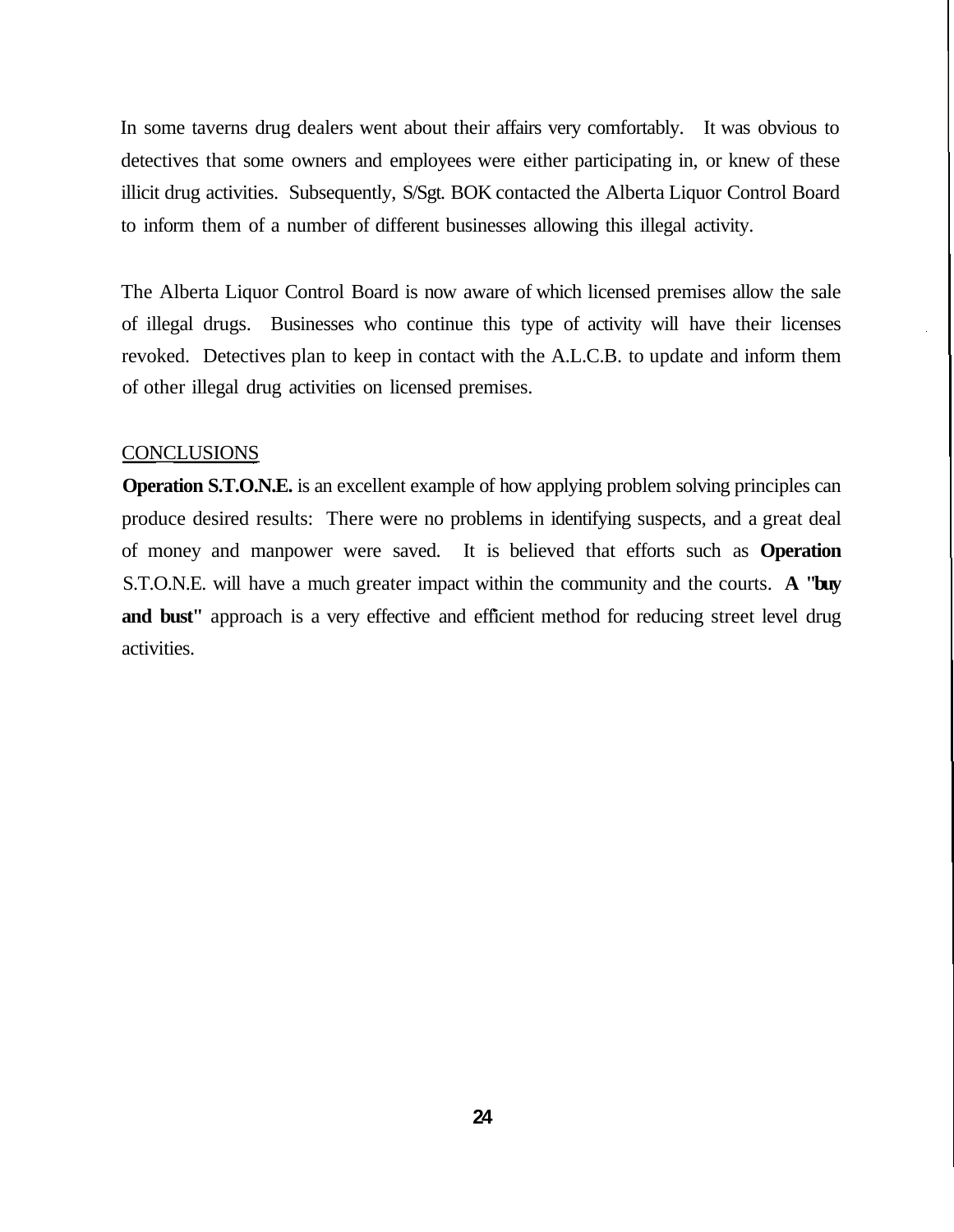#### KNOCK 'N TALK

#### PROBLEM

Drug Unit receives a large number of tips concerning possible drug dealers. These tips come from a variety of different sources. Some informants provide detectives with concrete information while others offer very little information to warrant an investigation.

Budget and manpower restrictions prevent police officers from following up every complaint/tip that crosses their desks. Conducting surveillance with only 11 detectives in the unit is not an option for dealing with most of these calls.

In the past, a large portion of this intelligence was never formally dealt with by detectives. In an effort to process more of this information a new approach is being tested by Drug Unit.

#### SOLUTION

This new approach, adopted from the United States, is referred to as KNOCK \*N TALK. The following theoretical example explains how the procedure can be used.

A concerned resident contacts Drug Unit with information about her neighbour who she believes is a drug dealer. The complainant has observed her neighbour spending an unusual amount of time in the garage. The garage has black plastic on the windows, is heated, and has a turbine on the roof. The caller has noticed numerous people visiting her neighbour's home. The complainant has also noticed that when visitors arrive at the house, her neighbour goes out to the garage. About a minute later he re-enters his home and his guest(s) leave shortly after. The complainant stresses that she does not want to create any trouble, but would feel much better if the police checked it out.

In a case such as this, the staff sergeant of Drug Unit reviews the complaint and checks to see if any other complaints of a similar nature have been documented. (This information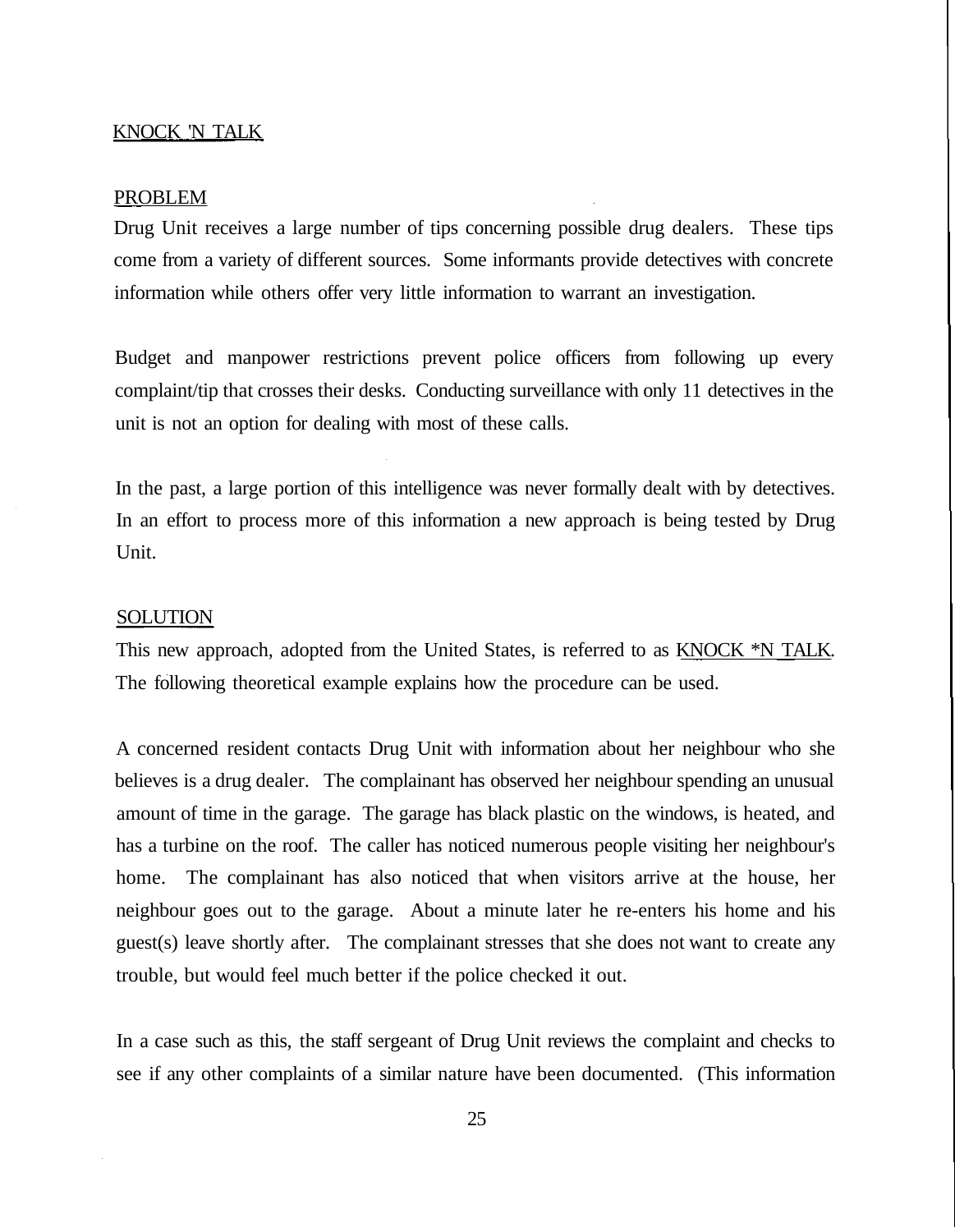alone is insufficient grounds to obtain a search warrant.) A background check is carried out for the suspect and the complainant to see if either of them has any prior involvement with the police.

Detectives do not proceed with  $KNQCK \times N$  TALK until they have gathered information about the suspect. Before approaching the suspect detectives find out as much information as possible through police computers and the Central Crime Information Unit.

In the particular example with the heated garage, detectives do a "power" investigation to see if the suspect's power costs are comparable to other homes the same size. If the suspect's power costs are unusually high, this information is used by detectives in their assessment of the suspect's activities. The staff sergeant and detectives then determine if a KNOCK \*N TALK approach is a suitable method for dealing with the complaint.

As the name KNOCK 'N TALK implies, detectives knock on the door to speak to the tenants of the home. The detectives identify themselves and explain why they are interested in talking with them. If consent is given by the occupant(s) of the home to enter and search the premises, the police do so. If no consent is given by the tenant, police leave the residence. In cases where no entry into the suspect's residence is granted, police would continue the investigation if necessary.

The results of this simple, inexpensive initiative have proven to be very interesting. So far, the unit has approached 15 residences. Other than being a little surprised by the direct approach used by detectives, people have been very co-operative.

Detectives have received 100 percent consent to search the residences for drugs. So far, the detectives have seized drugs from all of the residences approached, or there have been indication that drug activity is taking place. Small amounts of cocaine, hashish, and marijuana are the products that have been seized. In one case, 6 1/2 pounds of marijuana were seized using the KNOCK 'N TALK approach!!

**26**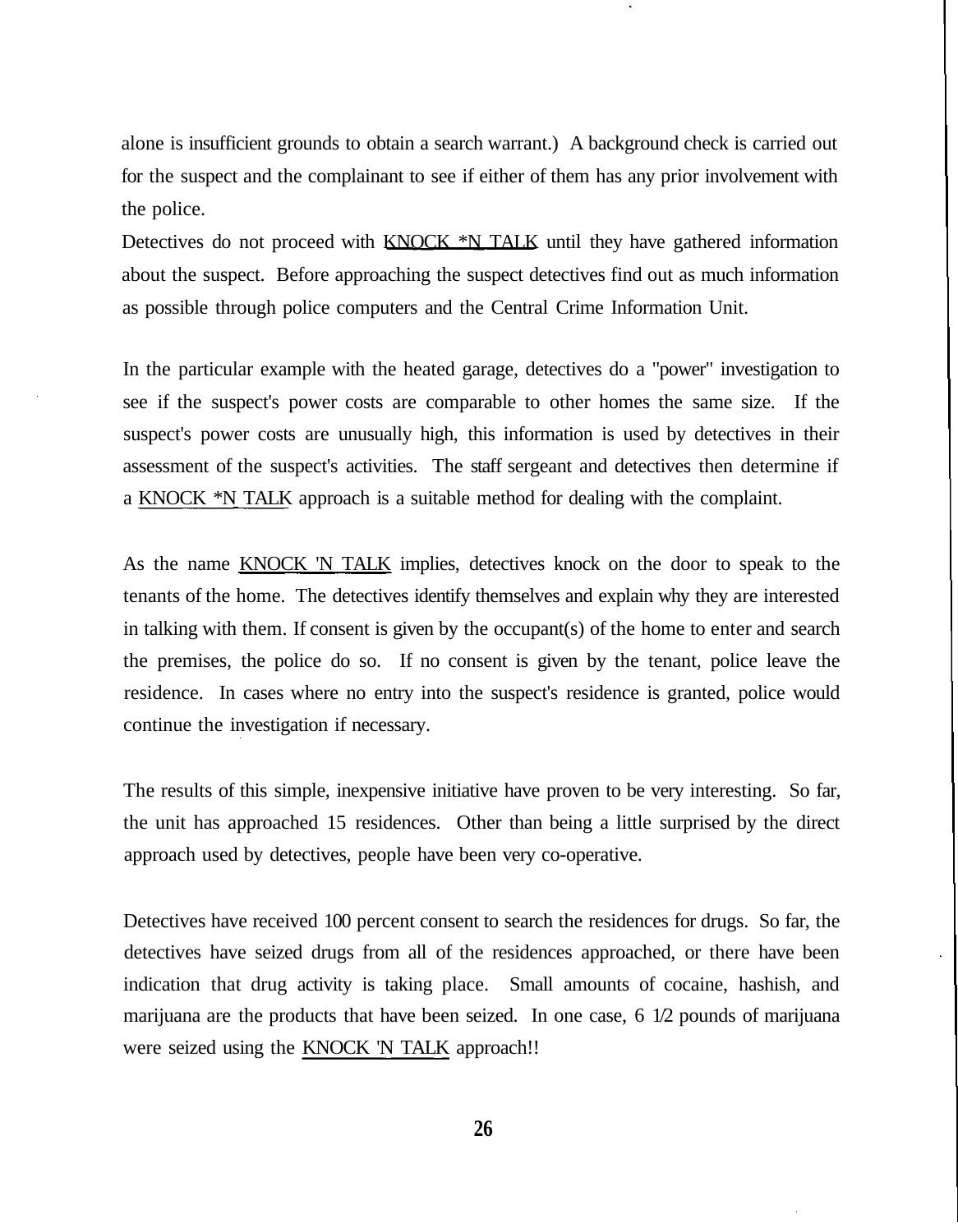To date, none of these cases have gone to court, so no assessment of how the Alberta court system views this approach can be provided.

To demonstrate how responsive people have actually been to the KNOCK \*N TALK" approach, a true example will be used. A woman called Drug Unit because she noticed an unusual amount of traffic in her neighbourhood (a common complaint). Detectives did some research into the complaint and believed a  $KNOCK \gg N\_TALK$  would be a suitable method for dealing with the situation. Two drug unit detectives talked to the owner of the house and ended up seizing a small amount of drugs. The staff sergeant thanked the complainant for her help and encouraged her to call back if she had any more concerns regarding her neighbour.

Two days later, the lady called drug unit convinced that her neighbour was selling drugs again. (She saw a taxi cab pull up to the residence. A man got out of the cab, went into the house and was back in the cab within two minutes). The detectives were not convinced that the neighbour was selling drugs again, but they went to talk to him anyway. Before detectives even knocked on the door, the owner opened the door and said, "Hi guys." He addressed the detectives by name and handed them one gram of cocaine which he said he had forgotten to give to them at their last visit.

#### ADVANTAGES

This initiative is very advantageous for the police. No lengthy surveillance has to be conducted before approaching the suspects. Therefore, a KNOCK  $*N$  TALK approach is not time-consuming or expensive. Detectives can process more of the intelligence they have available to them. It also enables the Drug Unit to identify and confirm active drug dealers in the city.

A KNOCK \*N TALK strategy helps to create awareness within the drug community. Suspects that have been approached are aware that the police know what is going on and are out in the community doing their job. Detectives follow-up on drug dealers that do not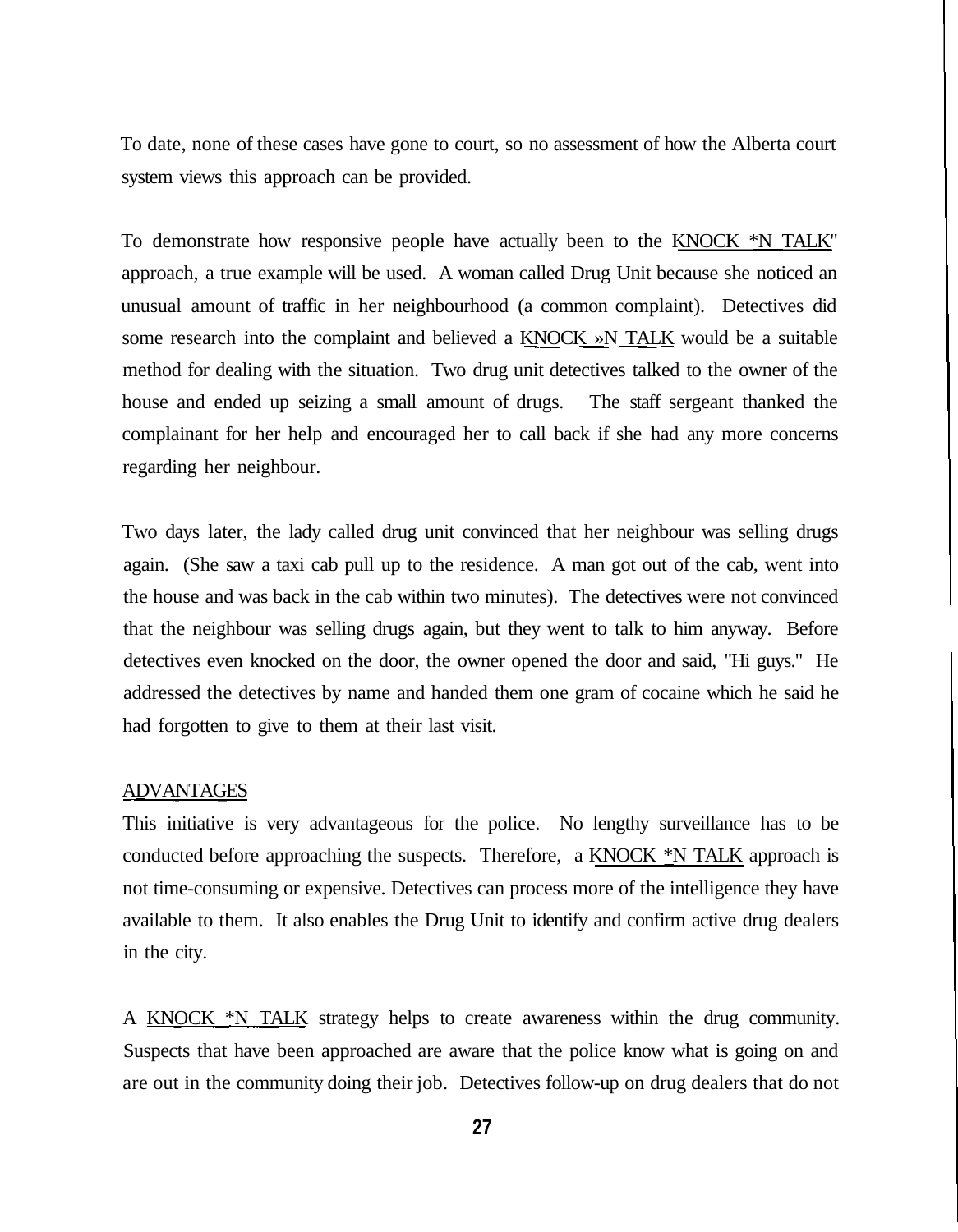feel any pressure to clean up their affairs as a result of police interference. Knowing the police are interested in their illegal activities may serve as a deterrent for some people.

A KNOCK \*N TALK strategy can serve as an excellent follow-up for approaching wellknown drug dealers who have remained "low-key" for a while.

Importantly, this direct, efficient approach attacks concerns expressed by the community. In cases where there is no reason for alarm by the complainant, the police can notify him/her immediately. All complainants are informed about the outcome of the police investigation. So far, citizens are very pleased with the actions taken by police. The KNOCK 'N TALK strategy is a problem solving approach which encourages community members to talk to police and helps to prevent small problems from escalating into larger ones.

#### **CONCLUSIONS**

The Edmonton Police Service is the first in Canada to test the KNOCK \*N TALK approach. Although this initiative is still in its experimental stages, it is a effective method for dealing with small scale drug operations.

#### *NOTE:*

*Providing that the police officers take the necessary precautions in ensuring the owner/tenant understands what is going on and CONSENTS to the actions of the police, the police can search the premises. However, there are two points that should be noted by police (in particular, Canadian police) before implementing an initiative such as KNOCK 'N TALK. Consent to enter the premises must be explicit or any evidence seized may not be admissible in court. If the consent given by the suspect(s) is somewhat ambiguous, the police could be faced with a civil suit (ie. trespassing). As well, the owner/tenant would have the right to expel the officers from his/her premises.*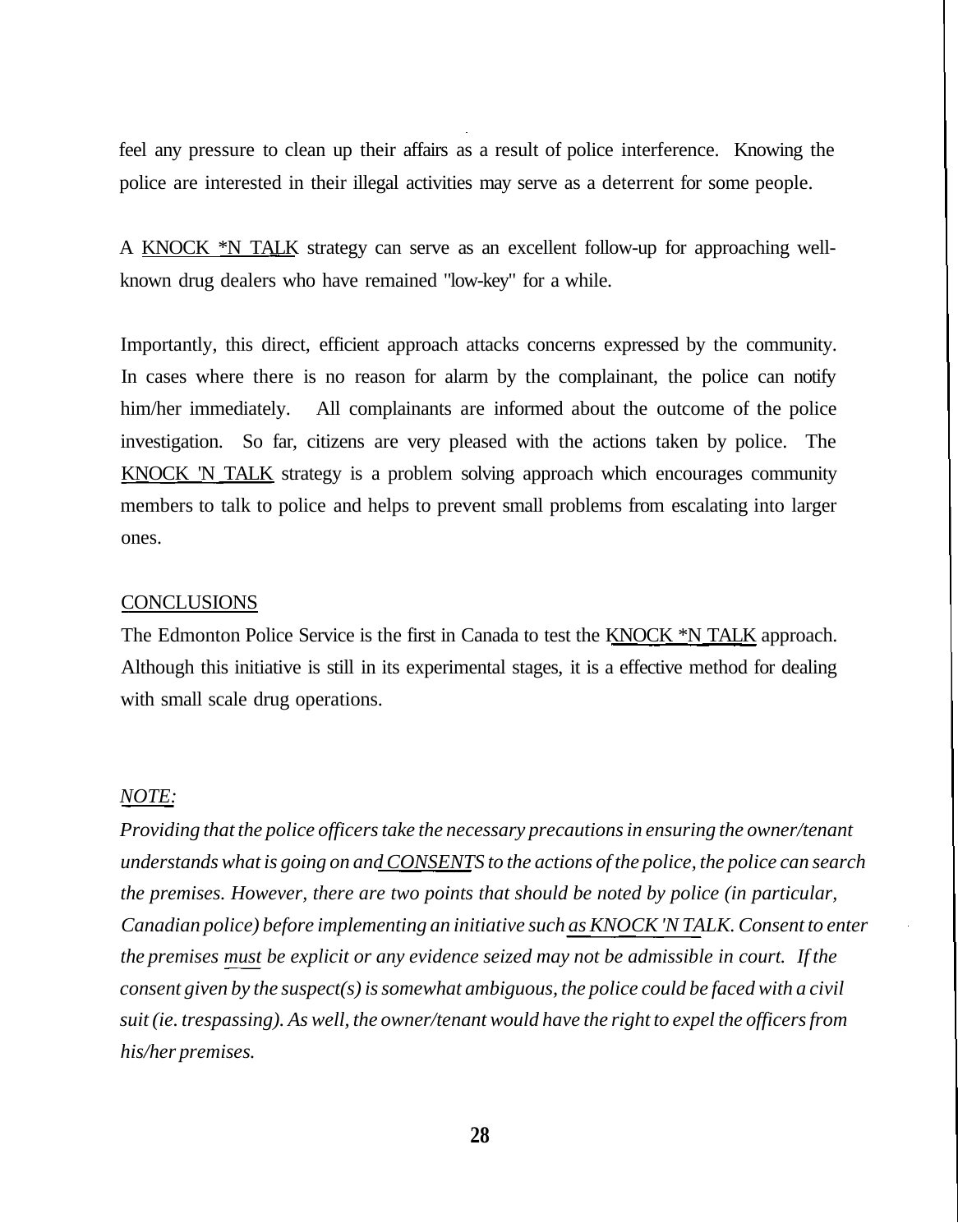*A KNOCK 'N TALK procedure is not an alternative to obtaining a Search Warrant In cases where detectives have enough grounds to proceed with a Search Warrant, a KNOCK \*N TALK will not be used.*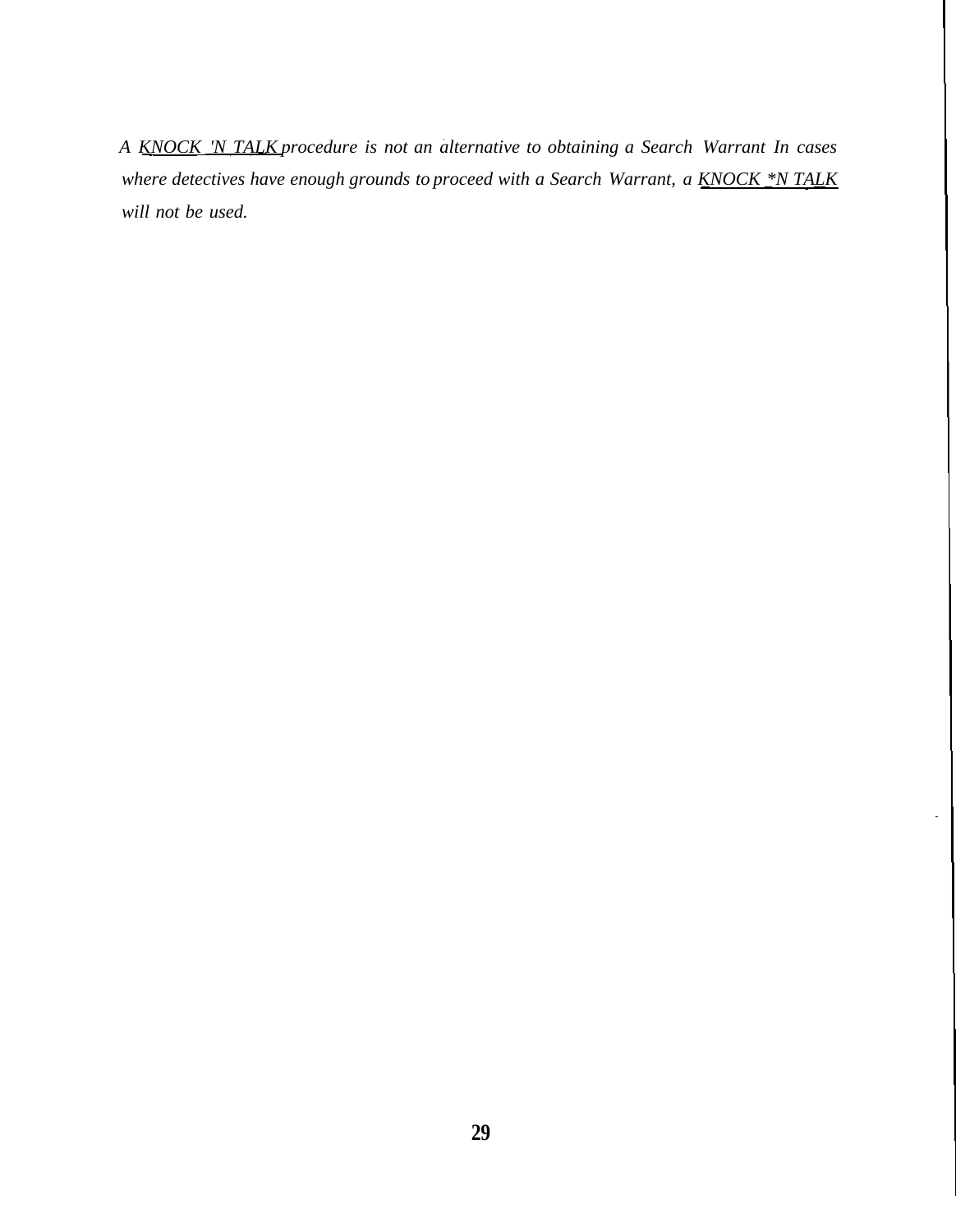#### **PROSTITUTION**

Prostitution is a complex social problem with no easy solutions. Prostitution is accompanied by a number of associated problems which can destroy the image and morale of a neighbourhood. Using a trial and error approach, the E.P.S. has made some progress in dealing with this difficult problem.

#### SPECIFIC PROBLEM

Although prostitution has always been a focus of Vice Unit, an increasing number of complaints prompted more police and community involvement. Communities in the downtown core were turning into hooker ghettos. Condoms and syringes littered the parks and playgrounds. In addition, heavy traffic, noise, rights, assaults, and drug and alcohol abuse, associated with prostitution, had become intolerable.

Prostitution in Edmonton has traditionally existed in two downtown areas: McCauley and Boyle Street. However, in the last few years, prostitutes have migrated to Norwood, McDougal and Cromdale, (all close to the downtown core).

#### INITIATIVE #1 - TREE TRIMMING

Low-hanging branches along streets in the McCauley area caused residents to feel unsafe during the night because of prostitutes soliciting business. Prostitutes were relatively "lowkey" to the general public, but visible enough for their customers. A beat patrol constable in this area contacted the Parks and Recreation Department to have these trees trimmed. It was thought that prostitutes would be discouraged from working in this area if they were more visible to the general public and the police.

#### **RESULTS**

Lighting on the street is improved as a result of having the trees trimmed. Interestingly enough, both residents and prostitutes felt much safer in the area at night. (A positive outcome even though it did not deter prostitutes from working in the area.)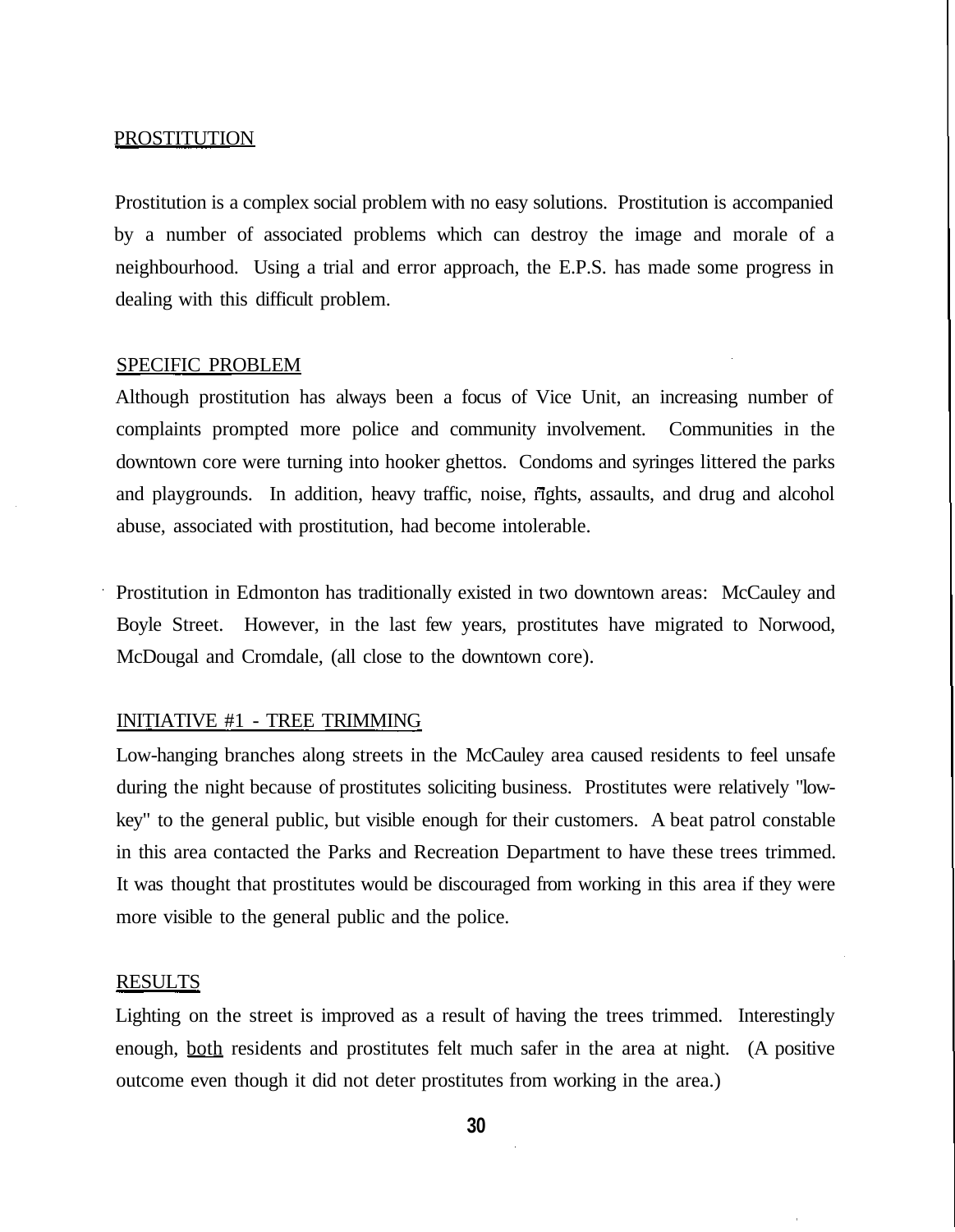#### **INITIATIVE #2 - INCREASED LIGHTING**

Dark alleys and poorly lit areas provide a haven for prostitution and other criminal activities. In effort to combat this problem, a McCauley beat patrol officer contacted the Public Works Department. Exterior lights were placed at a school in the McCauley area and in other locations to test the potential of this idea. The school was a particular community concern because young kids were being harassed by prostitutes and Johns, and needles and condoms had to be cleaned up every morning.

#### **RESULTS**

Increased lighting in dark alleys and at the school produced a noticeable reduction in "car date activity" between prostitutes and Johns. This is a positive result because many complaints to police were due to this type of activity. Increased visibility in these areas also made the community feel safer. Increased lighting was accompanied by less condoms and needles littered in the school parking lot. As well, fewer cars were observed at and around the school during the night.

Except in a couple of areas, increased lighting did not deter prostitutes from working. Some prostitutes moved to other areas, while others remained where lighting was installed because they felt safer.

Community members also felt their vehicles and homes were safer. They believed that less vandalism and theft would occur as a result of the increased lighting in the area The Edmonton Police Service has no statistics to support or dispute the community's perception.

#### **INITIATIVE #3 - INFORMATION FLYER**

A McCauley beat patrol member asked the Transportation Department to set up a traffic counter in areas where there was a large volume of traffic. The information gathered from the traffic counters was used to produce a flyer. The flyer was circulated throughout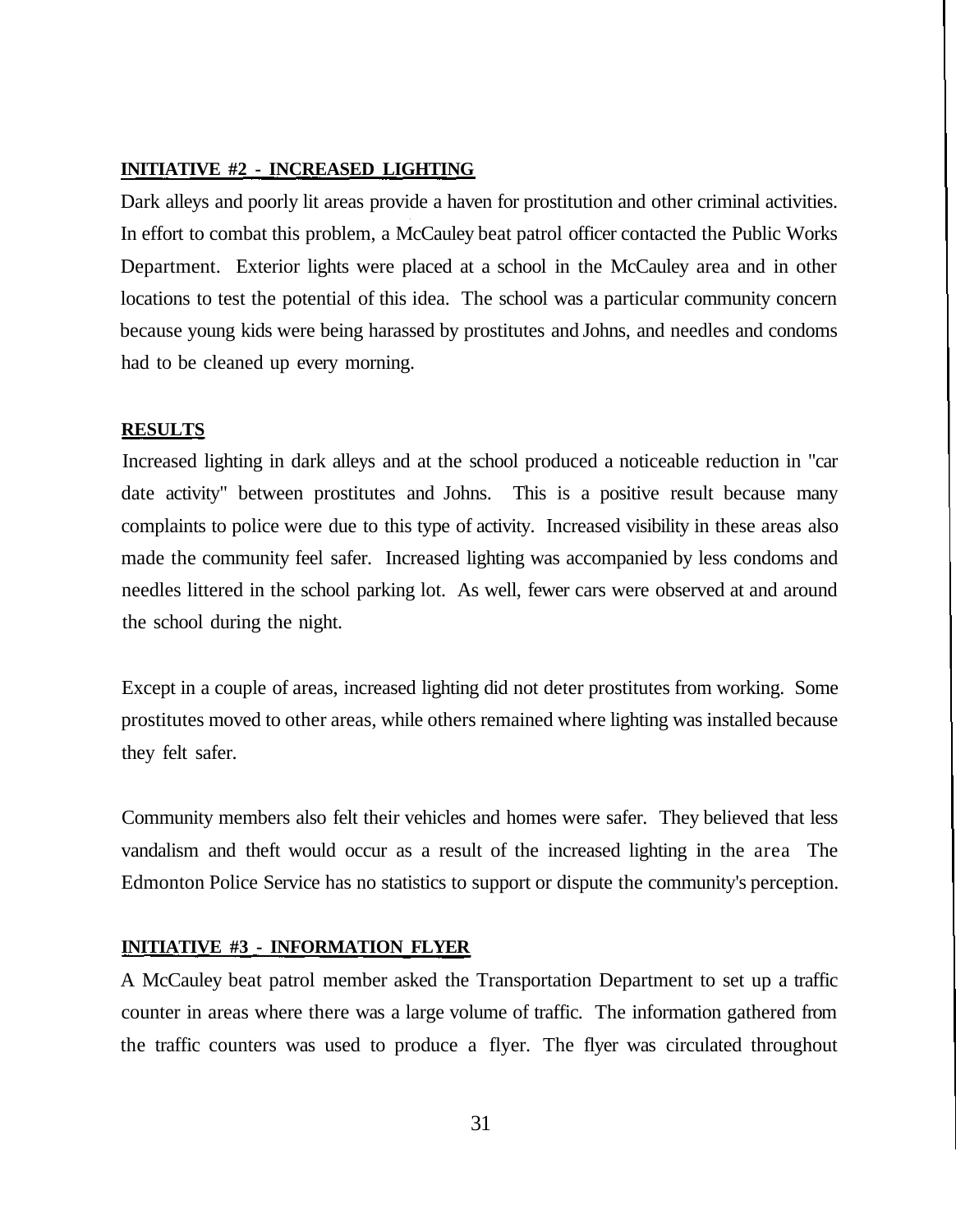downtown Edmonton to generate more support and concern for the effected areas. See Attachment "A" for sample of the flyer.

#### **RESULTS**

Increased community involvement and public awareness were direct results of the distribution of this flyer. This initiative lead to more community involvement.

#### **INITIATIVE #4 - CHECK STOPS**

Check Stops were set up in areas within McCauley that were directly affected by prostitution. It was hoped that increased police presence would dissuade prostitutes and Johns from frequenting the area. Vehicles were approached in a diplomatic manner. Police officers advised the occupant(s) that the area is a high crime area, known for prostitution, and that McCauley has a problem with high traffic volume. Officers suggested to the person(s) that if they did not live in the immediate area it would be a good idea to refrain from driving through. All license plate numbers, names, and other pertinent information were recorded for permanent keeping.

#### **RESULTS**

Increased police presence in the area was successful at the time of the operation. Police officers noted that there were very few repeat "offenders." Impaired charges and driving suspensions were issued. Community residents were very happy with the show of police presence. As well, prostitutes moved out of this area - but again, continued their activities in another area. Unfortunately, manpower and budget restraints make these operations impossible to undertake on a regular basis.

#### **INITIATIVE #5 - PARKING LOT CLOSURES**

A number of prostitutes and Johns conducted their activities in parking lots after business hours. The Norwood beat patrol constable, talked with business owners and encouraged them to close off access to their businesses after hours. Gates and chains were installed in order to prevent prostitutes and Johns from using these areas.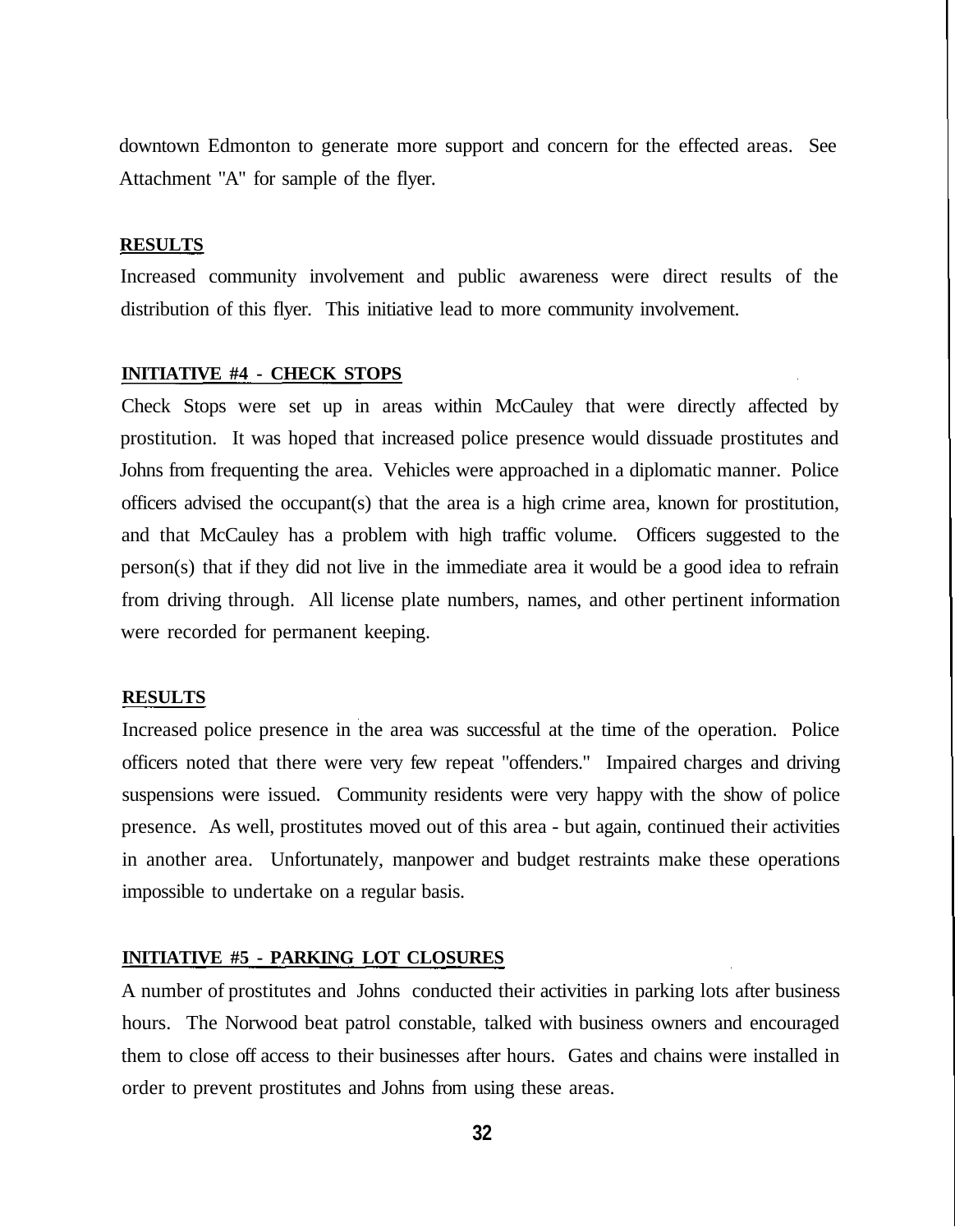#### RESULTS

The parking lots are no longer used by prostitutes and Johns. Community and business members are very pleased with the police involvement. Unfortunately prostitutes have relocated in other areas that cannot be secured.

#### INITIATIVE #6 - POLICE PRESENCE

Neighbourhood foot patrol police officers sent out memos and spoke to other officers at the beginning of shifts to inform members of the problems of prostitutes and Johns. When time permitted, members went out to various areas in an attempt to discourage prostitution.

#### **RESULTS**

The community was very pleased with increased patrols in the area. Johns didn't stop and prostitutes moved to locations where there were no police officers. An excellent initiative, but unrealistic to consistently allocate enough manpower to enforce.

#### INITIATIVE #7 • COMMUNITY INVOLVEMENT

In conjunction with Communities for Controlled Prostitution and the McCauley Community League, the E.P.S. organized meetings and a protest march against Johns. The issue of prostitution was addressed from a community members perspective in order to make politicians aware of the problem.

#### RESULTS

This initiative was successful because it enabled residents to get out in public and voice their opinions and concerns. Due to the success of this initial meeting, and the level of enthusiasm, community members decided to form a Crime Advisory Board in order discuss ideas and activities more formally. Phone campaigns to politicians were implemented and are ongoing. One group lobbied the Crown Prosecutor's office to have Johns perform community service work, the idea being to have these Johns understand what residents in the downtown area have to live with as a result of prostitution. Litter pick-up and park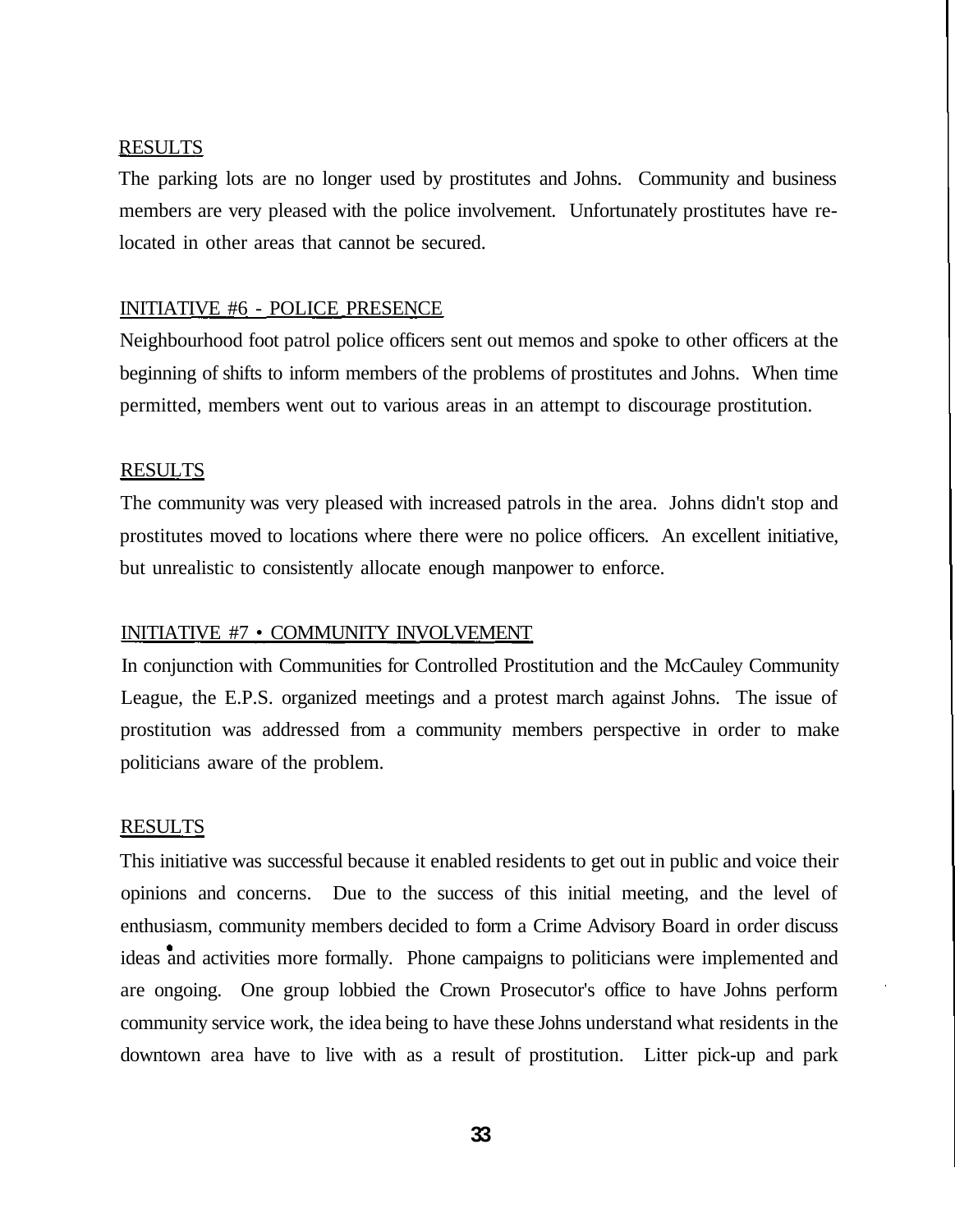maintenance are examples of activities community members want Johns to perform. Community service work by Johns is currently still being considered by the courts.

McCauley Community newspaper also publishes the names of convicted Johns. This has little impact on Johns re-entering the neighbourhood because the newspaper has circulation only within that particular community.

#### **INITIATIVE #8 - SHAME THE JOHNS CAMPAIGN**

Seven communities got together to decide what they can do collectively to discourage prostitution. They decided that there needed to be "direct action" towards this problem. The group, which is quickly becoming a national organization, is referred to as **"Action Against Johns."** Several marches were organized by community members and police officers to gain more support from politicians and increase public awareness. This initiative was implemented to send a message to prostitutes and Johns— to express community disapproval of their activities in their neighbourhoods. The group is completely non-violent and nonconfrontational. Placards identifying who they are, "Actions Against Johns" on one side and "Johns go home," on the other side, are carried by all group members.

#### **RESULTS**

Police support these community members 100 percent in their efforts to conduct these marches and meetings. The only request the police have is that the group keeps them informed of their activities and ideas. **"Action Against Johns"** group members are very pleased with the Edmonton Police Service's interest in their activities, and are satisfied with the action taken by police so far. The group has been an asset to police, not only reducing prostitution— in the neighbourhoods but crime as well. Since the group has been organized and active, there has been a drop in prostitution related calls to the Edmonton Police Service. In addition, fewer vehicles have been observed circling the neighbourhood by **"Action Against Johns"** members. Increased community awareness through extensive media coverage was also achieved by this community group. Community members can make a difference!!!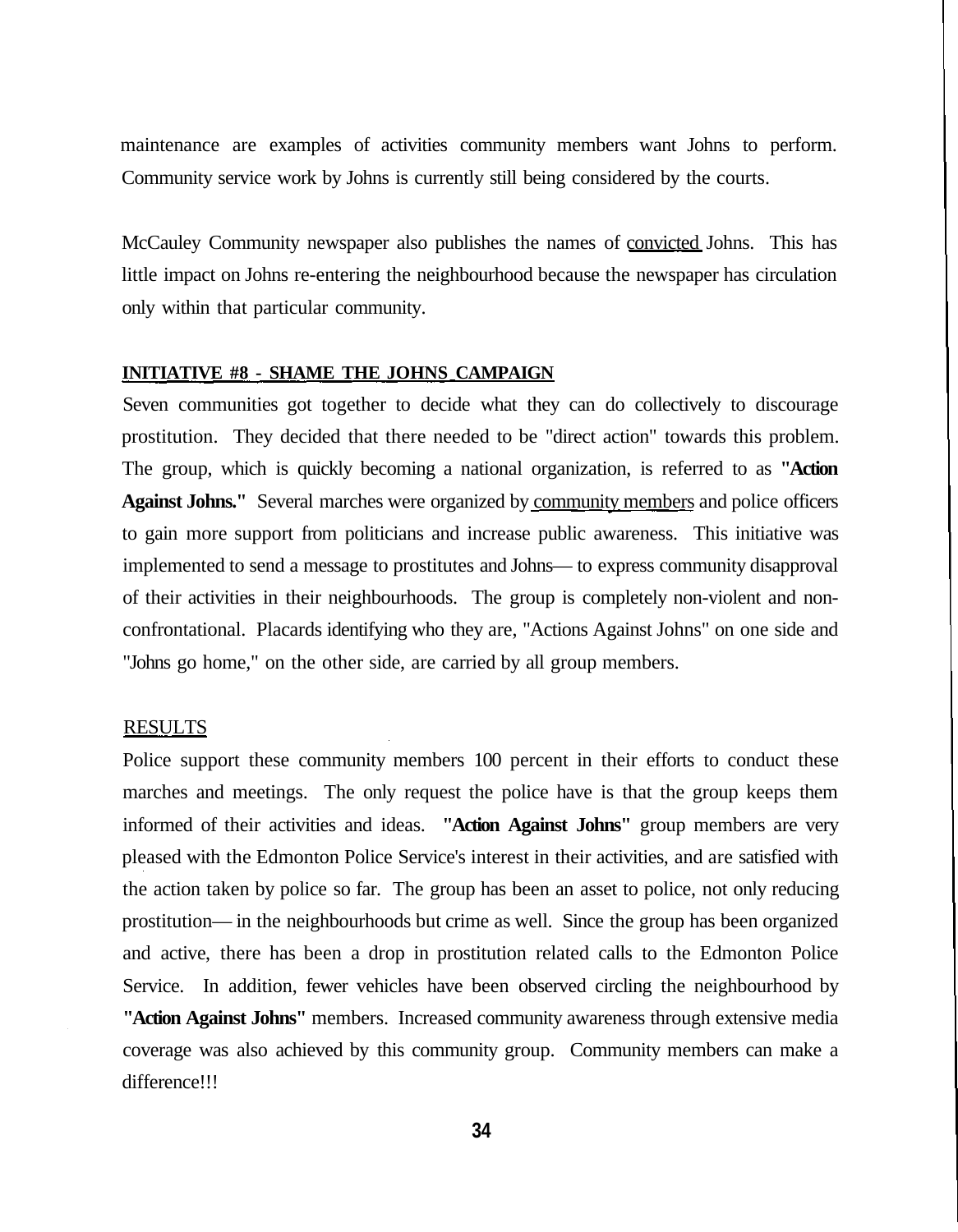INITIATIVE #9 »TARGETING JUVENILES/INTERACTION WITH SOCIAL AGENCIES

Approximately 50-60 percent of Edmonton prostitutes are under the age of 18 years and some of them are as young as nine years old. Diversion of these young girls is important to the Edmonton Police Service. Vice Unit Detectives pay special attention to these girls by communicating with them regularly and monitoring them when possible. The police have also contacted other agencies, such as the Juvenile Probation Office and Crossroads Outreach Program, in order to get these girls permanently off the streets.

1. The Juvenile Probation Office has been particularly helpful to the Edmonton Police Service by providing special attention to young prostitutes placed on probation. Vice Unit detectives and probation workers cooperatively decide what is the best course of action for an individual. In some cases, a warrant for a breach of probation may be issued in order to apprehend the offender and protect her from the further dangers of prostitution. In addition, probation officers have identified psychologists who specialize in prostitution related counselling, and refer involved youths as a condition of their probation.

2. The Crossroads Outreach Program is one of the agencies Edmonton Police Service members have developed a close working relationship with. Crossroads is designed to help prostitutes get off the street. Three full-time workers walk areas known for prostitution to provide referrals for support, "bad date" information, or someone they can talk to. "Bad date" information is a pamphlet Crossroads developed to advise girls of dangerous men in the area. Crossroads Outreach workers work together with the police to identify prostitutes, finding runaways, and provide support during the court process.

#### **RESULTS**

These agencies have provided neighbourhood foot patrol officers and Vice Unit detectives with valuable information and pamphlets to distribute to prostitutes while they are walking the streets. Passing out this information may deter individuals who are considering becoming prostitutes. Increased interaction between the various social agencies and the Edmonton Police Service has been very useful. More information has been exchanged and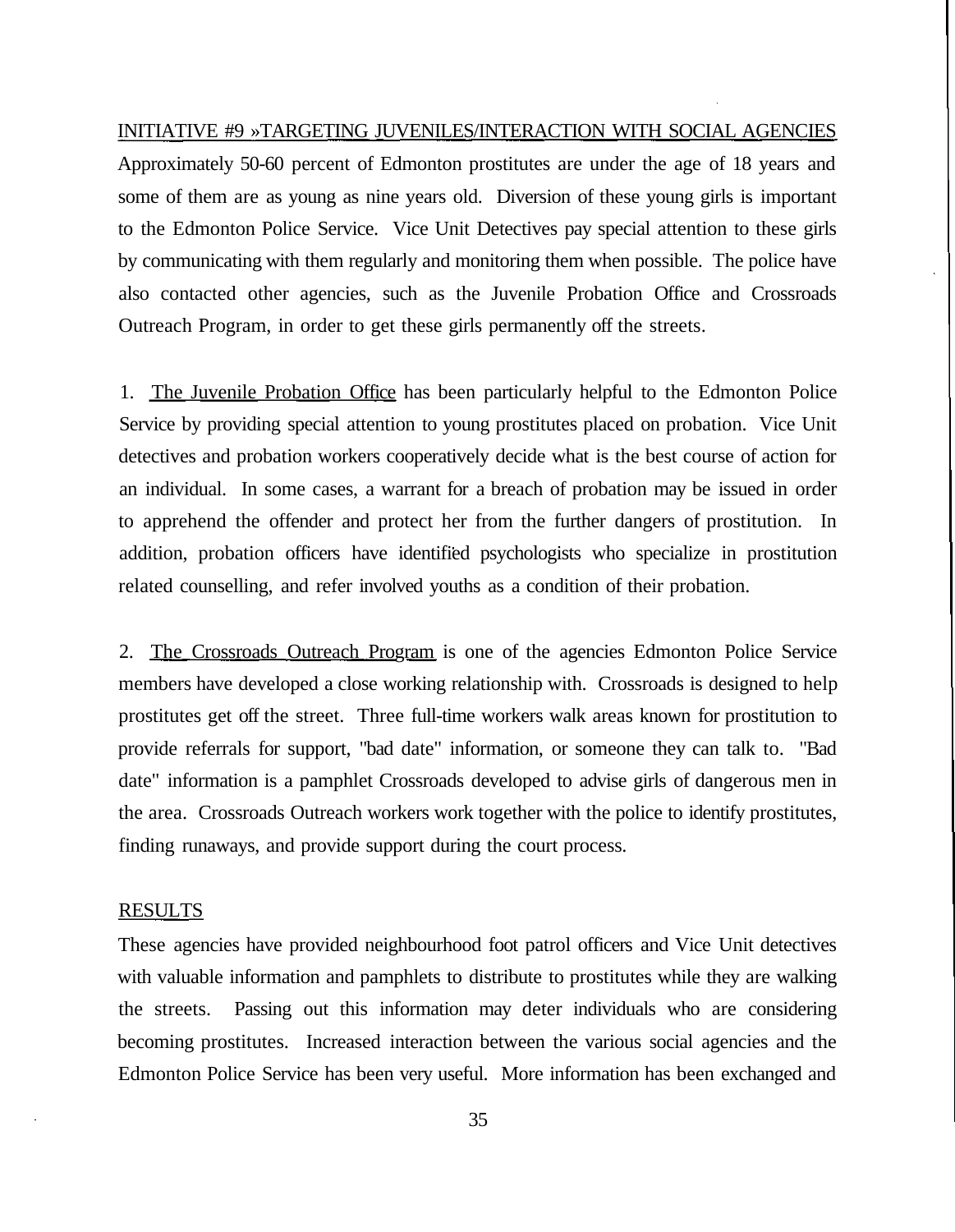police officers are able to help prostitutes get in touch with agencies that have the resources available to help them.

#### INITIATIVE #10 - PICTURES AND STREET INFORMATION REPORTS

Street Information Reports and pictures are taken of all prostitutes that neighbourhood foot patrol officers and Vice Unit detectives come into contact with. These photos are kept in binders, are updated, and contain any other significant information available about the particular prostitute. These photos and Street Information Reports are also useful for patrol officers.

#### RESULTS

This initiative is useful as it enables all police officers to identity and verity a prostitute's identity. As well, any new prostitutes in the area are identified - and targeted immediately.

#### INITIATIVE #11 - REPORT A PROSTITUTE HOTLINE (RAP.)

To record the movement of the prostitutes, their times of operation, and reduce the number of calls received by the police complaint line, the "Report A Prostitute" (R.AP.) hotline was developed. Business cards outlining the service were distributed in communities frequented by prostitutes. A telephone answering machine is set up to receive the calls. The date, time, location and description of the prostitute are the information required from the caller. All calls are documented and placed on a map.

#### **RESULTS**

This service has proven to be very effective because calls are diverted from police complaint line and police know where the prostitutes are frequenting. The feedback from the community has been, generally, very positive. Most community members have felt their concerns were addressed and that they were doing "their part" in dealing with the problem. However, some community members were annoyed because police officers were not dispatched to the scene immediately.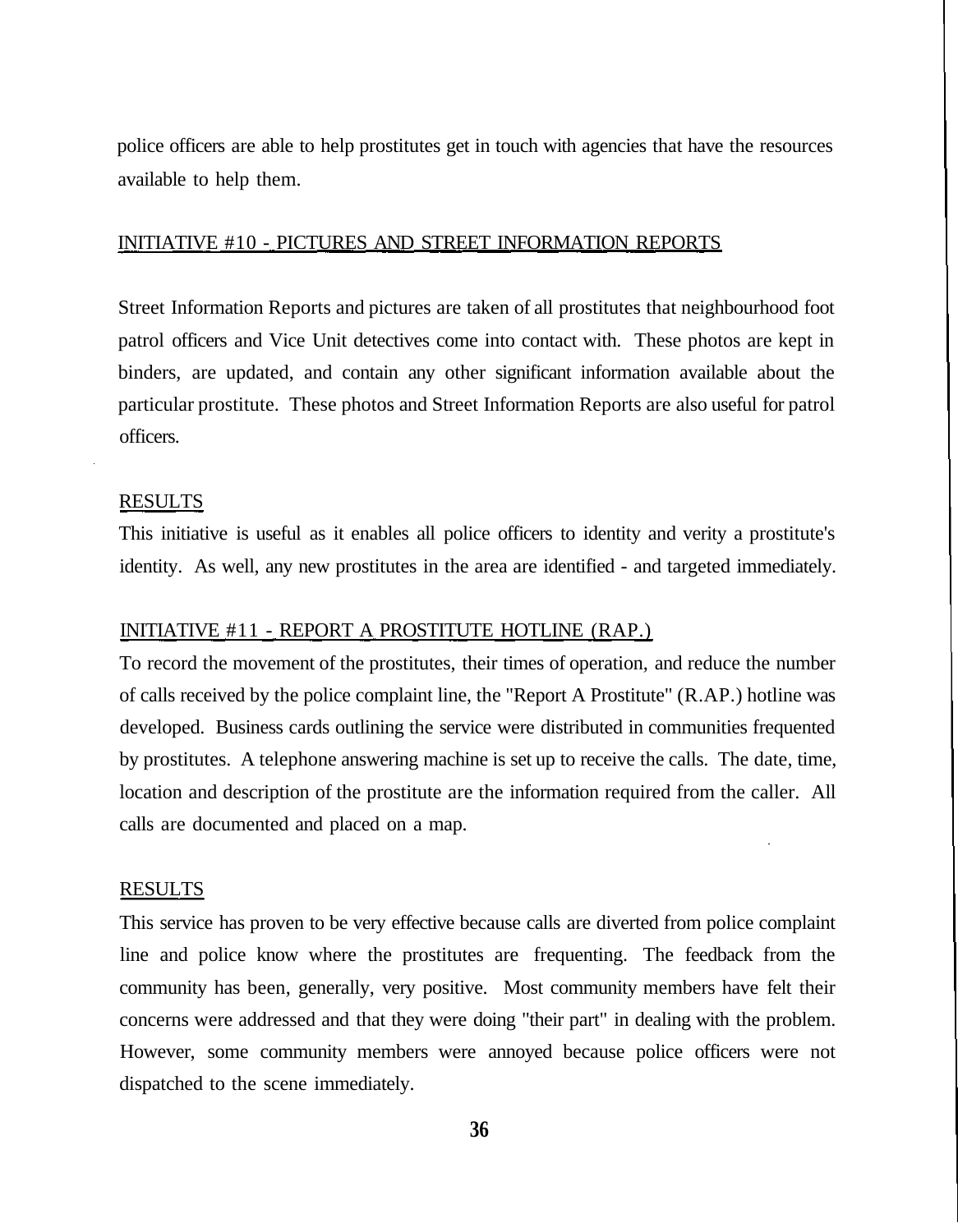#### INITIATIVE #12 - PARENTS PREVENTION OF PROSTITUTION

The Edmonton Police Service received a number of phone calls from parents of prostitutes. Detective JoAnn McCartney (Vice Unit) spent as much as three hours a day on the phone talking to these parents. Detective McCartney realized that these parents needed a support group in which they could share their feelings of guilt, shame and anger. With the assistance of Cst. Terri Uhyrn, Det. McCartney organized a support group called P.P.O.P. Parents Prevention of Prostitution (based on a Regina, Saskatchewan, organization).

The non-violent group's goals are simple: to help each other deal with their feelings and encourage each parent to talk with their daughter. No prostitutes, pimps, or Johns are harassed. The first meeting took place at police headquarters with the two police officers, a social worker, and seven parents in attendance. Subsequent meetings were arranged in which other social agencies, such as Crossroads Outreach workers, attended. Through these meetings, members realized that one-on-one sessions would be more beneficial to the parents. At the group meetings, everyone vented their frustrations but no one came any closer to understanding their daughter and how they could deal with her. With the groups present structure, parents have been able to sort out their feelings and concerns much better.

The Elizabeth Fry Society, Crossroads Outreach Program, Communities for Controlled Prostitution, and the Edmonton Police Service are just some of the agencies that refer distraught parents to P.O.P.P. Three parents are available 24 hours a day to help parents of prostitutes. These volunteer parents provide the parent(s) with advice, support and referrals.

Det. McCartney and Cst. Uhyrn developed an excellent initiative using problem solving strategies.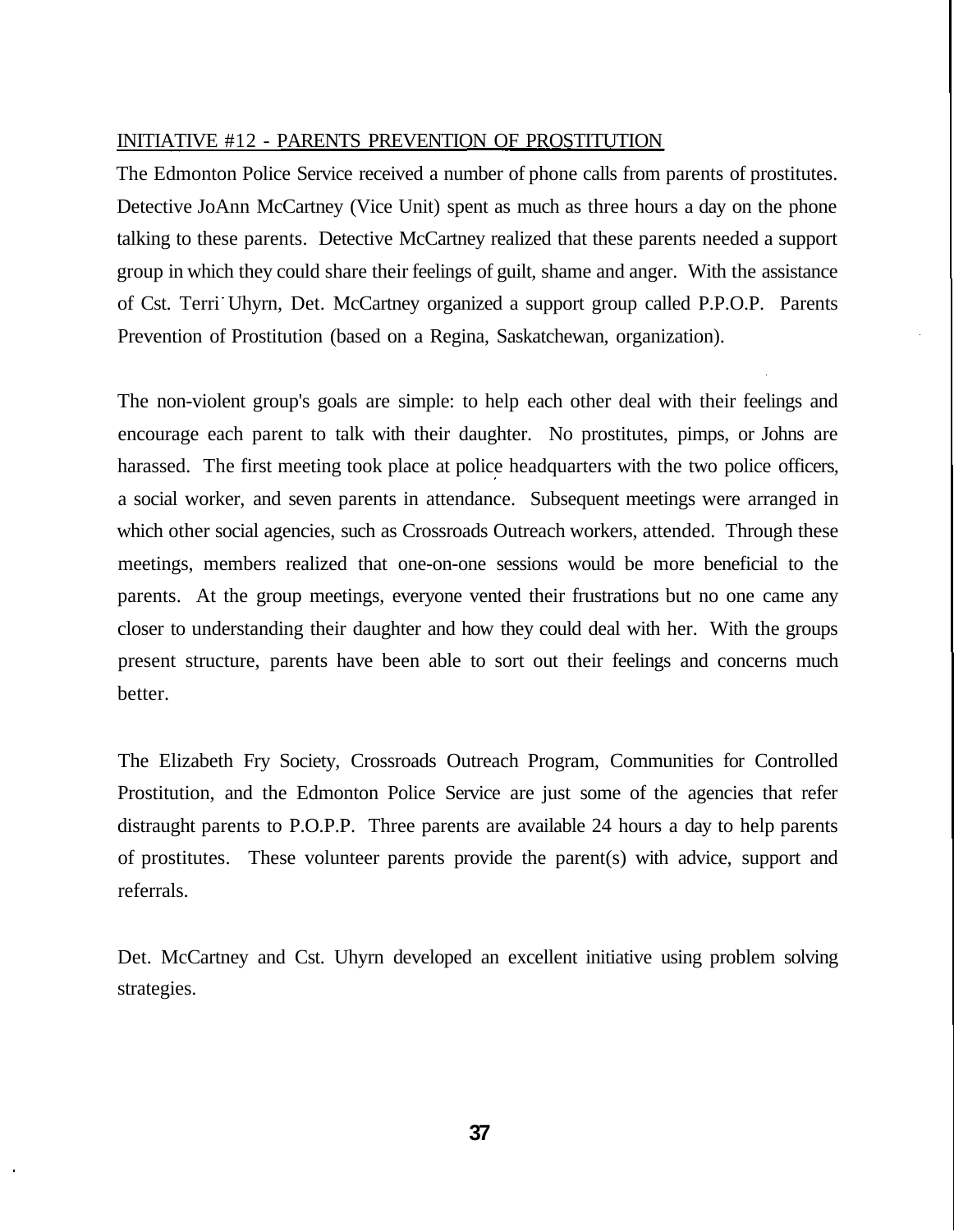#### **INITIATIVE #13 - 1992 - "YEAR OF THE JOHN"**

In an effort to emphasize the role Johns play in prostitution problems, the E.P.S. declared 1992 as the "Year of the John." This means that during 1992 police will target the activities of johns in addition to the activities of prostitutes. Public health concerns such as A.I.D.S. and community concerns prompted this stance by the Edmonton Police Service.

Vice unit does surveillance in the downtown area to actively target these johns. Any vehicles that circle a particular area five or six times are stopped to find out if they are soliciting prostitution services. If the vehicle appears in the area over a period of time a letter is sent out to his home. Police take every precaution to ensure that recipients of the letters are actively seeking the services of prostitutes and are not involved in legitimate business in the area. To date, 118 letters have been sent out to various johns. So far five have been returned because the person has moved with no forwarding address. (See Attachment "C" for a sample of the "Dear john" letter.)

#### **CONCLUSIONS**

None of these initiatives have made a <u>long term impact</u> on Edmonton's problem of prostitution. In most cases, prostitutes have moved to other areas of the city. Factors such as the demographics of Edmonton could have affected the success of some of these initiatives. In any case, each idea tested has encouraged the implementation of new, more innovative alternatives to deal with prostitution.

Society has very mixed attitudes, beliefs, and values regarding prostitution, which makes this problem even more difficult to tackle. No "ivory tower" solution will cure prostitution. Consistent effort must be made within the community, the court system, and the police service in order to have any impact on this problem.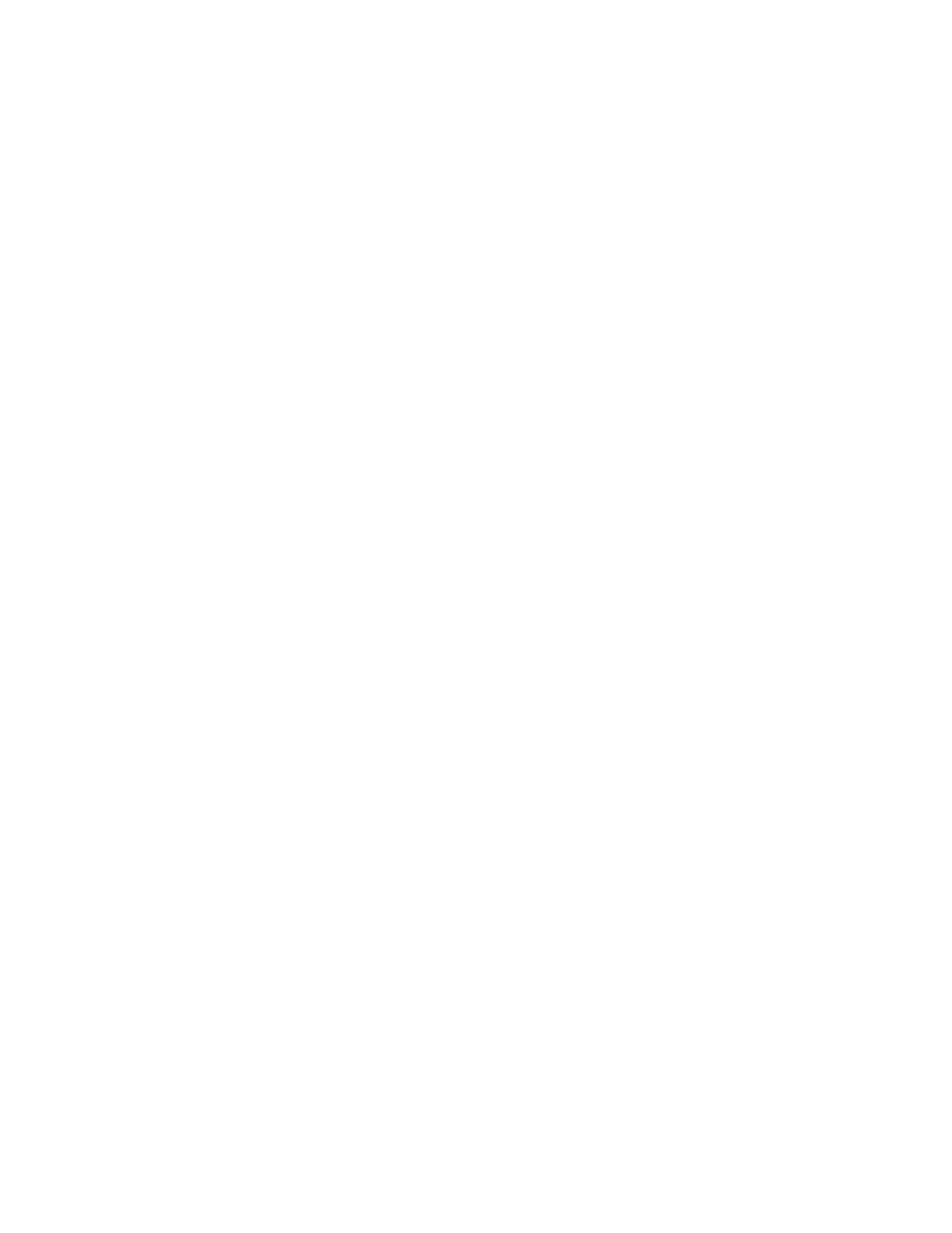#### HOW DOES THE PROGRAM WORK?

At least two months in advance, the National Parole Board forwards pertinent file information on federal inmates who are eligible for full parole (after serving 1/3 of sentence), or mandatory supervision (after serving 2/3 of sentence). The files are first reviewed by a parole liaison officer who works within the police department, and are then sent to (C.C.I.U.).

The officer i/c C.C.I.U. reviews the file and makes appropriate recommendations. In order to provide an accurate assessment of the possible parolee, the file data is reviewed very carefully. Factors such as the severity of the offence, time spent in prison and the institution's psychological evaluation of the offender are taken into account.

In addition, the availability of family and community support to meet the needs of that particular inmate are taken into account. This is the area where the police can be of most use to the National Parole Board and the community.

The reason the inmate chooses Edmonton is another important factor for consideration. If the person has no family support system in Edmonton, has never been to the city, and has a number of active criminal friends in Edmonton, the police would request that he not be released here.

Out of 280 applications that have been processed to date, six parolees scheduled to be released in Edmonton were not as a result of the police assessment.

#### ADVANTAGES

The Community Assessment Program is very beneficial to the Edmonton Police Service, the National Parole Board, and the citizens of Edmontonians. It allows the E.P.S. to voice an opinion on whether offenders, eligible for parole, should be allowed early parole or paroled into the Edmonton area. As well, police have advance notice of the possibility of an offender's release into the Edmonton area.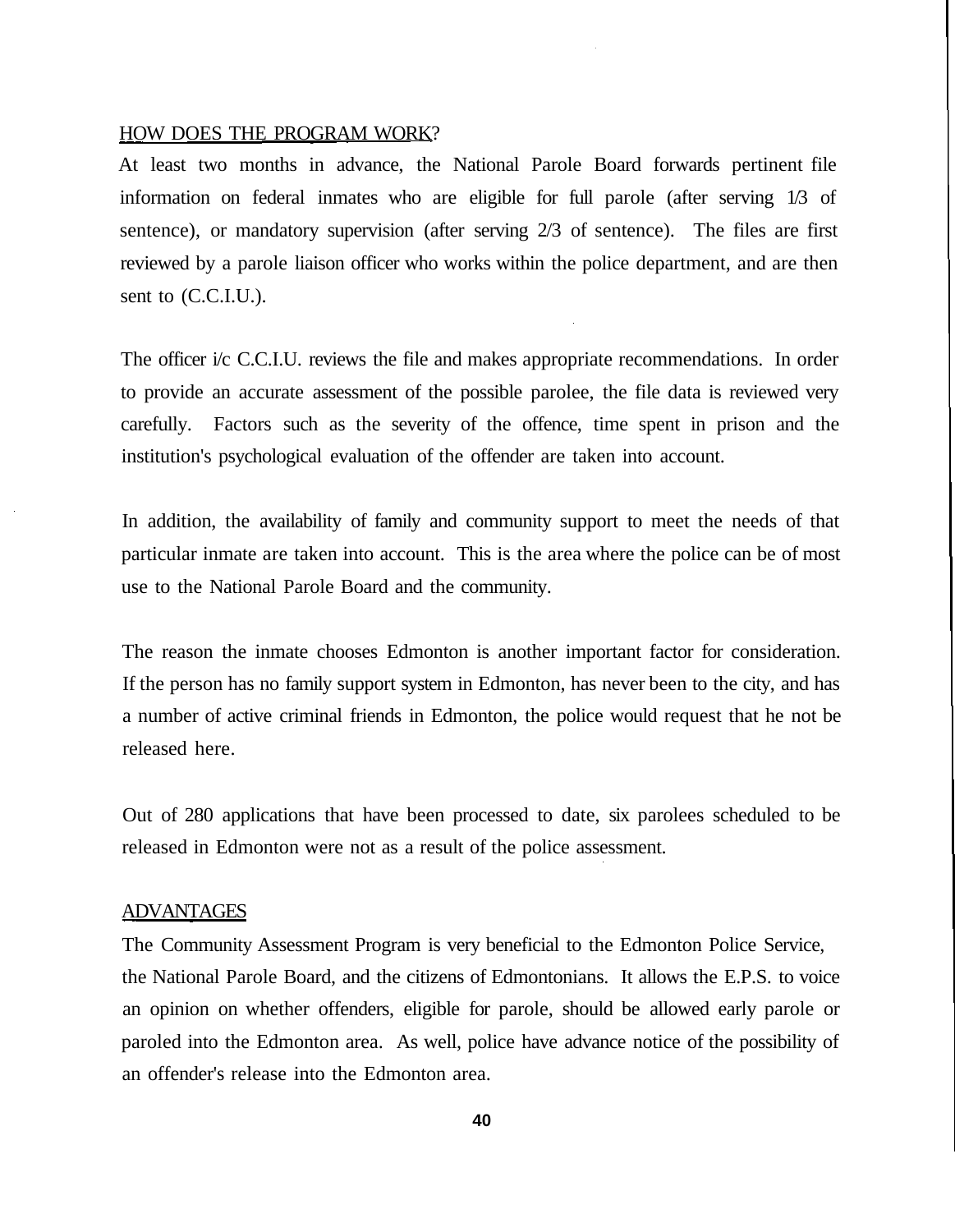The National Parole Board benefits because they can make a more educated assessment of the offender's ability to function in a particular community. Very pertinent information may be overlooked by the Parole Board that could affect the well-being of a community.

To date, the C.C.I.U. has only advised the National Parole Board to reconsider the release of 70 of the 280 files processed. If they were to refuse every application, the National Parole Board would simply file all police recommendations in the waste basket. Each file is assessed on an individual basis and addresses legitimate concerns.

Initiatives such as the Community Assessment Program are very valuable because they encourage interagency cooperation. As well, they help to utilize other agency resources.

#### MONTHLY REPORTING

In conjunction with the Community Assessment Program, the E.P.S. has implemented monthly reporting practices for parolees (federal inmates only.) All parolees released on full parole or mandatory supervision into the community are required to report to the police monthly. If they violate this condition of their release, they may be sent back to jail.

This policy allows police to monitor parolees and keep track of some of their activities. Noteworthy changes such as in appearance, residence, and/or employer are recorded by divisional crime intelligence officers.

Monthly reporting is advantageous because the parolee must be in regular contact with the police. A police officer who is having trouble locating a parolee can make arrangements to see that the individual during one of his/her monthly visits.

#### **CONCLUSIONS**

Mandatory monthly reporting and the Community Assessment Program represents a progressive step for the National Parole Board and the Edmonton Police Service. Neither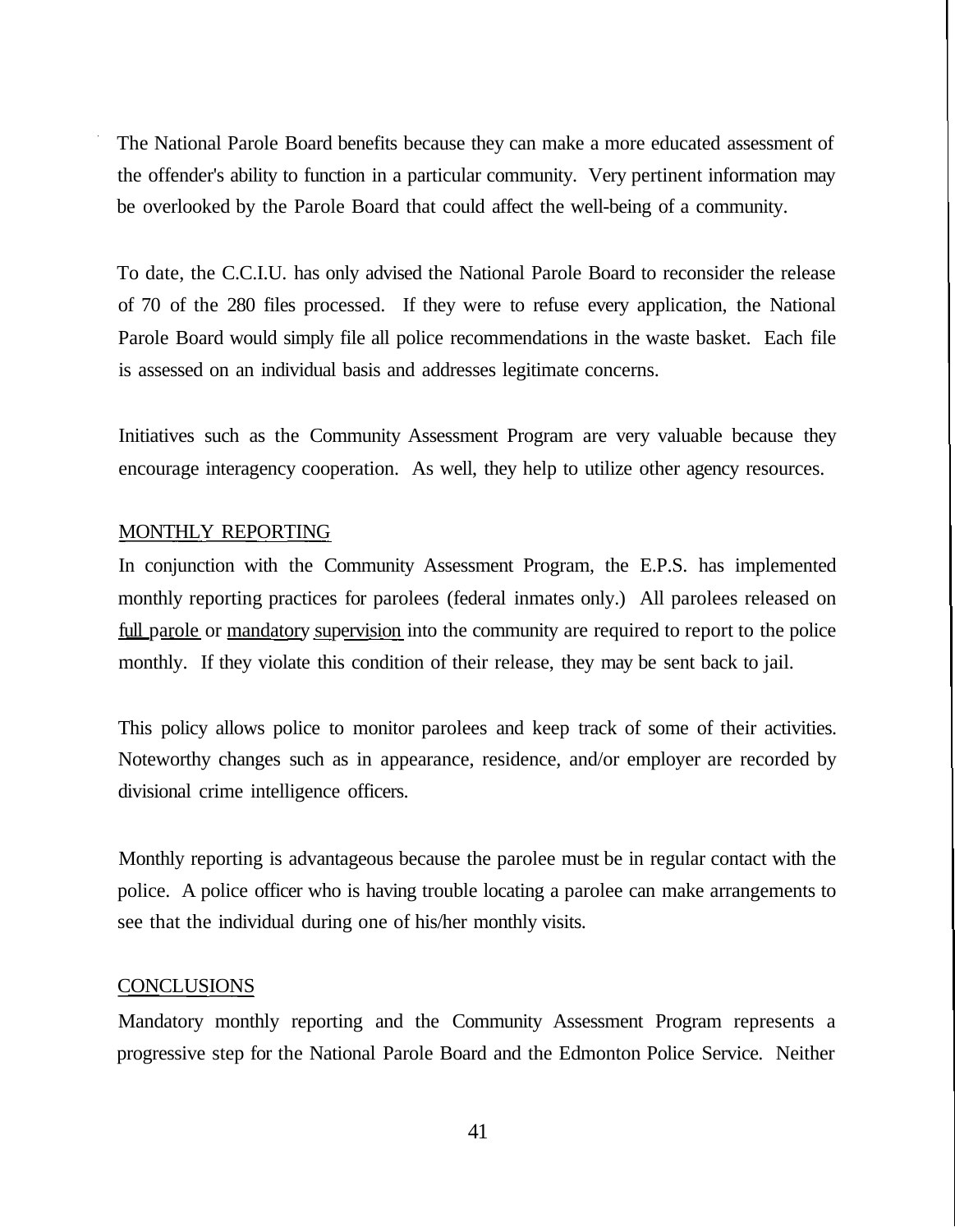of these programs offer solutions to the many problems that exist within the criminal justice system, but they are an excellent start.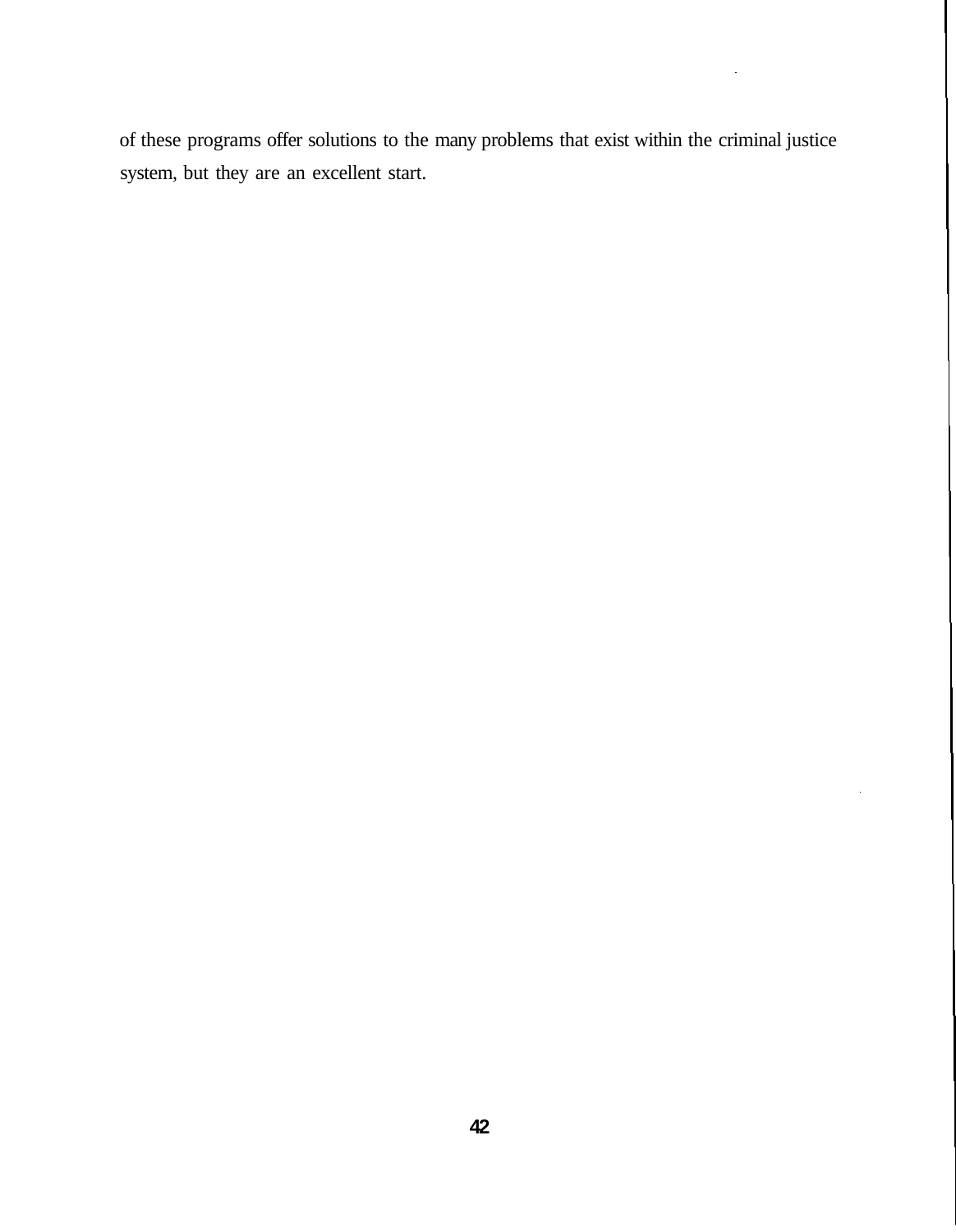#### **UNLAWFULLY** AT **LARGE**

A person is "unlawfully at large" when he/she escapes lawful custody or refuses to come back to the institution in which he/she is presently remanded. A large number of people are reported "unlawfully at large" on a daily basis. It is not uncommon for persons "unlawfully at large" to become repeat offenders, especially those who have been arrested for robberies, break and enters and/or sex offences.

In the past, offenders who were unlawfully at large, (from provincial institutions only) were not actively pursued until they came to the attention of the police. Subsequently, the officer i/c of Coordinated Crimes Unit (C.C.U.), has initiated a program designed to actively target persons who are unlawfully at large from provincial institutions or community agencies. (Criminals serving time in provincial institutions are serving time to a maximum of 2 years less one day).

#### **HOW DOES IT WORK?**

As in the past, the Solicitor General's Department sends the E.P.S.'s Records Section the particulars of the person unlawfully at large. Information such as height, weight, the place of custody in which the person failed to return to, contacts, and friends are included. Records Section then issues an Alberta wide warrant for the arrest of the unlawfully at large person. Next, Central Crime Information Unit checks the names in order to update information contained on police computers and/or to gather other pertinent information about the person. The officer i/c C.C.U. then receives the information about the unlawfully at large person. At this stage, the officer i/c C.C.U. ensures the warrant is still outstanding. A decision is made as to whether or not the person is potentially dangerous to the public. High risk offenders are determined by the number and severity of offenses. Files of people who have committed offenses such as break and enters, robberies, and sex offenses are carefully reviewed. When it is determined that a person unlawfully at large is likely dangerous to the community, detectives will look for the person.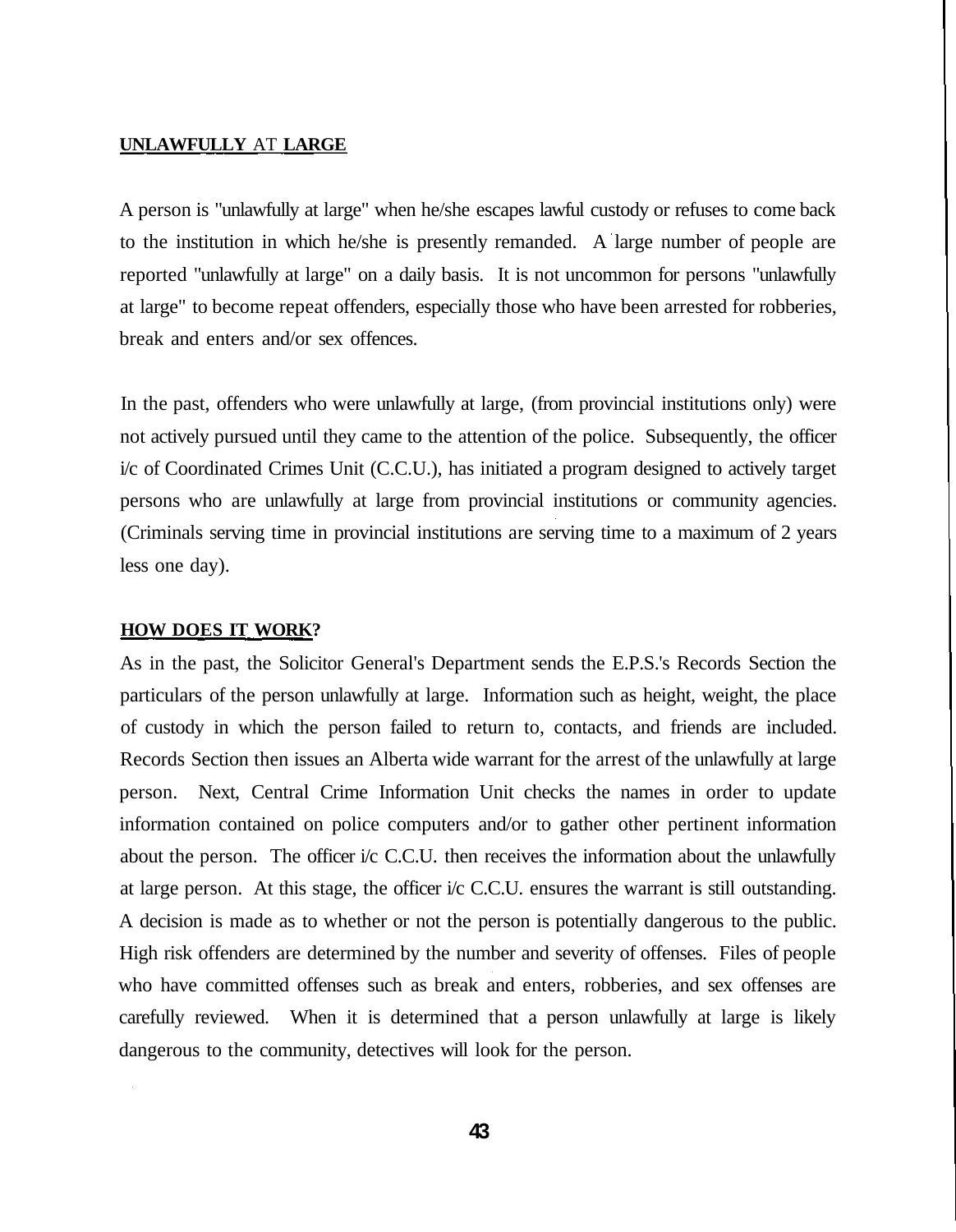The only drawback to this program is that there is insufficient manpower in the C.C.U. Detectives within this unit are bound by other responsibilities such as surveillance of threatening criminals. However, in the future the program will expand to divisional patrol members. This will allow for a greater coverage of the Edmonton area, and more manpower targeting "unlawfully at large" individuals. Neighbourhood foot patrol officers would be an asset in locating certain individuals more quickly through their knowledge of their particular beat area and (possibly) personal contact with the offender and/or friends of the offender.

#### **ADVANTAGES/EXAMPLE**

As a crime prevention measure the unlawfully at large program cannot be statistically documented.

One recent example which indicates the program's success involves a man with a previous record for armed robberies. This person served some time but went unlawfully at large from the institution in which he was placed. Detectives, following him, spotted him near a shopping centre. He proceeded to run through the mall. They ended up catching him and discovered he had stolen credit cards and a gun in his possession. Obviously, his actions and behaviour were not directed toward legitimate activities. In this particular case, the detectives did prevent a situation from becoming a major problem.

#### **CONCLUSIONS**

The unlawfully at large program is an excellent initiative put forth by C.C.U. However, once the program expands to include all divisional patrol members it will be even more successful. This program offers a proactive approach and is very useful in keeping "track" of potentially dangerous criminals.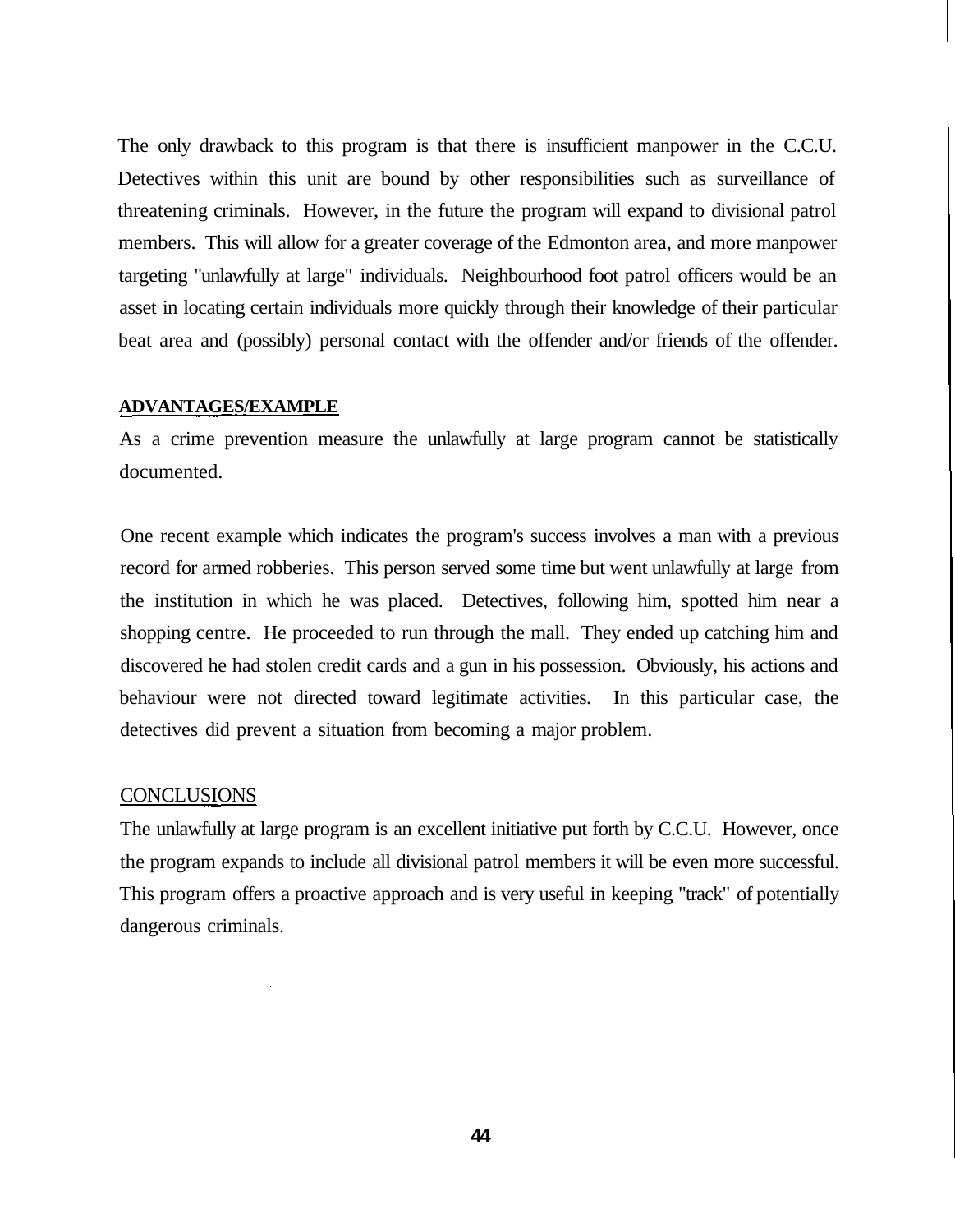#### EDMONTON'S TOP 40 YOUNG OFFENDERS

If you read the papers, watch television, or have personally experienced the Young Offender Justice System in action - you know that there are many reasons for concern. With our present system, rehabilitation and redirection of young offenders has, at times, proved to be ineffective. The Edmonton Police Service is committed to finding solutions to the inadequacies within the Youth Justice System.

Youths are overwhelmingly represented within the criminal justice system. In 1991, youths represented 6.95 percent of Edmonton's total population.<sup>2</sup> Yet, young offenders accounted for 60 percent of all persons charged in property offenses. It should be noted that a small percentage of these young offenders commit more than their share of crime. For example, in 1991, the top 164 young offenders accounted for 15.82 percent of all property crime charges laid against young offenders by the E.P.S.

To deal with the serious problem of repeat juvenile offenders, Det. Mark Fritsch and Insp. Gary Jones researched and encouraged the implementation of a program called Serious Habitual Offenders Comprehensive Action Program (SHOCAP). SHOCAP originated in the United States in late 1970's, and is designed to target repeat juvenile offenders.

#### SHOCAP CRITERIA

Any young offender who has ten or more criminal charges against him/her as established by Central Crime Information Unit qualifies to be a candidate of SHOCAP. Other agencies, such as Probation and Divisional Crime Information Offices, are sent a list of the possible SHOCAP's and are encouraged to offer input.

In 1991, Edmonton's total population was 614,655; total youth population (12-17 years) was 42,778.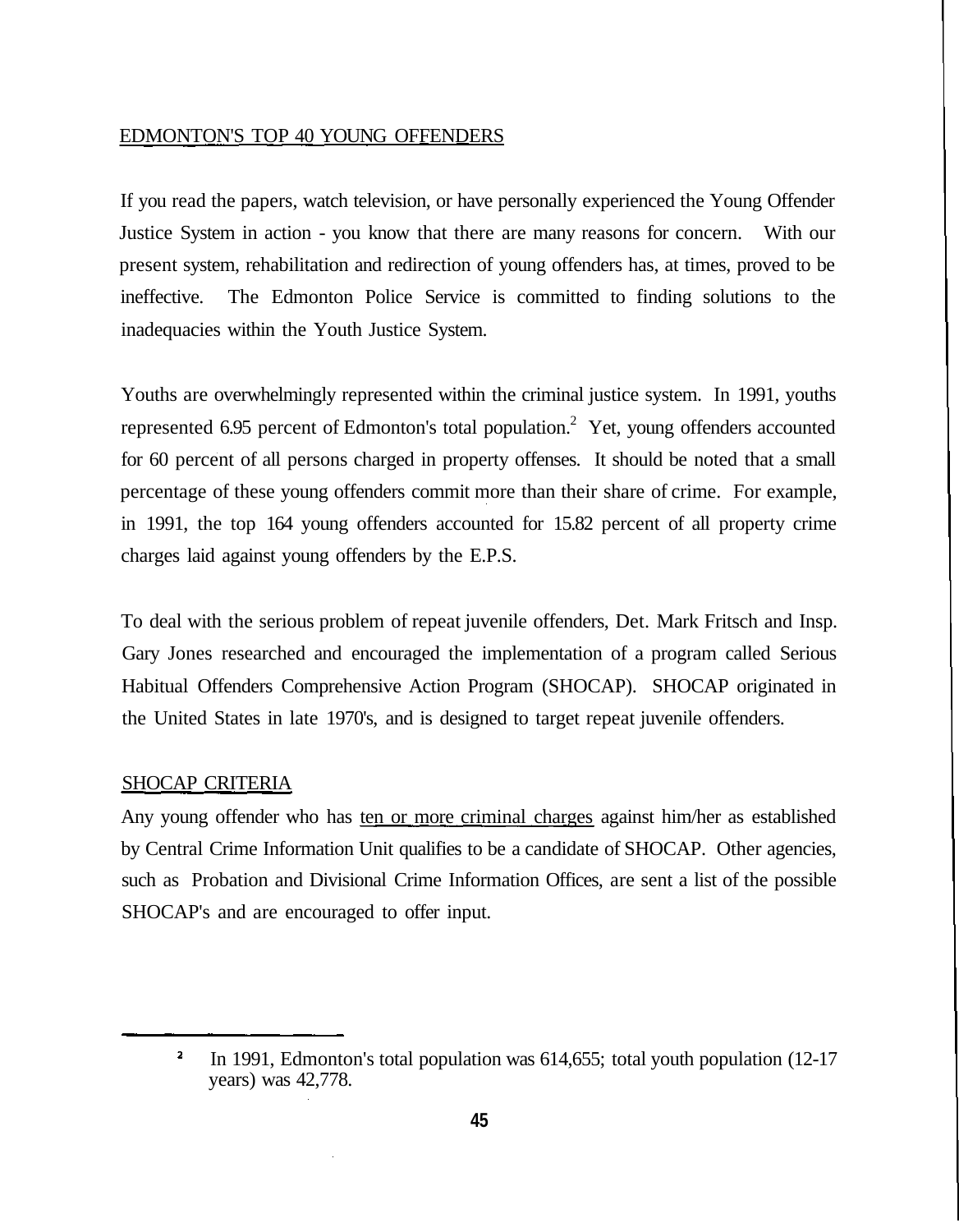Youth Unit then narrows the list down to the top 40 young offenders. The young offenders' charges and convictions, severity of the offenses, and present status of the youth (ie. open or closed custody or not in custody) are all taken into account.

It is important to note who youths that fall into this classification are not average kids who get into a little trouble now and again. These youths have proven over time to be committed to criminal activities and have exhausted many of the resources offered by the juvenile justice system.

The youth can "lose" SHOCAP status by demonstrating they are no longer criminally active. Getting a job, attending school regularly, participating in constructive activities, or turning 18 years of age will drop a juvenile off the list.

#### **OBJECTIVES**

The main objective of SHOCAP is to target and monitor the activities of serious habitual offenders. This goal is achieved through information sharing and cooperation among agencies involved with the Young Offender Justice System. Sometimes monitoring or collecting the information will result in re-incarcerating the young offender. The aim of SHOCAP program is to monitor the serious offender's activities sufficiently so they are not out in the community committing crime. As well, through communication, these potentially dangerous young offenders should be more severely and appropriately dealt with by the youth court system. They should not slip through the loop-holes of the youth justice system.

#### **RESULTS**

Due to the short period of time SHOCAP has been implemented it is difficult to provide concrete data to support its effectiveness. However, there are a number of incidents which suggest the program has achieved some positive results.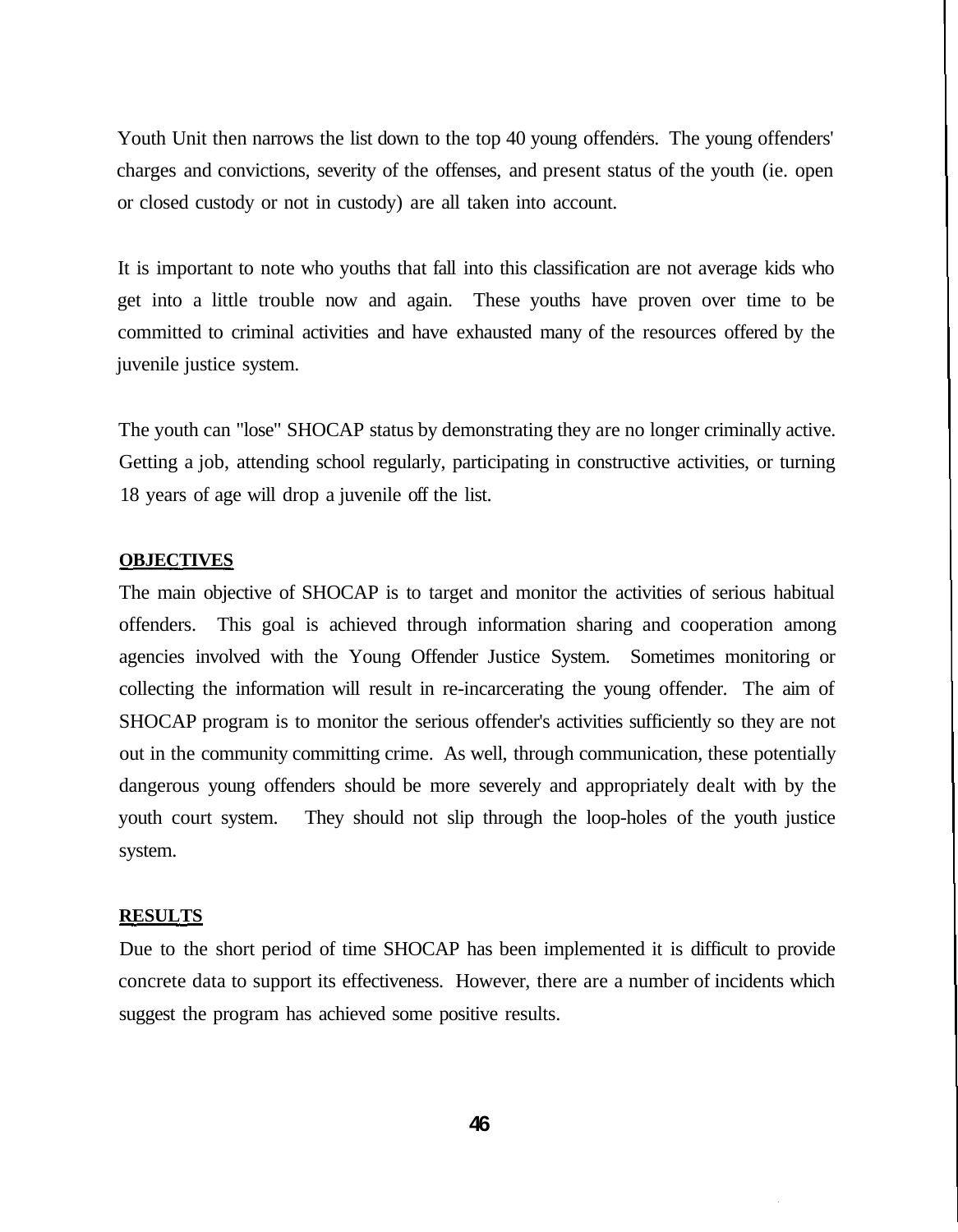While working, two Youth Unit detectives overheard on the radio a "robbery in progress." The detectives responded to the call to obtain a description of the perpetrator from the victim. A chronic young offender that the detectives had been monitoring fit the description give by the victim. Using current information, pictures, and known contacts the detectives were able to track the youth down and charge him with robbery that night. The youth ended up back in the young offender centre. If the youth had not been a SHOCAP young offender, and the detectives did not have prior contact with him, he would not have been apprehended for this robbery.

Increased communication between the criminal justice system, schools and social service agencies, have also proven to be effective in monitoring the activities of these chronic offenders. For example, while talking with a serious young offender, a youth worker noted that the offender had planned to seek revenge on an individual upon his release date. The youth worker felt that this youth has the ability to carry out such a threat Instead of concealing or ignoring the information, this particular worker notified Youth Unit. Police are determined to ensure the youth does not carry out his threat when he is released. Without knowledge of an appropriate police contact, perhaps this information would not have been provided.

#### CONCLUSIONS

This program offers many advantages. First, agencies can provide a more realistic assessment of the offender within the youth system. Importantly, the agencies build a mutual trust and these serious young offenders are less likely to be overlooked. More accurate identification, and more complete, current profiles on these juveniles are also a benefit. Getting to know these young offenders and making them aware that they are being monitored can interrupt some of the destructive activities these youths tend to be involved in. As well, these juveniles can be excellent sources of information for E.P.S. Patrol members and detectives also benefit from updated and comprehensive material on these youths.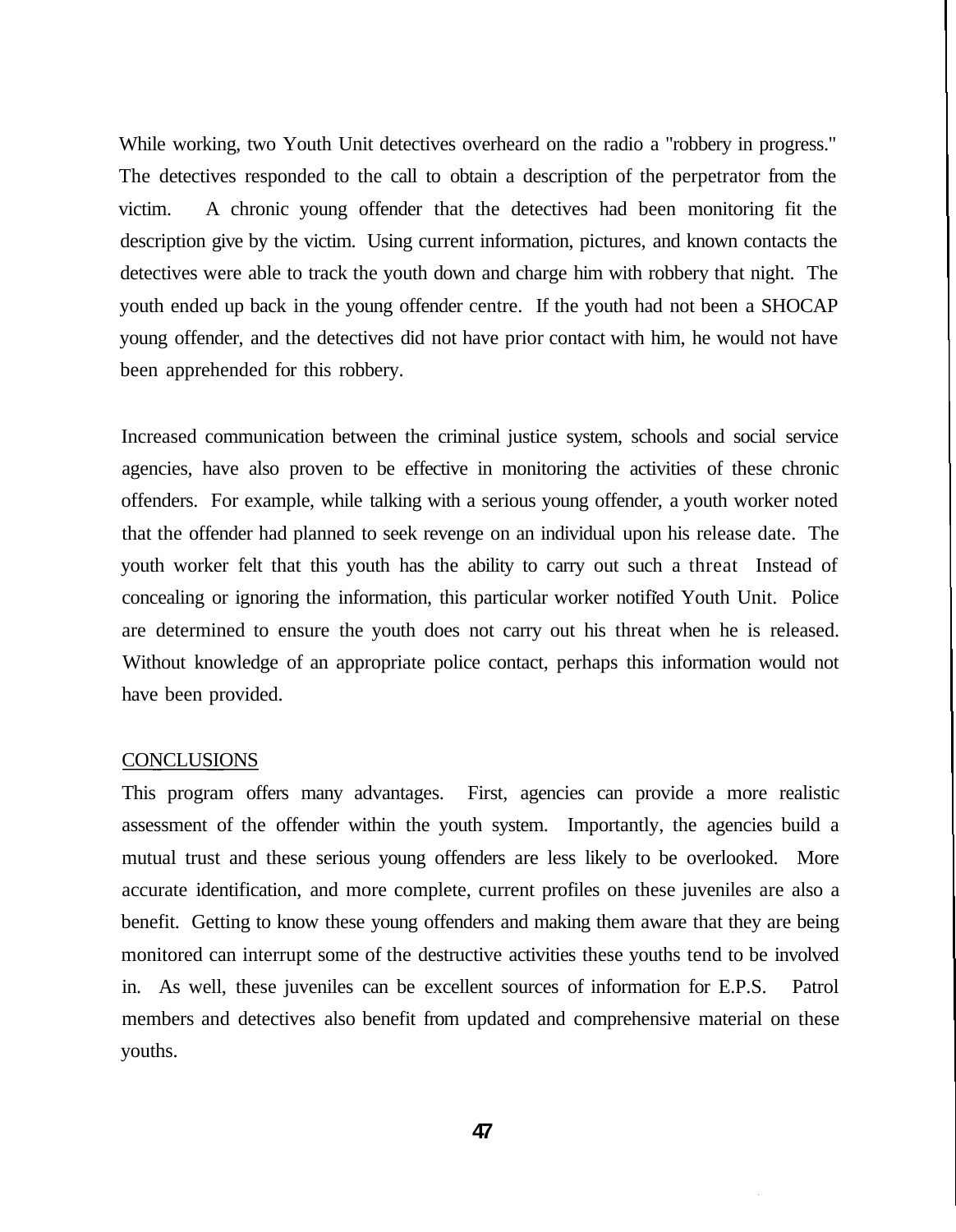If more concern can be generated within the youth justice system the potential of SHOCAP will be realized. Unfortunately, SHOCAP's full capabilities are limited due to budget restraints and lack of cooperative effort. If the court system was more responsive the program would be much more successful. Judges are not applying one important objective of the program: sentencing these youths appropriately. An example to illustrate this statement is a 15-year-old SHOCAP youth whose record for one year contains **35 formal charges.** Theft, possession of property by crime, robbery, mischief, and assault with a weapon are some of the activities this juvenile had been involved in. To date, this young offender's most severe sentence has been two months in closed custody. It would appear, in this particular case, that judges have been somewhat lenient on this serious young offender.

Youth Unit, for the most part, is responsible for the administration and execution of this program. The implementation of this program demonstrates the Edmonton Police Service's commitment to developing long and short term ideas to problems within the community.

Recently I had the opportunity to attend Youth Court with a detective from the Youth Unit. A SHOCAP youth was appearing for his preliminary hearing. For whatever reasons, the court did not have the appropriate documentation for this young offender. Fortunately, the detective was in court to provide the court with current documentation as to the youth's activities. If the detective had not been there to identify to the judge that the youth was an active and serious criminal, he would have been released into the community until his trial date. Instead, the youth was remanded in custody.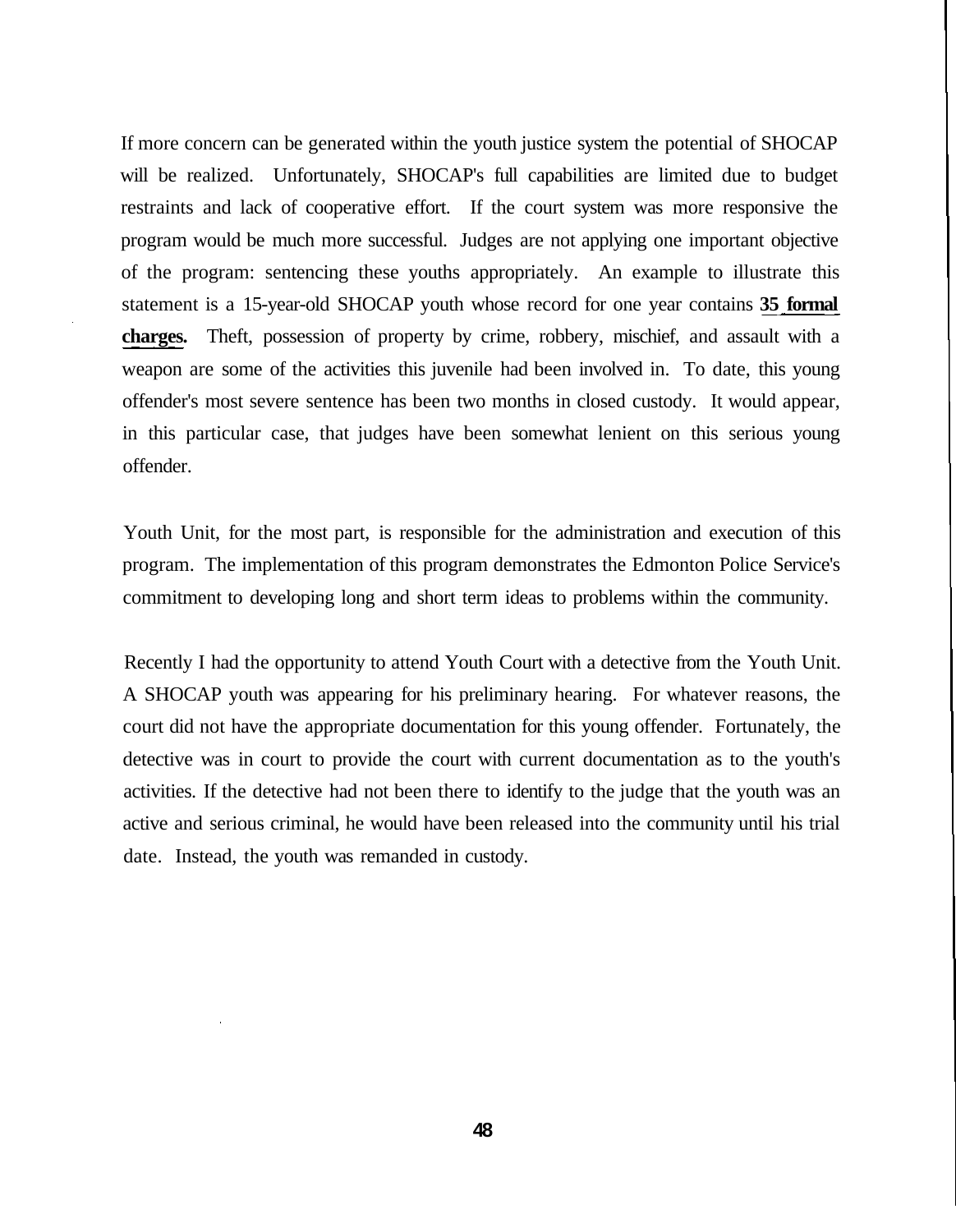#### THE SPORTS BANK

The Edmonton Police Service receives a large number of calls involving young kids. Some of these kids have no ties to their family, friends, or community and, as a result, are directing their energies to disruptive activities. Other youths have parents who do not have the resources to enable their child to participate in a sport. Two key community members, Bob Sangster and Wilf Brooks saw a need for intervention for these underprivileged children. Cst. Al Dubeta recognized the same need for youths in the downtown area. Dubeta and Brooks organized a roller blade hockey game on a downtown street in an effort to measure community interest.

That hockey game spawned the idea for **"SPORTS CENTRAL."** which opened in 1991 November and has provided over 250 youths with sporting equipment. Sports Central is a non-profit organization for kids who want to participate in a sport, but cannot for various reasons. Sports Central's purpose is to use the unlimited imagination, creativity and persistence of the community to help underprividged children participate in sports.

People must be referred to Sports Central through a community agency such as the police, social services, Kinsmen, or a church group. Each case is reviewed on its individual merit no one is turned down if a need for assistance is recognized. All equipment must be donated - nothing is purchased or traded. (This policy is to avoid the organization turning into a trading centre for people without a need.) All the equipment and funding for Sports Central is a result of corporate and private donations. No equipment that is useable or can be reconditioned is turned down.

The nature of Sports Central and the overwhelming support of the community and police make it difficult to give credit to all those involved. Brooks'and Sangster's contributions to this initiative cannot be understated. S/Sgt. Hugh Richards played an integral part in involving detectives from Youth Unit. Youth Unit Detective Rocky Maze was assigned the file and did a great deal of the initial promotion of Sports Central through advertising and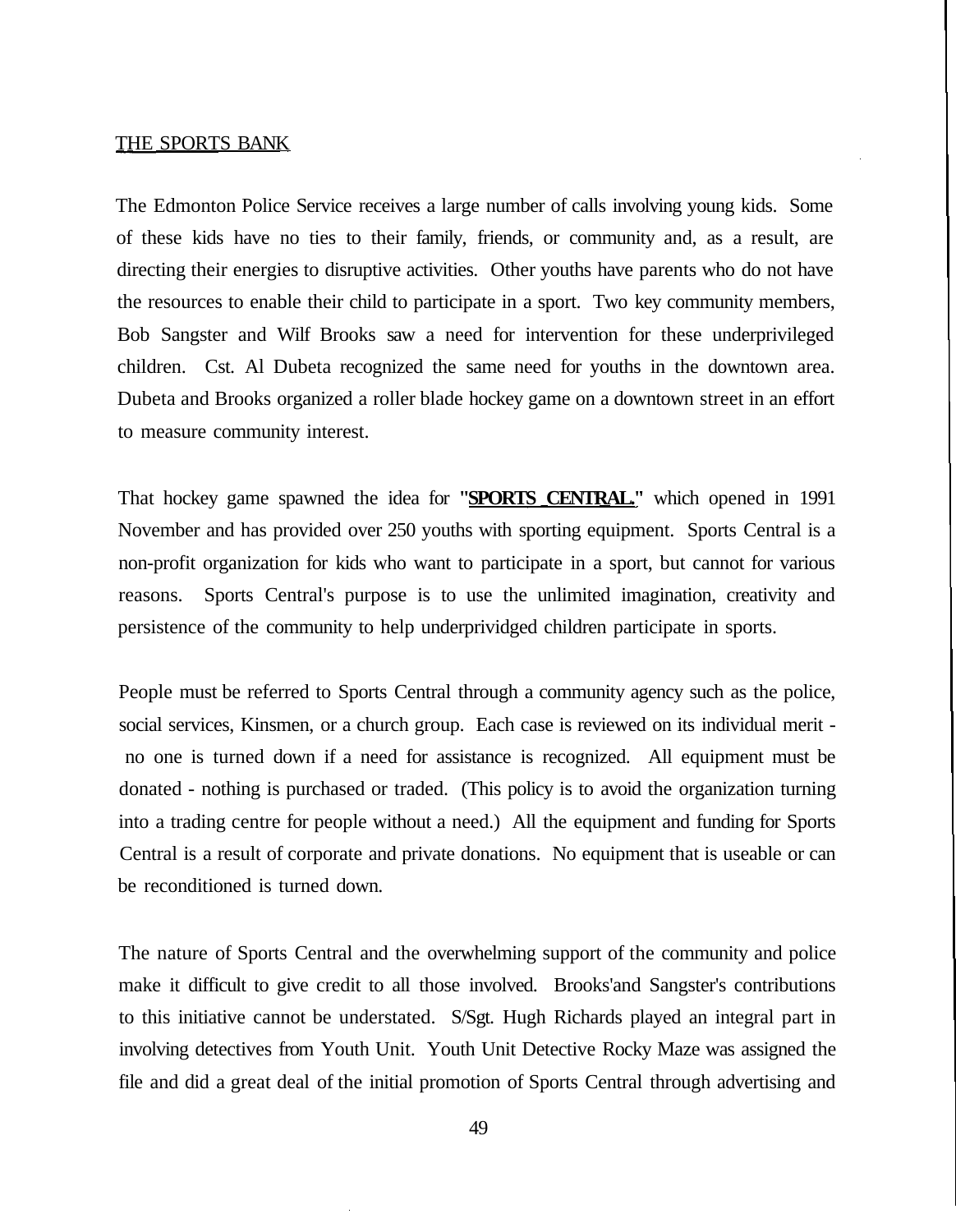encouraging members to become involved. In addition, Edmonton Parks and Recreation contributed a great deal of time and energy in getting Sports Central going.

In one case, a 12-year-old boy, referred to Sports Central by Cst. Larry Polanski, received the hockey equipment necessary to play but still couldn't afford the registration fee. Sangster arranged for the community league to waive the registration fee. By Christmas the boy had scored two goals and was having a great time. He still phones Bob regularly to tell him how he is doing.

An instance of a different nature comes from a 19-year-old visually impaired lady. She had always dreamed of participating in a variety of sports, but no one ever took the time to help her. Sports Central changed that by providing her with skiis and figure skates. Plans are underway to provide her with a bike equipped with a trailer for her seeing-eye dog.

Smiles, letters of appreciation, and community support are not measurable qualities. However, what Sports Central does is significant. While this project will not produce the measurable results criminologists and politicians long for, police and the community are combining their resources to achieve a common goal. It shows to children that people care about them enough to provide them with opportunities. Giving kids a sense of ownership and responsibility today, may positively influence their future involvement within our community. These reasons provide the incentive needed to keep volunteers and police working together to keep Sports Central active in our community.

This initiative would not be a success without the community. While police play a significant part, a great deal of onus is placed on the public. It is obvious from the response and support that an organization of this nature was long overdue. \*\*\*\*\*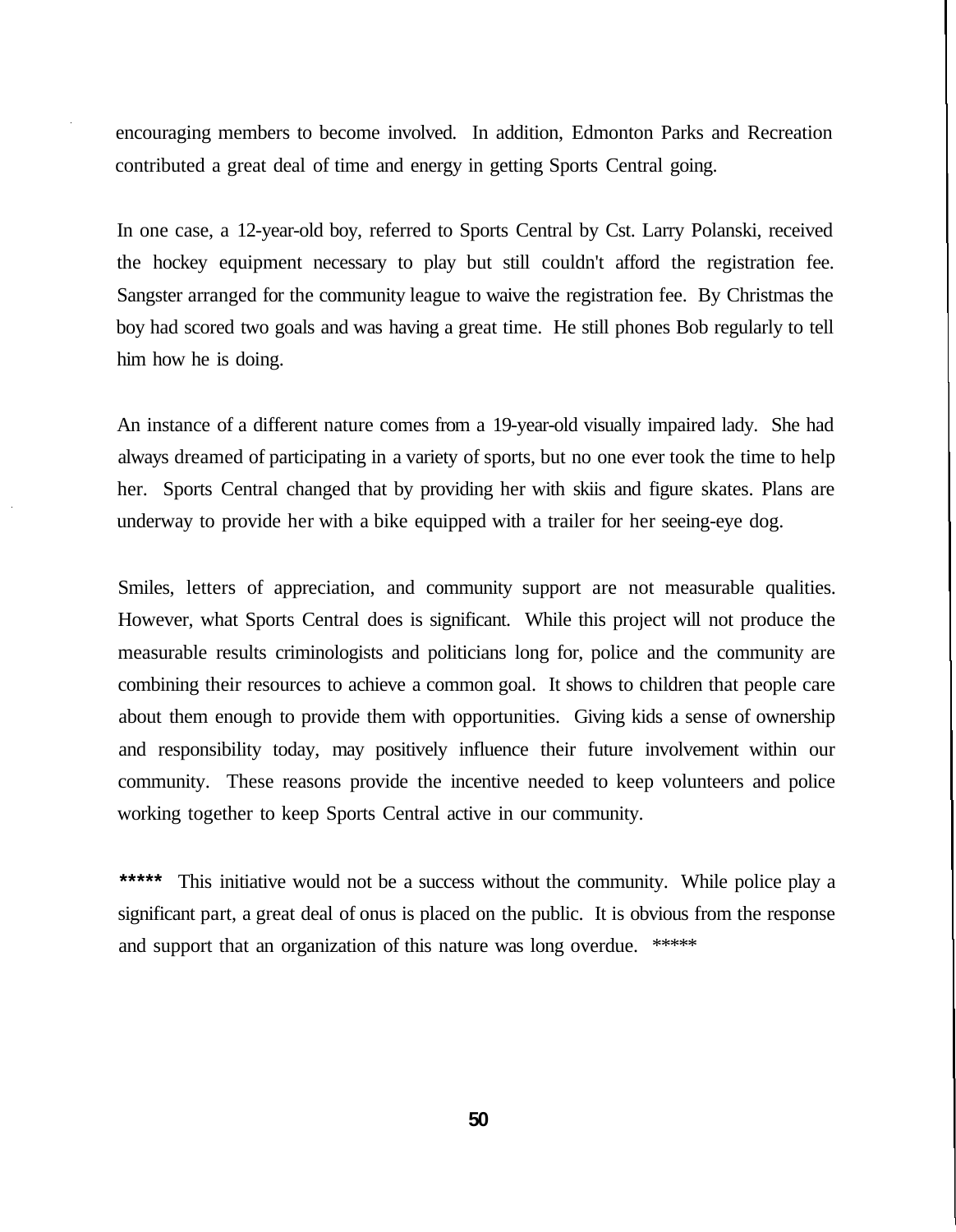#### **PROCEEDS OF CRIME**

Most legitimate occupations do not yield profits or salaries that allow an individual to carry around \$20,000 in cash or have impressive seven digit bank accounts. However, some illegal professions permit people to live this luxurious lifestyle. Drug trafficking is one occupation that can be very profitable.

Until the last few years there were no specific Canadian laws enabling police to seize assets obtained through criminal activities. In recognition of the incredible profits gained from the sale of drugs, the Canadian government passed Bill C-61 -- the Proceeds of Crime legislation. This legislation came into effect on January 1,1989 and amended the *Criminal Code, the Food and Drugs Act, and the Narcotic Control Act.*

Bill C-61 encompasses a number of different criminal activities. The application of Bill C-61 to the sale of illegal drugs will be the focus for this article. The Proceeds of Crime legislation was designed to give police the power to seize assets of criminals involved in organized crime. The purpose of the legislation was to dismantle criminal organizations by removing their financial power base and their motivation to remain in business.

As a result of Bill C-61, the Edmonton Police Service Anti-Drug Profiteering Detail, managed by two detectives, was established in 1991. The Royal Canadian Mounted Police, who have worked with anti-drug profiteering strategies for a longer period of time, are a valuable resource for the detectives. Initially detectives underwent training with the R.C.M.P. to learn more about the legislation and how it works.

Bill C-61 requires extensive use of financial records and bank statements to prove the suspect's property and money came from the sale of illegal drugs. A number of the people who direct large scale drug operations are business orientated. These people are clever enough to cover up their illegal activities in phoney or marginal businesses, thus appearing legitimate and remaining less visible to the police. They also have a number of "little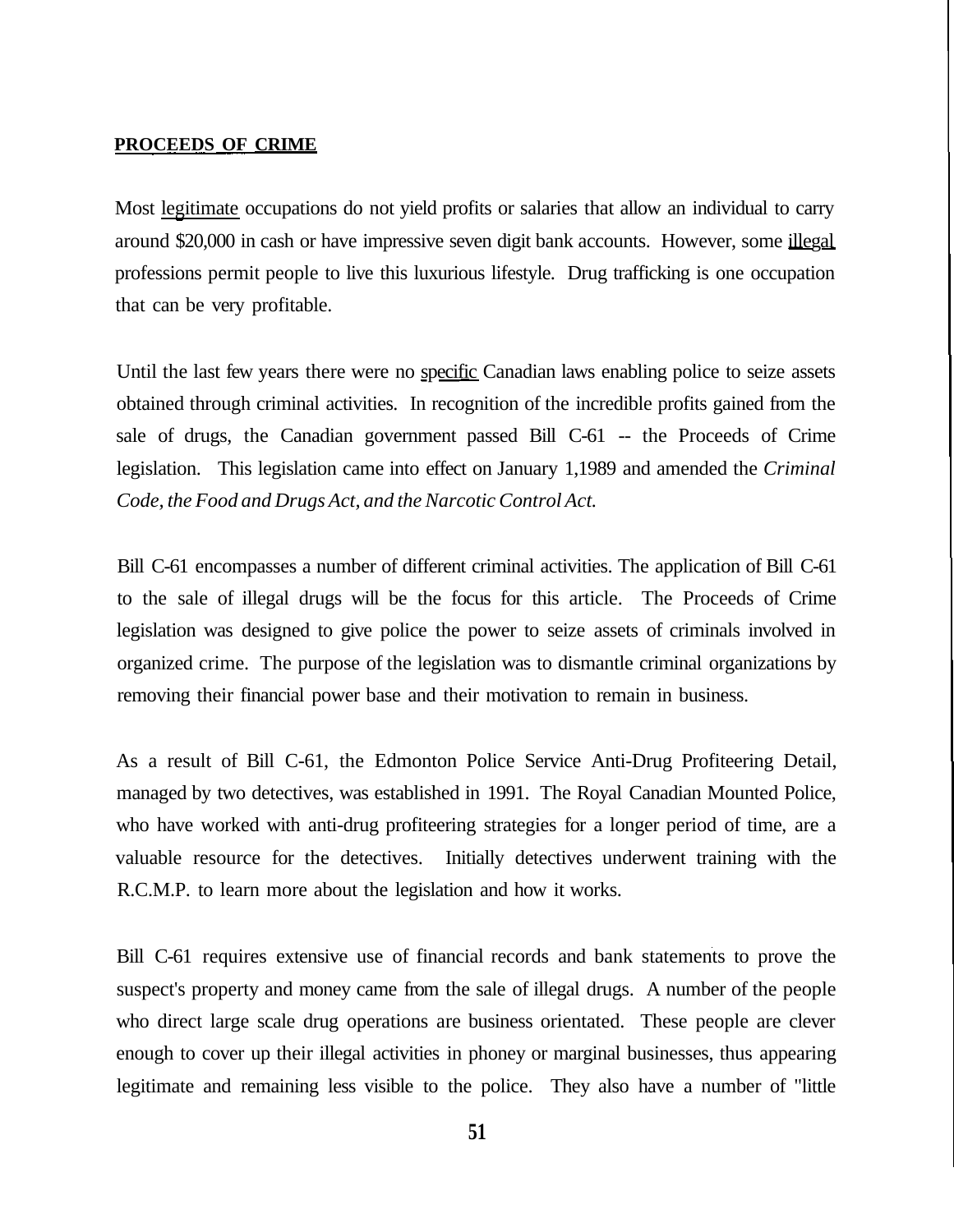people" doing all of their dirty work (ie. storing, distributing the drugs, or collecting the money), which makes their involvement even more difficult to prove. Consequently, Anti-Drug Profiteering Detail must also be knowledgeable in accounting, finance, and business matters.

Due to the youth of the Anti-Drug Profiteering Unit and the time it takes to investigate one file, only one Proceeds of Crime charge has been laid. This particular case has an upcoming court date, while other cases are still under investigation. To demonstrate the value of Proceeds of Crime investigations, details of two cases will be highlighted.

#### EXAMPLE 1

Drug Unit established that Mr. and Mrs. SMITH (not their real names) were drug dealers through two marijuana drug purchases totalling 21 pounds. Anti-Drug Profiteering Detail detectives, in co-operation with the R.C.M.P., began a financial investigation of the couple. Further investigation and search warrants allowed detectives to seize an additional 12 pounds of marijuana and \$132,000 cash from their home. Through the review of financial documents, it was established that Mr. and Mrs. SMITH were running an unprofitable business out of their home, were late with their mortgage payments, and were overdrawn on every credit card. Forensic accounting confirmed that the money seized was not from their business profits.

#### EXAMPLE 2

For two years Drug Unit has been gathering intelligence on Edmonton's largest oriental dope dealer— Joe. Enough evidence was compiled about Joe to obtain a search warrant for his apartment. In the apartment detectives found scales, buff for cocaine (to reduce the strength of it), score sheets (I.O.U.'s for drugs) and \$35,000. Joe also has thousands of dollars worth of video equipment in his house. Further investigations determined that Joe has two vehicles: a 1982 Oldsmobile and a 1992 Toyota Forerunner. Detectives talked with a salesman at the dealership where Joe purchased the vehicle, and discovered that he paid \$15,000 cash.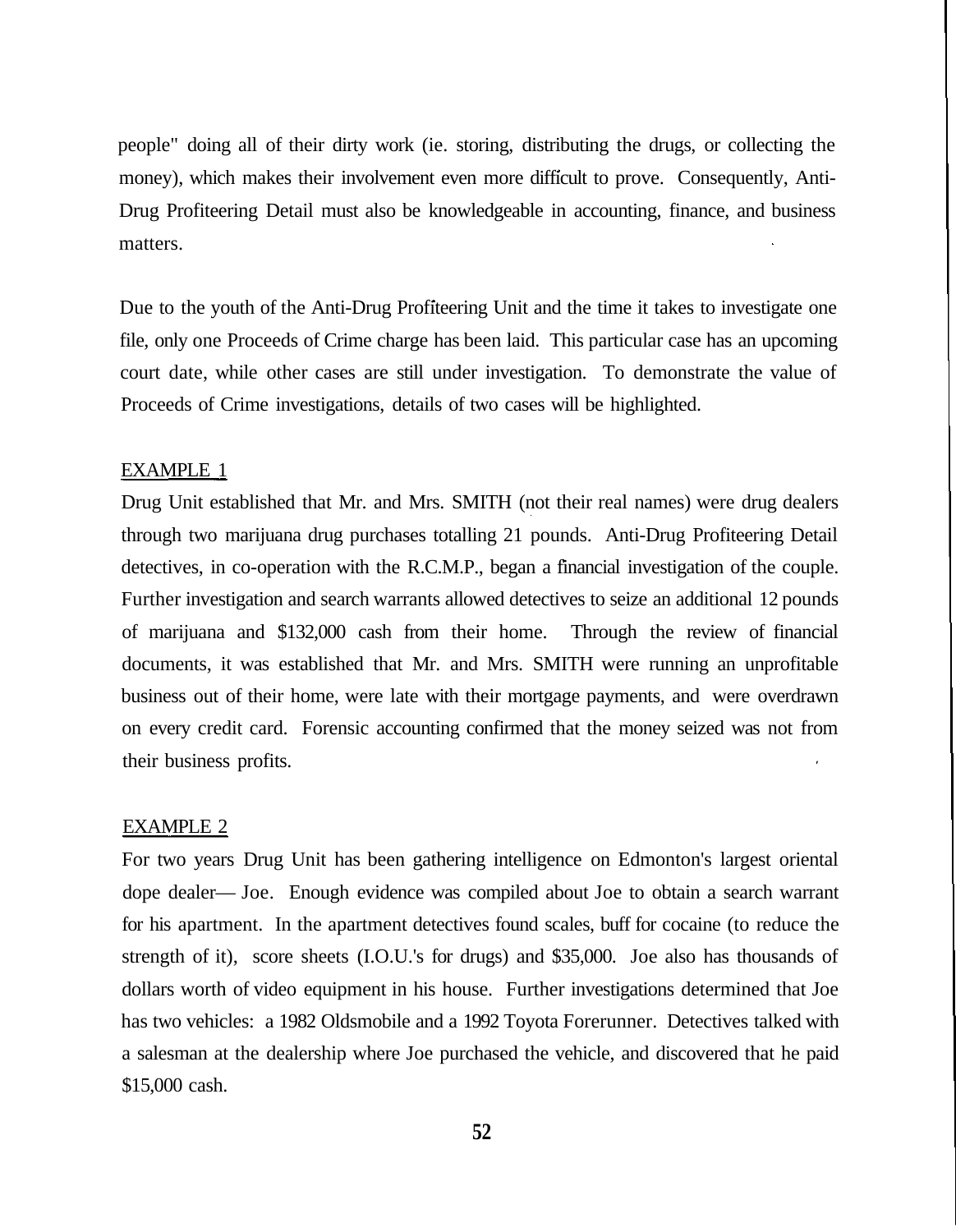Investigations also revealed Joe has \$80,000 worth of jewellery in a safety deposit box. One article in the safety deposit box has the name of another well-known drug dealer inscribed on it. In addition, Joe pays \$600 a month rent - in cash. Interestingly enough, according to Joe's 1991 income tax documents his income was \$7,000. Investigations also revealed that Joe wants to sponsor other members of his family to come to Canada. Detectives have talked to Immigration Canada and have temporarily stopped the process until this matter can be further investigated and concluded by the courts.

In both of these examples the cases would not have developed to this extent without the Anti-Drug Profiteering Detail. These examples clearly identify the amount of time and resources which must be utilized to develop a case.

#### **ADVANTAGES**

To establish a case, detectives must access community agencies. Increased communication and cooperation between the police and external agencies such as banks and trust companies is a direct result of Bill C-61. This increased cooperation is useful in creating more awareness within these agencies about money laundering and drug trafficking.

Using Proceeds of Crime legislation, the drug trafficking problem is attacked from a different angle. Drugs do not have to be the main source of evidence. Financial information can be the basis of a case, supplemented with some drug trafficking evidence. This is important because this legislation can target the "big guys" of an organization who do not have drugs in their possession. In addition, financial documents can be more reliable than informants and cannot be cross-examined.

Another advantage of the legislation is having convicted drug dealers come out of prison penniless (or at least less than what they go in with). Drug sentences can be very light in comparison to other criminal sentences. If criminals are inappropriately penalized for their actions, they will continue their activities where they left off.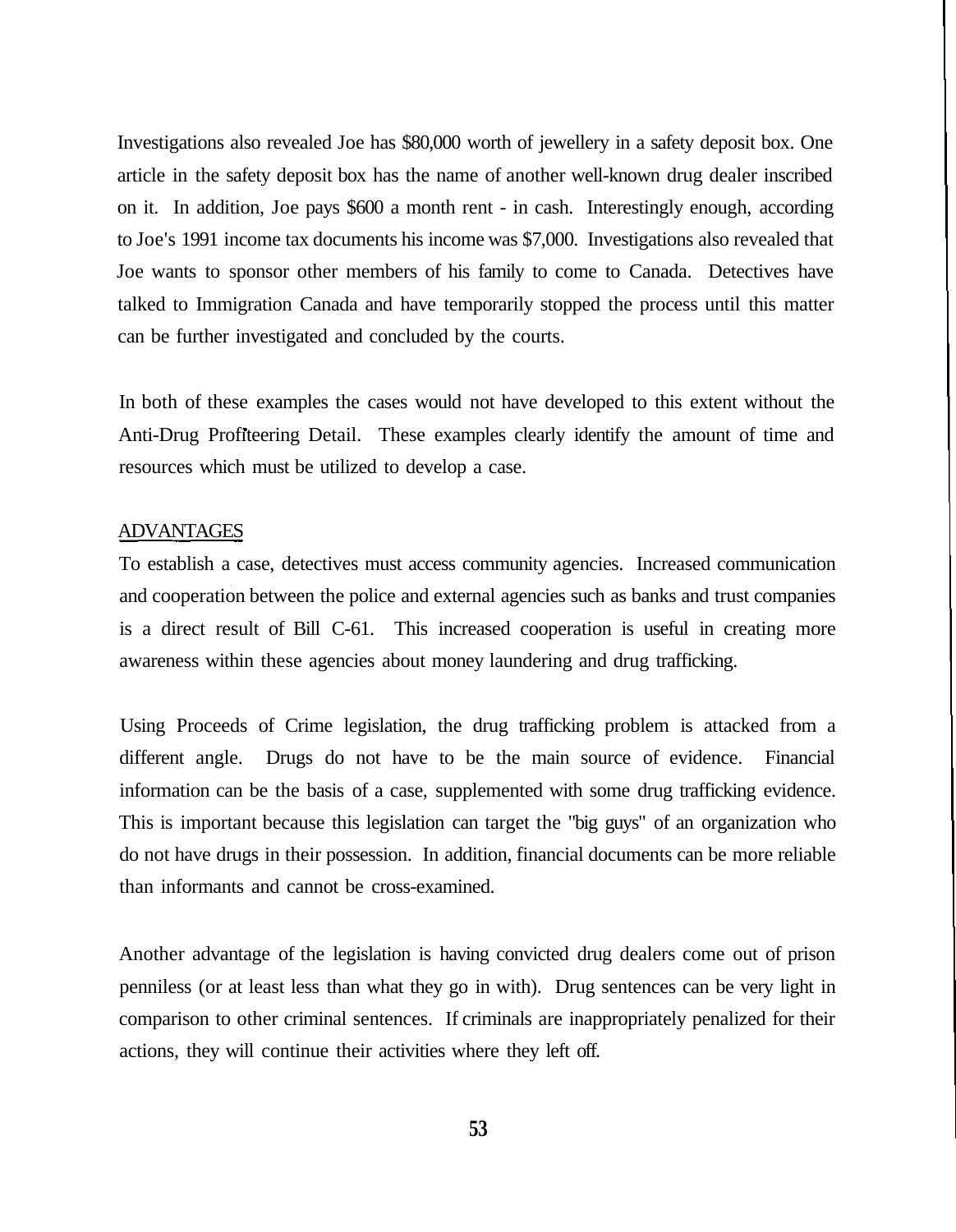A final "spin-off\* of Bill C-61 is that it has encouraged a closer working relationship between the R.C.M.P. and the Edmonton Police Service. Using this cooperative approach, information is shared, intelligence gathered and efforts are not duplicated. Joint forces operations have been conducted in the past (and will continue in the future) to manage and complete an investigations. With current budget and manpower restraints this is a very practical and positive step for both agencies.

#### **CONCLUSIONS**

The credibility of this article would be greatly reduced if some concerns of this legislation were not addressed. One problem with Bill C-61 is the youth of the legislation. From a police perspective, there is very little information available to understand the mechanics of the legislation. Bill C-61 needs to be tested and interpreted more by the courts in order to develop a clearer understanding of its applications.

In addition, these operations are extremely expensive and time-consuming. Unfortunately, the police do not receive any of the seized property or money. Presently, the federal health department receives everything that has been seized by police upon the conviction of an individual. For example, in the SMITH file, accounting fees alone totalled \$12,000 for the Edmonton Police Service. Obviously, some sort of reimbursement for police agencies needs to be addressed by Canadian parliament.

Despite the drawbacks, the enactment of Bill C-61 is a progressive start. It recognizes that there is a problem with people living very comfortably off the proceeds of crime. Through time, more interpretation of the legislation, communication between various law enforcement agencies, and cooperation from the court system, society should realize a reduction in the number of drug traffickers.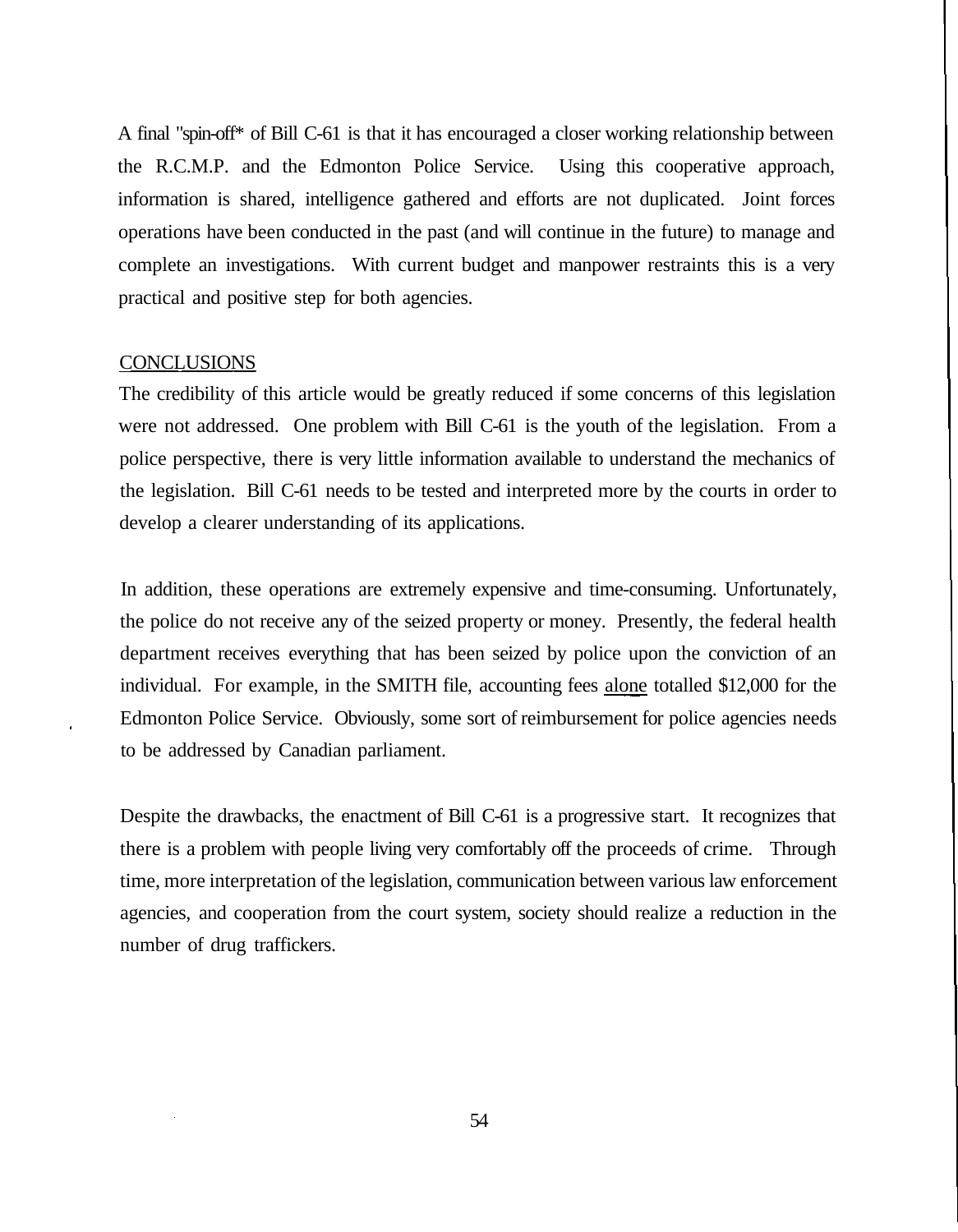#### EDMONTON STUDENT CRIME STOPPERS PROGRAM

The Edmonton Crime Stoppers Unit mounted an initiative in the spring of 1991 to introduce Crime Stoppers to Edmonton's High Schools. This program was to be loosely modelled on programs already in existence in Boulder City, Colorado and Winnipeg, Manitoba. These programs involved one high school with an internal TIPS line manned by a trusted teacher.

Our reasoning to venture into the high schools was multi-faceted. The inadequacies of the judicial system specifically in regards to the Young Offenders Act were evident. It was our hope that if we could identify youthful offenders at an early stage of their criminal actions then perhaps we could be successful in coordinating an intervention team to correct that behaviour. A Student Crime Stoppers concept seemed custom fit to achieve this goal.

A major high school in Edmonton was selected and initial discussions with the school administration commenced. Through a series of meetings it was discovered that this model was not acceptable to the school in its present form and in fact the school's counter proposal was unacceptable to the Crime Stoppers Program. In June of 1991 these initial talks were cancelled.

During the summer months a "regrouping" occurred. Some different approaches were identified and analyzed and from this a new model was produced. This model not only addressed the needs of the school community but included a workable equation by which the Crime Stoppers Unit could maintain control and therefore ensure the integrity of this new program.

A meeting was held with the security consultant with the Edmonton Public School Board. As part of his job he is charged with overseeing the Alarm Control Office of the Public school system which is located at their head office. This office is manned twenty-four hours a day seven days a week. He agreed to the idea that this office would be ideal as the clearing house for all Student Crime Stoppers tips. The TIPS line would operate on the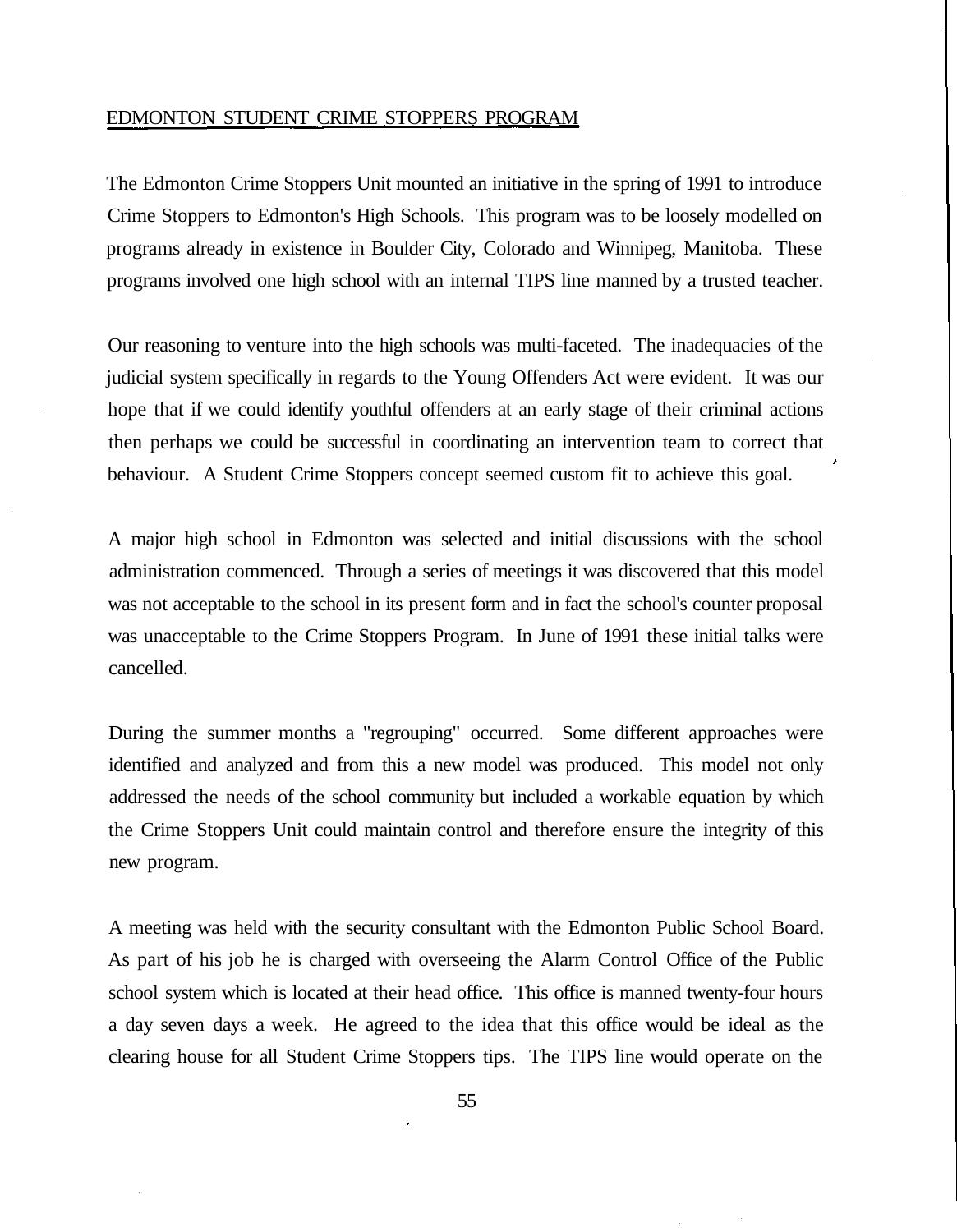same strict guidelines that the Community Crime Stoppers TIPS line operates, guaranteeing anonymity on the highest level. Each tipster would be assigned a secret code number prefaced by a designated school identity number for control purposes. The security staff was later trained in this procedure.

The next meeting was held with all thirteen Public high school principals at their monthly gathering. The Crime Stoppers program was explained to them and how the Student Crime Stoppers program would work. All principals were extremely interested and when asked who would like to participate all indicated an interest. The next step took us to a meeting with the Catholic school principals which included nine city high schools. Again our proposal was met on a very receptive and positive note and all schools volunteered to participate.

It was agreed upon that to best monitor and control the progress of this new program a Pilot Phase was necessary. The six Public high schools with School Resource Officers (police) were selected as well as the three Catholic schools who had the same. It was also decided that it would be advantageous to select three other schools with no Resource officers so that comparisons could be made. The Pilot Project therefore consisted of twelve city high schools impacting approx 15,000 students.

The next step was to formalize the report flow. A chart was prepared which illustrated the mechanism by which this program would run with maximum school community involvement, (copy attached). This chart followed the natural flow of criminal occurrences on or in relation to the schools and fully explained how the new program would work.

We needed to identify who the benefactors would actually be with a Student Crime Stoppers organization. It was decided that the victims could be the school itself, the staff at the school, or the students attending the school. These victims would file victim reports at the school administration office.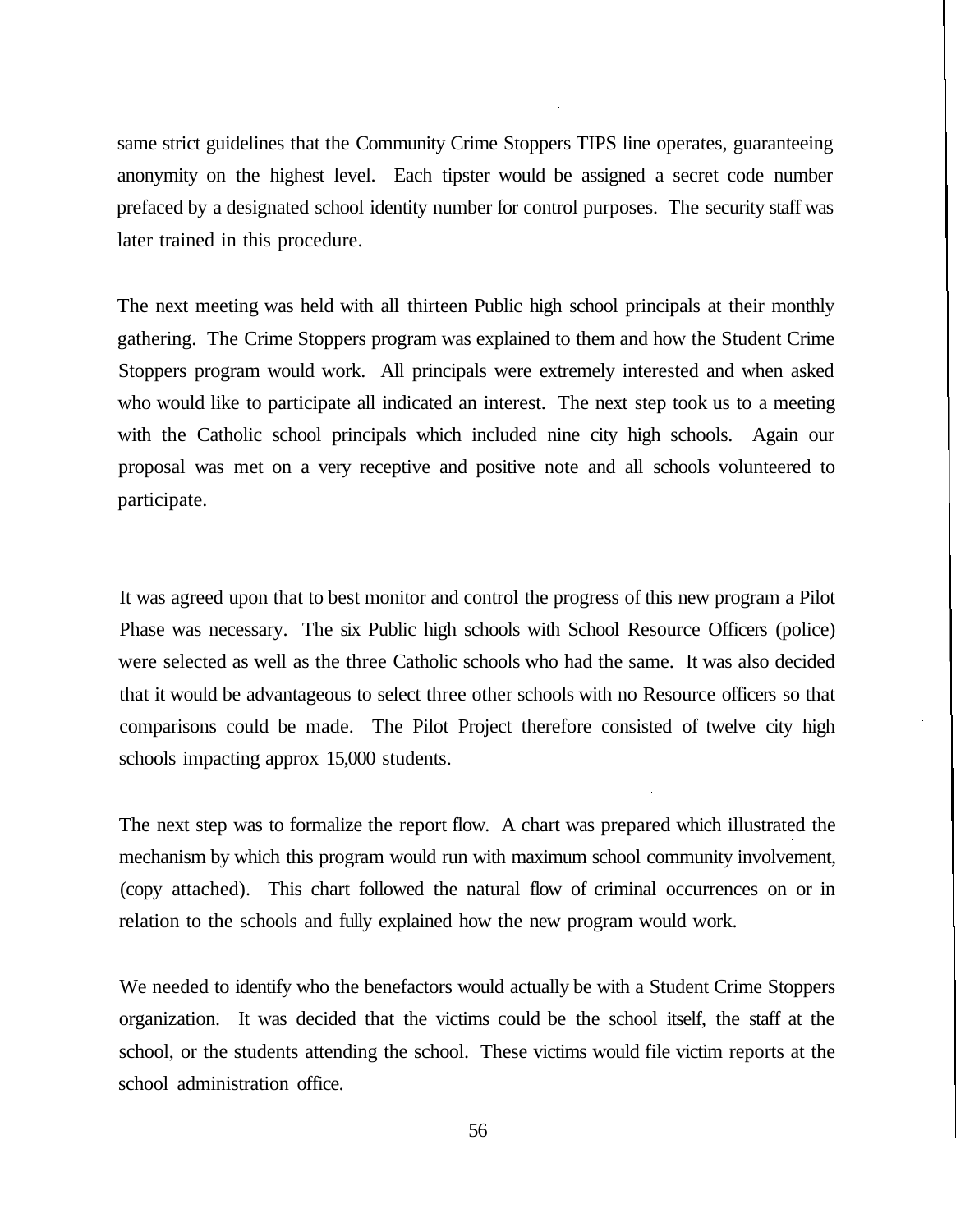A Student Crime Stoppers teacher liaison would have access to these reports and would provide the same, minus the victim's name, to the Student Crime Stopper's Board. This board consisted of nine students with three students representing each grade. These students were teacher appointed with the primary criteria being that they should be leaders. It was suggested to the faculty that these student's did not have to be necessarily the "Student Union types" but could and should include leaders who were perhaps a little less society-orientated. Those students nominated had the program explained to them and if they wished to participate then they were appointed as such. The student response was overwhelming in that all those approached agreed to participate.

This Student Crime Stoppers Board would then convene and select from the victim reports what crime they wished to advertise as the Crime of the Week or Month. The students would then write a short description of the offence with the Student Crime Stopper's TIPS line telephone number. The medium of advertisement was through "Reward" posters which were displayed at several prominent locations throughout the school. These signs were based on our Community Crime Stoppers program posters but incorporated the Student Crime Stoppers TIPS line. Some schools opted to advertise through their daily bulletins and others used both methods simultaneously. Our philosophy was it didn't matter how they wanted to advertise as we wished ownership to be cultivated and as long as the awareness was being raised we knew the program would have a good chance of succeeding.

Forthcoming tips into the Student Crime Stoppers tips line were then processed and sent out to the schools they pertained to. The recipients of the information were either the School Resource Officers or the school principals. They would be responsible for investigating the information obtained keeping in mind that this was only an investigative aid- In other words other corroborative evidence must be obtained which would hopefully include a confession. The Student Tips line staff were trained to differentiate between school-based and community crime. If the crime was community based then the caller was referred to the community TIPS line.

57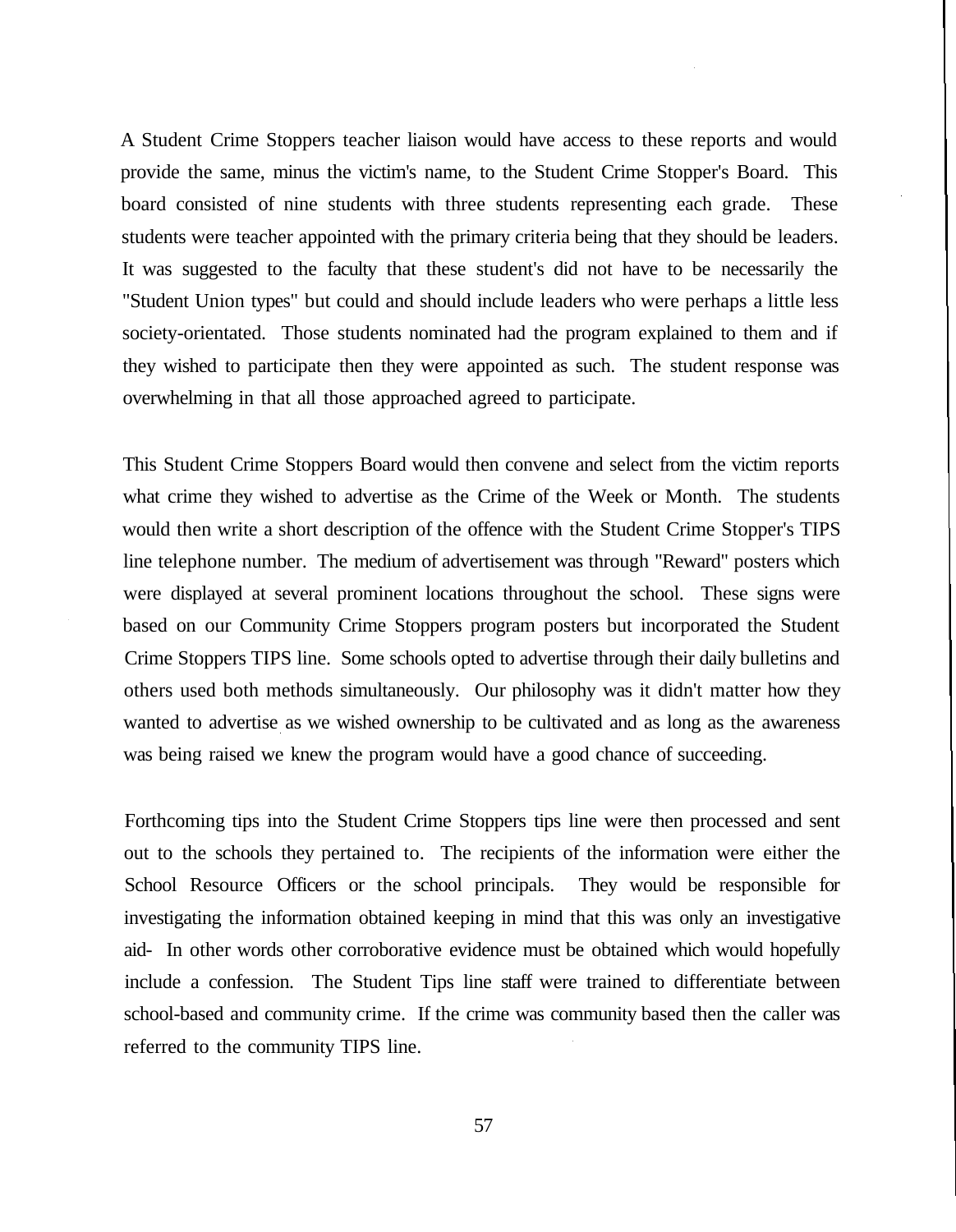If the tips were successful then the School Resource Officer or principal would prepare a short summary of the occurrence which would include the basic facts of the case, stolen property recovered, vandalism costs, seized drugs value and so on. One important thing we recommended was that the offenders name should not be used so as to comply with the confidentiality aspect of the Young Offender's Act. The Student Crime Stoppers Board would then be convened and they would decide how much to pay the tipster. A Decision Grid was produced which would assist the Student Board in deciding the award amount, (copy attached) After an award was decided then the teacher liaison would contact the Student Tips line and advise them of the award amount which would be entered on the file.

The Crime Stoppers Edmonton Association agreed to finance the award portion of the program. A local bank was approached and agreed to participate in the payment mechanism. A \$5,000 float was deposited at a central branch to facilitate the payments. Each participating high school was partnered with a convenient branch of this bank. When the tipster called in with a tipster code number and an award was forthcoming a set procedure would then be implemented. The tipster would be put on hold, a telephone call would be made to the central bank referring to the tip number and the amount awarded, and then the central bank would wire the money electronically to the designated branch. The tipster would be told to go to the service counter of the bank to receive the money in an envelope with no questions asked. Each participating school would then be billed at termend for the monies paid out on their behalf. Thus the float would in effect be self replenished.

Each school decided to pay their tipster's from various means. Some schools would access student union accounts, others had fundraisers and some schools simply accessed their school-based vandalism budgets. The bottom line to our organization was that it didn't matter. Each school was allowed to exhibit as much latitude as possible in running this program to enhance their feelings of "ownership". This ownership feeling is crucial if any hope of success is to be expected with this program.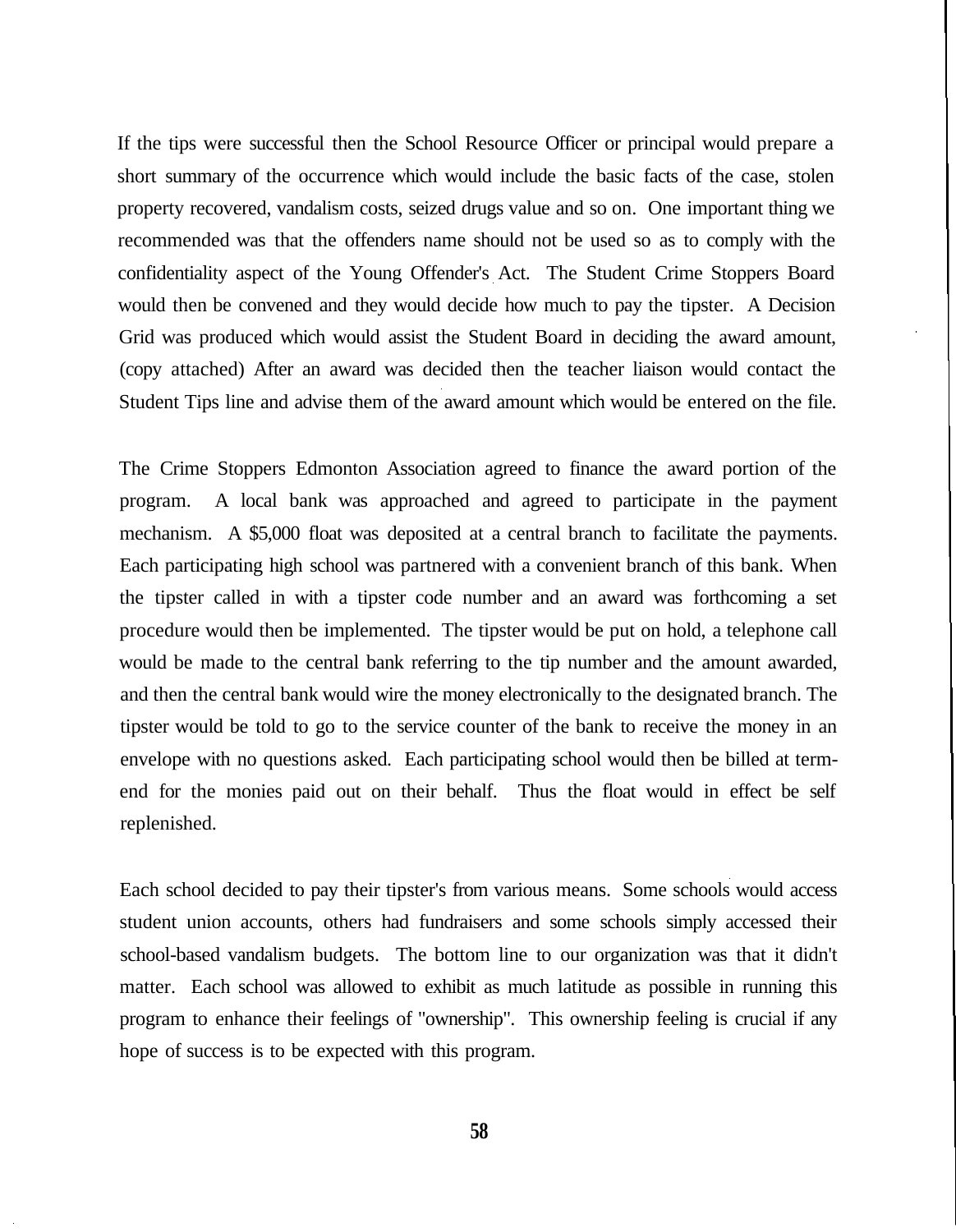The program was now ready for implementation. At the beginning of February 1992 a news conference was held at a participating high school's conference room. All media was invited and a tremendous turnout was experienced.

The analysis done at school year end was very encouraging. We received 65 telephone calls resulting in the recovery of \$8,050 in stolen property, \$7,950 in vandalism, and \$165 in drugs. Nineteen offenders were apprehended with twenty-one criminal cases cleared. What was very interesting is the fact that on only one occasion were criminal charges laid and that was as a result of a stolen car being recovered. In all other cases restitution was paid by the students and a community service performed. This community service ranged from helping out at a school function to shovelling senior citizens walks in the winter. In all cases the student accepted responsibility for his actions and agreed to the community service commitment. This whole concept is based on the philosophy that the offending student took something out of society and must therefore put something back.

In August of 1992 a meeting was held between all parties involved and it was agreed that the program had merited expansion to all city high schools. Consequently all twenty-two city high schools became involved impacting approx 30,000 students. Plans are in the works to expand the program to include all junior high schools in the new year which will impact another 30,000 students.

If one thing has become vividly apparent in this undertaking it's the attitudes of the students of today. Well over 90% of the student's seem to be tired of the tail wagging the dog. They are simply fed up with *5%* of the students causing all the trouble in the schools. They want to leave their jackets for five minutes unattended and have it there when they return. They want to leave property in their lockers and have it remain there safely. The majority of our students are hard working industrious individuals. They work to obtain the things they have and resent the minority taking those things away from them. Sounds like our community at large doesn't it. In fact, some schools are giving their Student Crime Stoppers Board 3 high school credits in return for a minimum of 75 hours of service towards the program.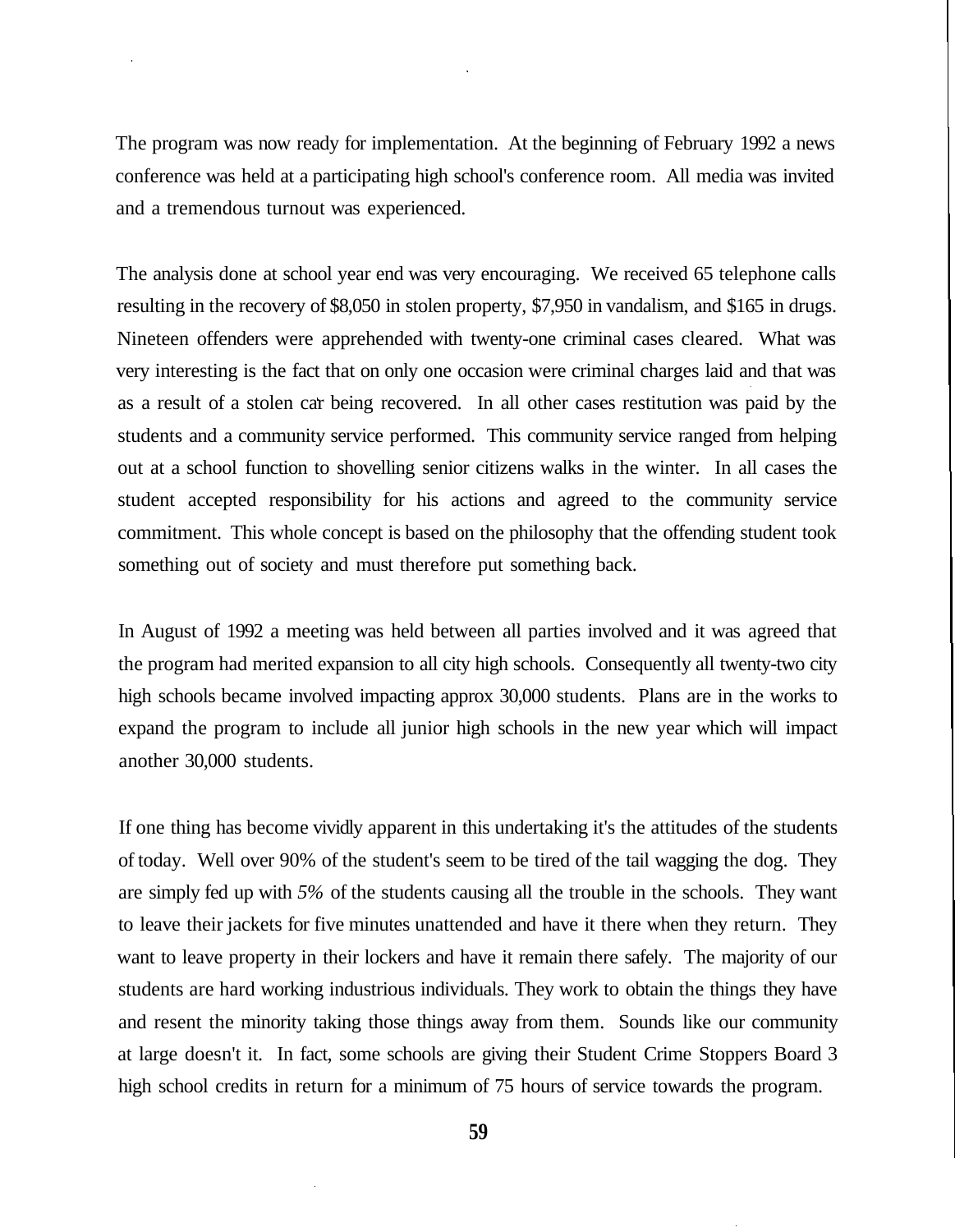This program has the potential to change the attitudes of today's youth in a common setting, the school. If we can change their attitudes perhaps they will carry this new found sense of ownership to their community at large.

 $\ddot{\phantom{0}}$ 

"YOU HAVE TO BELIEVE".

 $\ddot{\phantom{0}}$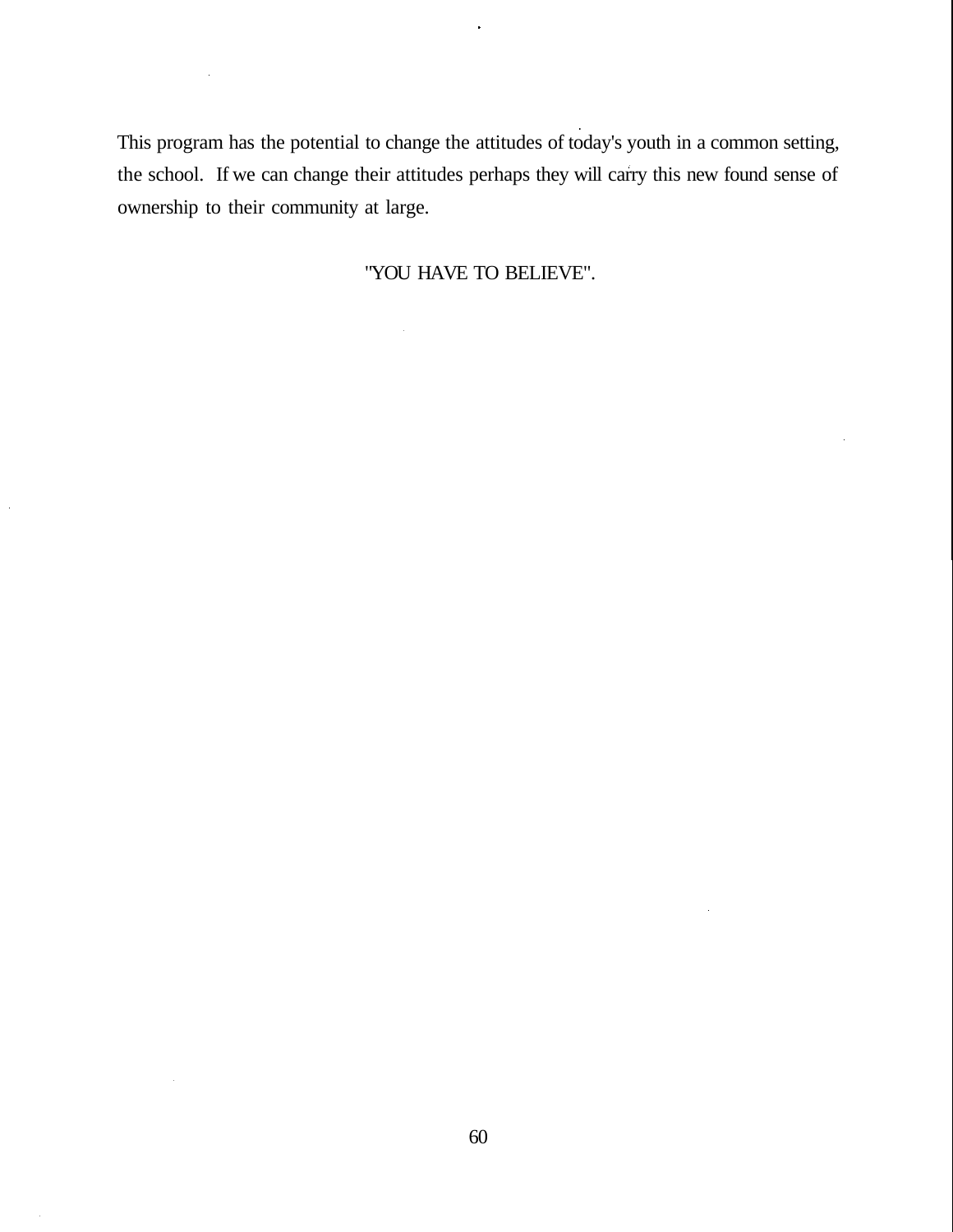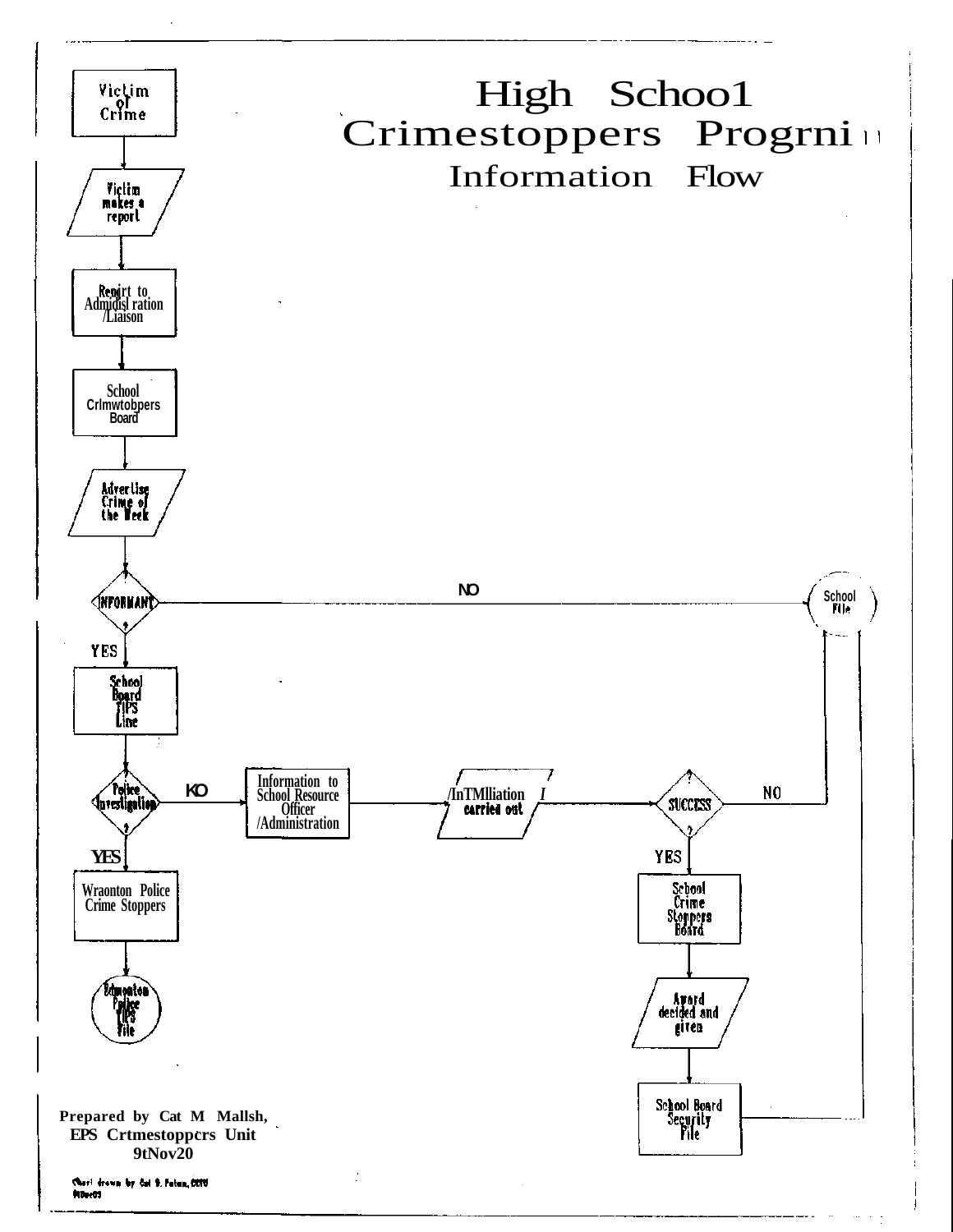## EDMONTON HIGH SCHOOL CRIME STOPPERS PROGRAM

### Information Flow Chart Guide

*Victim of Crime -* Can be either a student, employee of the school or the school itself as long as the occurrence was school-based.

*Victim Makes A Report* - Victim responds to school administration office and compiles a theft/damage report.

*Report To Administrative Liaison* - Victim reports are delivered to the school-designated administrative liaison who in turn submits copies of the reports to the School Crime Stoppers Board.

*School Crime Stoppers Board* - Consists of members of the school student body, the school-admin liaison, and the School Resource Officer. In some cases a parent from the school's Parent Advisory Committee may also be appointed a member.

*Advertise Crime Of The Week -* This will be done primarily through the bulletin read to students during their first class on a daily basis. Alternate methods to be considered would be through the school newspaper and notices posted on school bulletin boards.

*Informant* - Tipster would call in to the Public School Board Security Office which is manned on a seven day, twenty-four hour basis. Personnel processing the tips would be trained to differentiate between school-based crime and that relating to the community at-large. If it's community crime the tipster will be referred to the regular Crime Stoppers T.I.P.S. line, if it's of a school-based nature the information will be compiled, a code number assigned and the information would be then passed on to the S.R.O. for investigation.

*Success? -* If the tip prove to be successful, a brief report outlining the circumstances will be presented to the School Crime Stopper Board for an award decision. The suspect's name will be deleted to protect his/her identity. The School Resource Officer will then call the School Security Office where the award recommendation will then be included in the file. Conversely, if the tip proved unsuccessful the Security Office will be advised of such.

*Payment* - The tipster simply phones the School Security Office and inquires about the tip. If the tip was successful the tipster will be directed to a local bank for payment. Edmonton Crime Stoppers Association will fund a \$5,000 float to facilitate the payments. At the end of every month a bill will be sent to each School Board for reimbursement of monies expended.